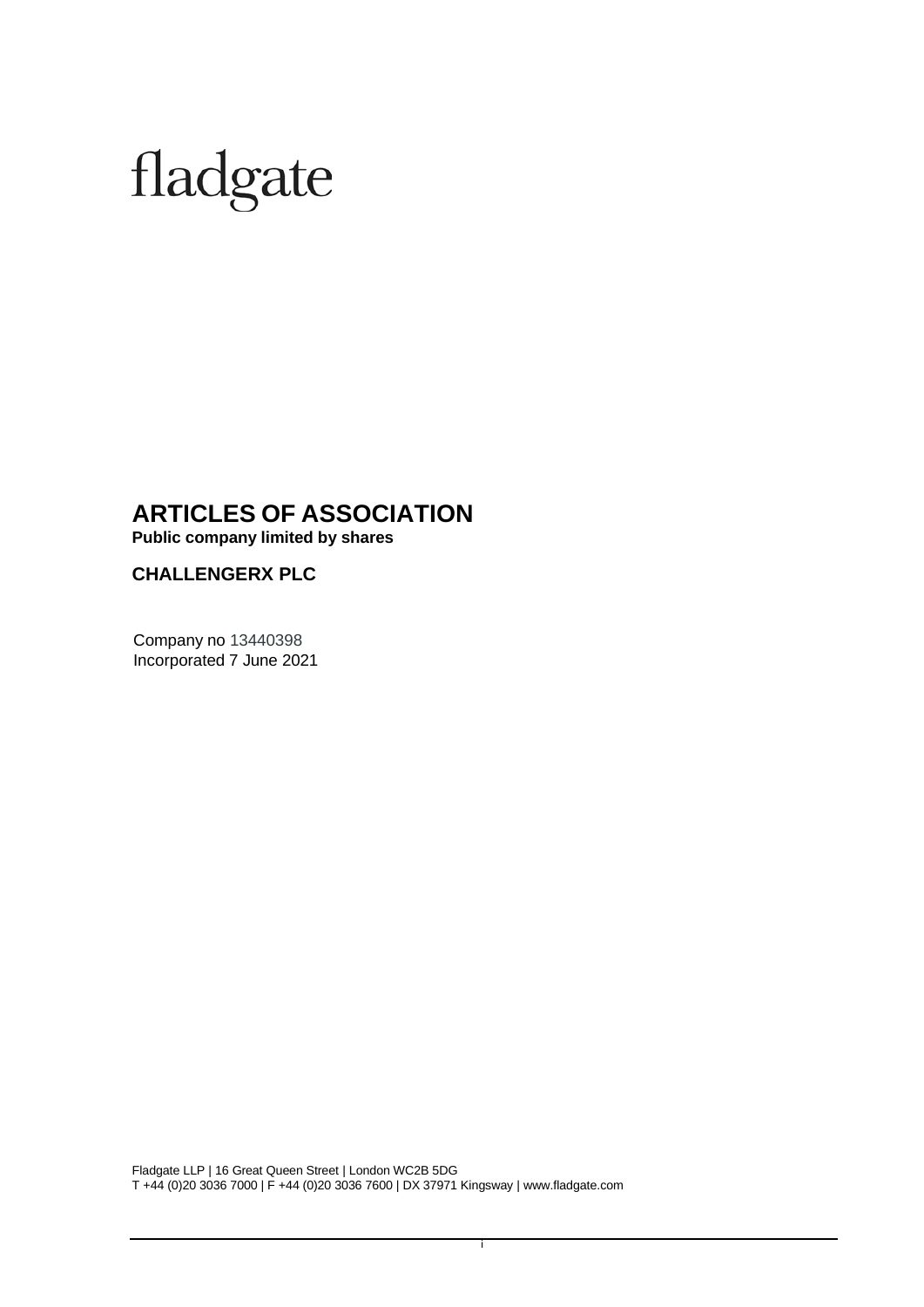# COMPANY HAVING A SHARE CAPITAL

# Memorandum of Association of CHALLENGERX PLC

Each subscriber to this memorandum of association wishes to form a company under the Companies Act 2006 and agrees to become a member of the company and to take at least one share.

| Name of each subscriber | Authentication               |
|-------------------------|------------------------------|
| LUCAS MARTIN CANEDA     | Authenticated Electronically |
| DOMINIQUE EINHORN       | Authenticated Electronically |

Dated: 04/06/2021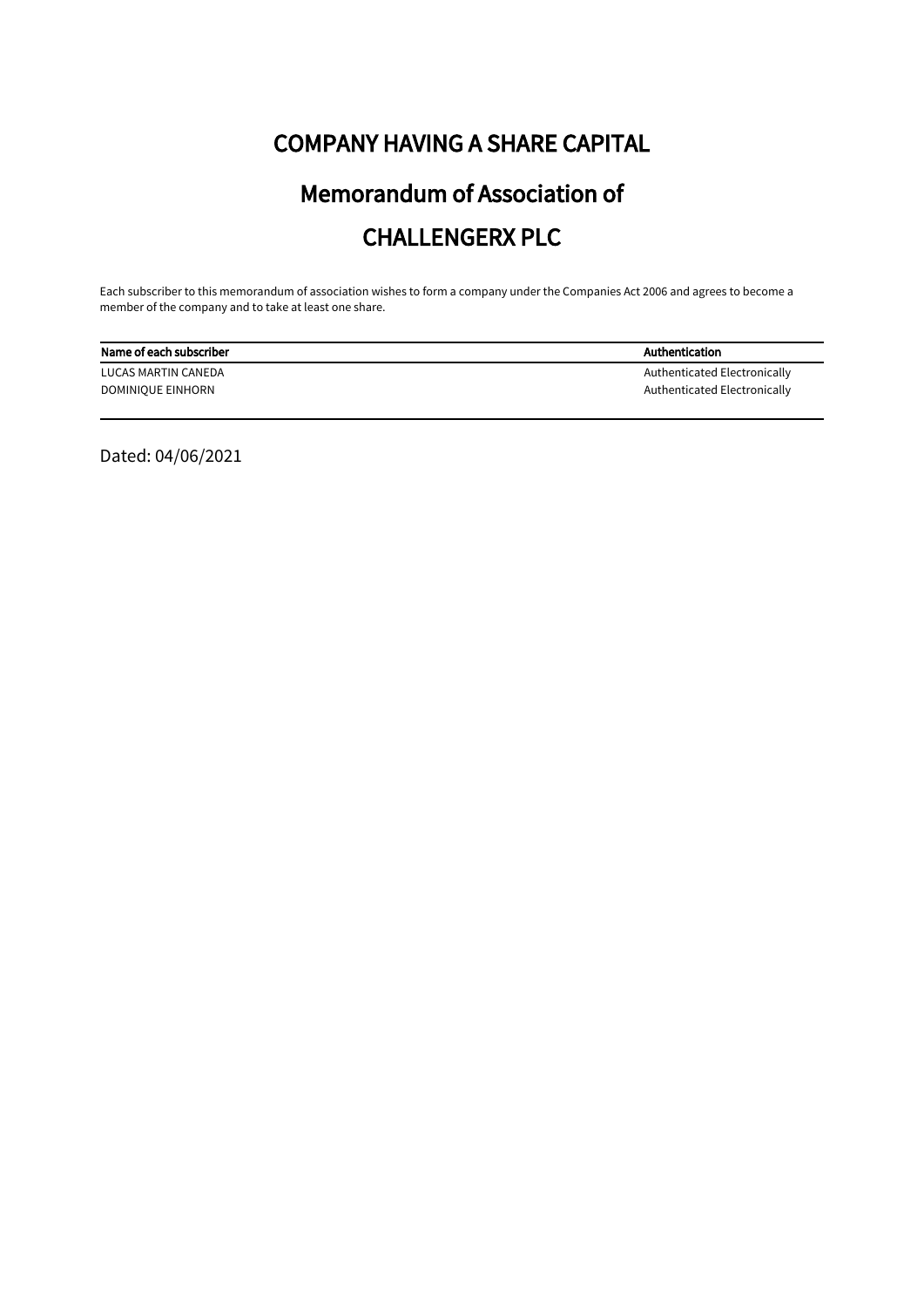# **ARTICLES OF ASSOCIATION**

**of CHALLENGERX PLC**

**Public Company Limited by Shares**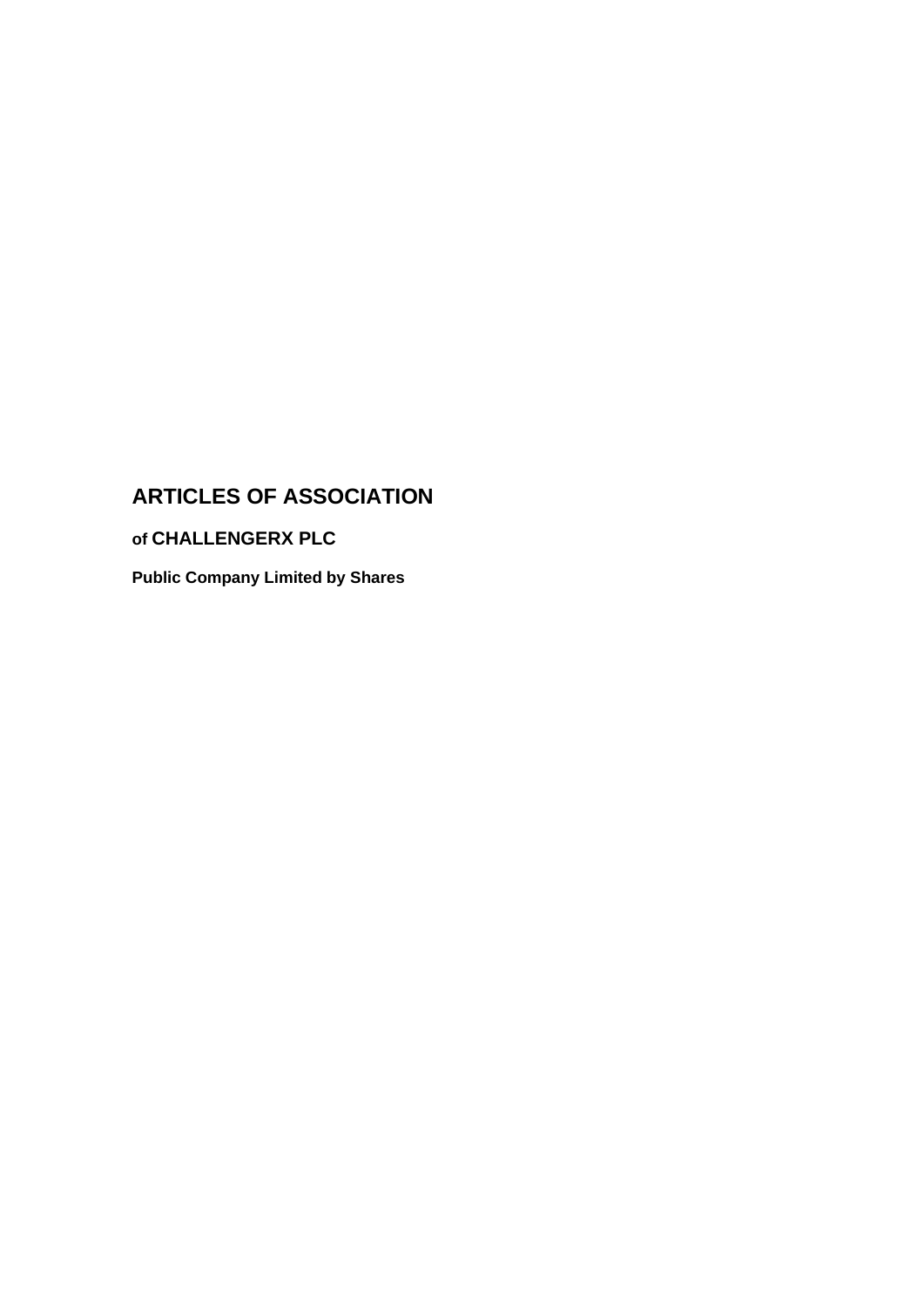#### **Contents**

| 1.         |  |
|------------|--|
| 2.         |  |
| 3.         |  |
| 4.         |  |
| 5.         |  |
| 6.         |  |
| 7.         |  |
| 8.         |  |
| 9.         |  |
| 10.        |  |
| 11.        |  |
| 12.        |  |
| 13.        |  |
| 14.        |  |
| 15.        |  |
| 16.        |  |
| 17.        |  |
| 18.        |  |
| 19.        |  |
| 20.        |  |
| 21.        |  |
| 22.        |  |
| 23.        |  |
| 24.        |  |
| 25.        |  |
| 26.        |  |
| 27.        |  |
| 28.        |  |
| 29.        |  |
| 30.        |  |
| 31.        |  |
| 32.        |  |
| 33.        |  |
| 34.        |  |
| 35.        |  |
| 36.        |  |
| 37.        |  |
| 38.        |  |
| 39.        |  |
| 40.        |  |
| 41.<br>42. |  |
|            |  |
| 43.<br>44. |  |
| 45.        |  |
| 46.        |  |
| 47.        |  |
|            |  |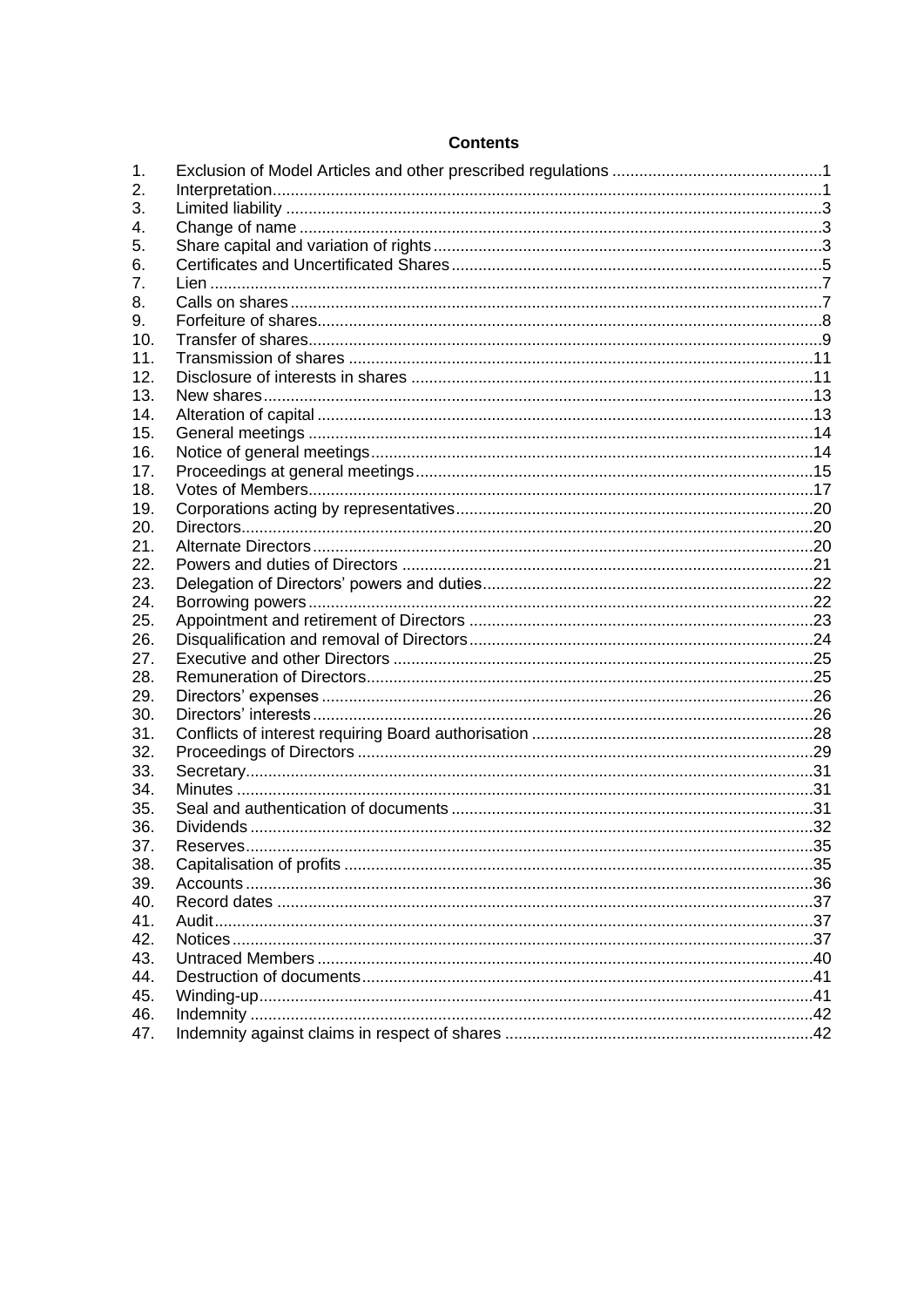## **THE COMPANIES ACT 2006 PUBLIC COMPANY LIMITED BY SHARES ARTICLES OF ASSOCIATION**

#### **OF**

#### **CHALLENGERX PLC**

#### <span id="page-4-0"></span>**1. Exclusion of Model Articles and other prescribed regulations**

No regulations or articles set out in any statute, or in any statutory instrument or other subordinate legislation made under any statute, concerning companies (including the regulations in the Companies (Model Articles) Regulations 2008 (SI 2008/3229) will apply as the articles of the Company. The following will be the articles of association of the Company.

#### <span id="page-4-1"></span>**2. Interpretation**

2.1 In these articles of association, the following words and expressions have the following meanings if not inconsistent with the subject or context:

| <b>Articles</b>                  | these articles of association as amended from<br>time to time                                                                                                                                        |
|----------------------------------|------------------------------------------------------------------------------------------------------------------------------------------------------------------------------------------------------|
| <b>Auditors</b>                  | the auditors of the Company from time to time.                                                                                                                                                       |
| <b>Board</b>                     | the board of Directors present at a duly<br>convened and quorate meeting or Directors at<br>a duly authorised committee of Directors as the<br>context requires.                                     |
| <b>CA 2006</b>                   | the Companies Act 2006 as amended or<br>re-enacted from time to time.                                                                                                                                |
| <b>Certificated Share</b>        | a share in the capital of the Company that is<br>not an Uncertificated Share and references in<br>these Articles to a share being held in<br>certificated form will be construed accordingly.        |
| <b>Clear Days</b>                | in relation to a period of notice, means that<br>period excluding the day when the notice is<br>served or deemed to be served and the day for<br>which it is given or on which it is to take effect. |
| <b>Default Shares</b>            | as defined in article 12.1.                                                                                                                                                                          |
| <b>Director</b>                  | a director from time to time of the Company.                                                                                                                                                         |
| <b>Disenfranchisement Notice</b> | a notice served by the Company on the Holder<br>of Default Shares in accordance with article<br>12.1.                                                                                                |
| <b>Dividend</b>                  | a dividend or bonus.                                                                                                                                                                                 |
| <b>Electronic Address</b>        | any address or number used for the purposes<br>of Electronic Communication.                                                                                                                          |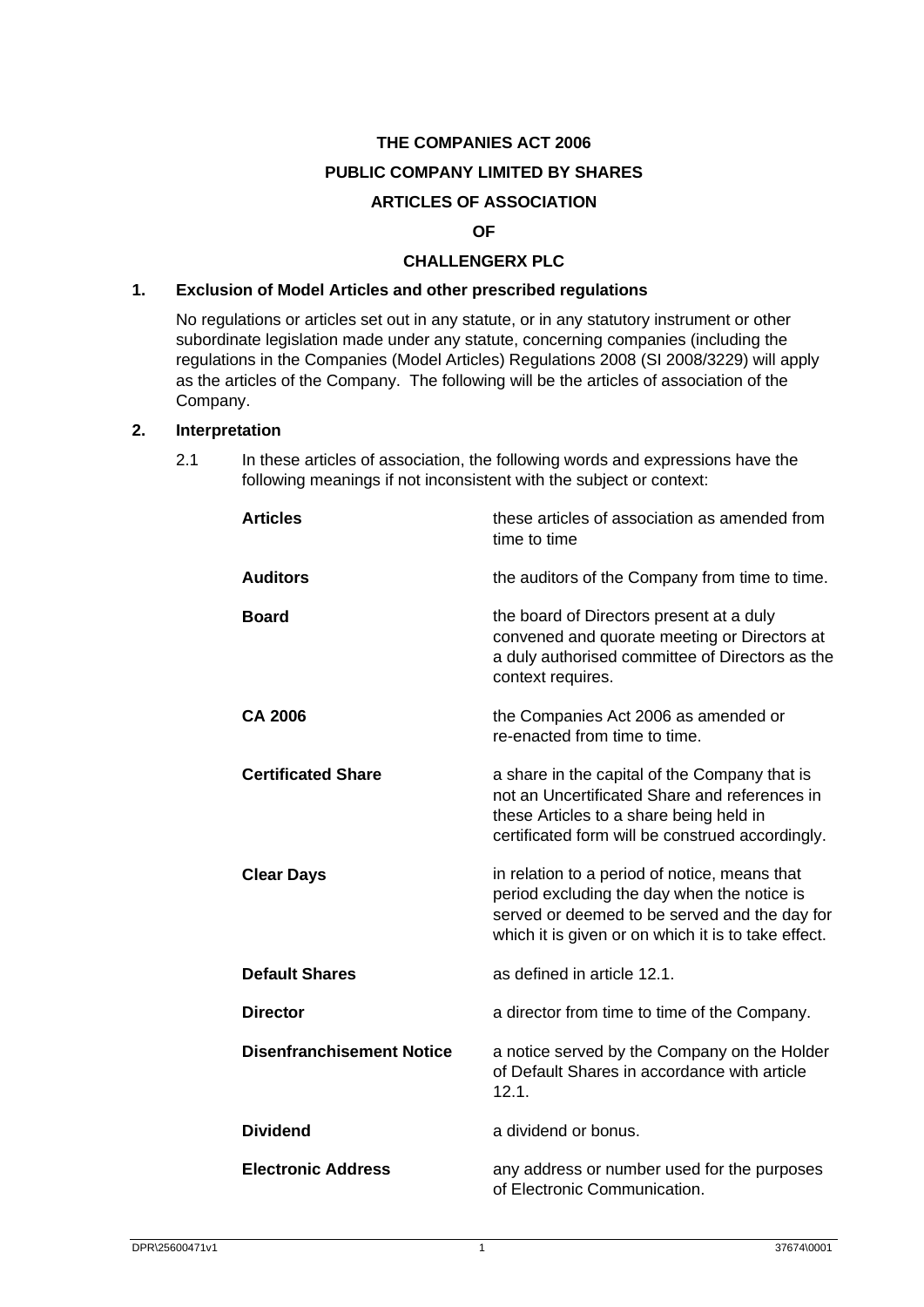| <b>Electronic Communication</b> | as defined in section 15(1) of the Electronic<br>Communications Act 2000.                                                                                                                                                                            |
|---------------------------------|------------------------------------------------------------------------------------------------------------------------------------------------------------------------------------------------------------------------------------------------------|
| <b>Electronic Form</b>          | has the meaning given in section 1168<br>CA 2006.                                                                                                                                                                                                    |
| <b>Executed</b>                 | any mode of execution including signed,<br>sealed or authenticated in some other way.                                                                                                                                                                |
| <b>Holder</b>                   | in relation to shares, a Member whose name is<br>entered in the Register as the Holder of those<br>shares.                                                                                                                                           |
| <b>Member</b>                   | any Holder for the time being of shares in the<br>capital of the Company of whatever class.                                                                                                                                                          |
| <b>Office</b>                   | the registered office for the time being and<br>from time to time of the Company.                                                                                                                                                                    |
| <b>Operator</b>                 | as defined in Regulation 3 of the Regulations.                                                                                                                                                                                                       |
| <b>Paid Up</b>                  | includes credited as paid up.                                                                                                                                                                                                                        |
| <b>Register</b>                 | the register of Members to be kept pursuant to<br>section 113 CA 2006 and includes, if relevant,<br>and so long as the Regulations require, a<br>related Operator register of Members<br>maintained under Regulation 20(1)(b) of the<br>Regulations. |
| <b>Regulations</b>              | the Uncertificated Securities Regulations 2001<br>(SI 2001 no. 3755) including any modification<br>of them or any regulations in substitution for<br>them for the time being in force.                                                               |
| <b>Relevant Class</b>           | a class of share which is, for the time being, a<br>participating security for the purposes of, and<br>subject to, the Regulations.                                                                                                                  |
| <b>Secretary</b>                | the secretary of the Company and, subject to<br>the provisions of the Statutes, includes an<br>assistant or deputy secretary and any person<br>appointed by the Directors to perform any of<br>the duties of the secretary.                          |
| <b>Section 793 Notice</b>       | a notice served by the Company under section<br>793 CA 2006.                                                                                                                                                                                         |
| <b>Statutes</b>                 | CA 2006, the Regulations, the Electronic<br>Communications Act 2000 and all other<br>statutes and secondary legislation for the time<br>being in force relating to companies to the<br>extent that they apply to the Company.                        |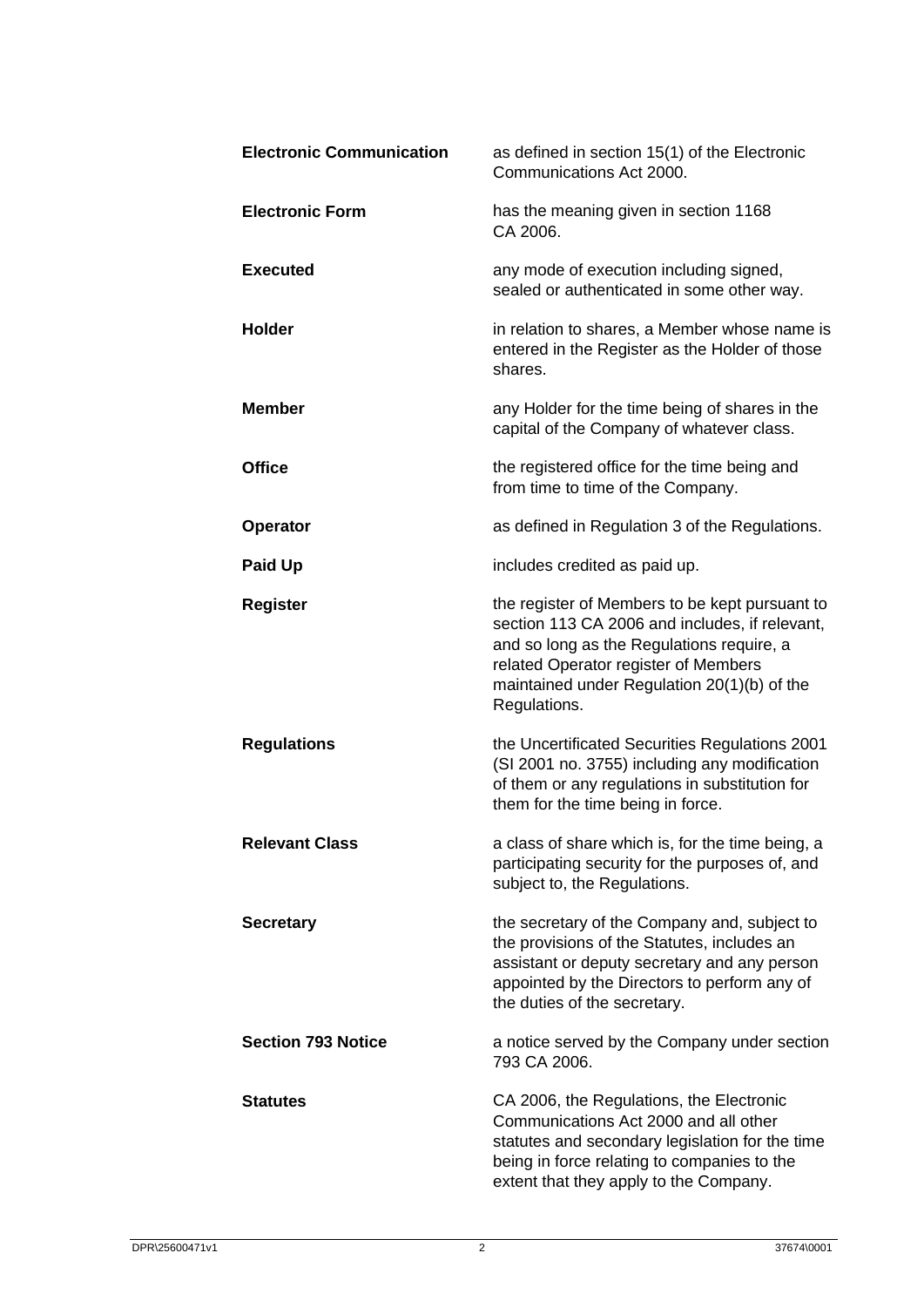| <b>Uncertificated Share</b> | (subject to Regulation $42(11)(a)$ of the<br>Regulations), a share in the capital of the<br>Company title to which is recorded on the<br>Operator register of Members of the Company<br>and which may, by virtue of the Regulations,<br>be transferred by means of a relevant system<br>and references in these Articles to a share<br>being held in uncertificated form will be<br>construed accordingly. |
|-----------------------------|------------------------------------------------------------------------------------------------------------------------------------------------------------------------------------------------------------------------------------------------------------------------------------------------------------------------------------------------------------------------------------------------------------|
|-----------------------------|------------------------------------------------------------------------------------------------------------------------------------------------------------------------------------------------------------------------------------------------------------------------------------------------------------------------------------------------------------------------------------------------------------|

#### **United Kingdom** Great Britain and Northern Ireland.

- 2.2 Where the context so requires, words denoting the singular include the plural and vice versa, words denoting the masculine gender include the feminine, and persons include corporations, partnerships, other incorporated bodies and all other legal entities, with the necessary adaptation.
- 2.3 Words and expressions defined in CA 2006 and in the Regulations have the same meanings in these Articles, unless the context otherwise requires.
- 2.4 Where these Articles refer to a relevant system in relation to any share, the reference is to the system in which that share is a participating security at the relevant time.
- 2.5 Any reference to a provision of any statute, statutory instrument, note, order or regulation is construed as a reference to such provision as amended, modified, consolidated or re-enacted from time to time.
- 2.6 References in these Articles to a share being in uncertificated form are references to that share being an uncertificated unit of a security.
- 2.7 References to writing and written include references to a method of representing words in a legible and non transitory form, whether sent or supplied in electronic form or otherwise.
- 2.8 The headings are inserted for convenience and do not affect the construction of these Articles.

#### <span id="page-6-0"></span>**3. Limited liability**

The liability of the Members is limited to the amount, if any, unpaid on the shares in the Company held by them.

#### <span id="page-6-1"></span>**4. Change of name**

The Company may change its name by resolution of the Board.

#### <span id="page-6-2"></span>**5. Share capital and variation of rights**

- 5.1 Subject to the Statutes and without prejudice to any rights for the time being conferred on the Holders of any shares or class of shares, any share in the Company may be allotted with such preferred, deferred or other rights, or such restrictions, whether in regard to Dividend, return of capital, voting or otherwise, as the Company may from time to time by ordinary resolution determine or, if no such determination be made, as the Board determines.
- 5.2 Subject to the provisions of CA 2006 and to the authority of the Company in general meeting, the Board has unconditional authority to allot, grant options over, issue warrants in respect of, offer or otherwise deal with or dispose of any shares of the Company to such persons, at such times and generally on such terms and conditions as they may determine.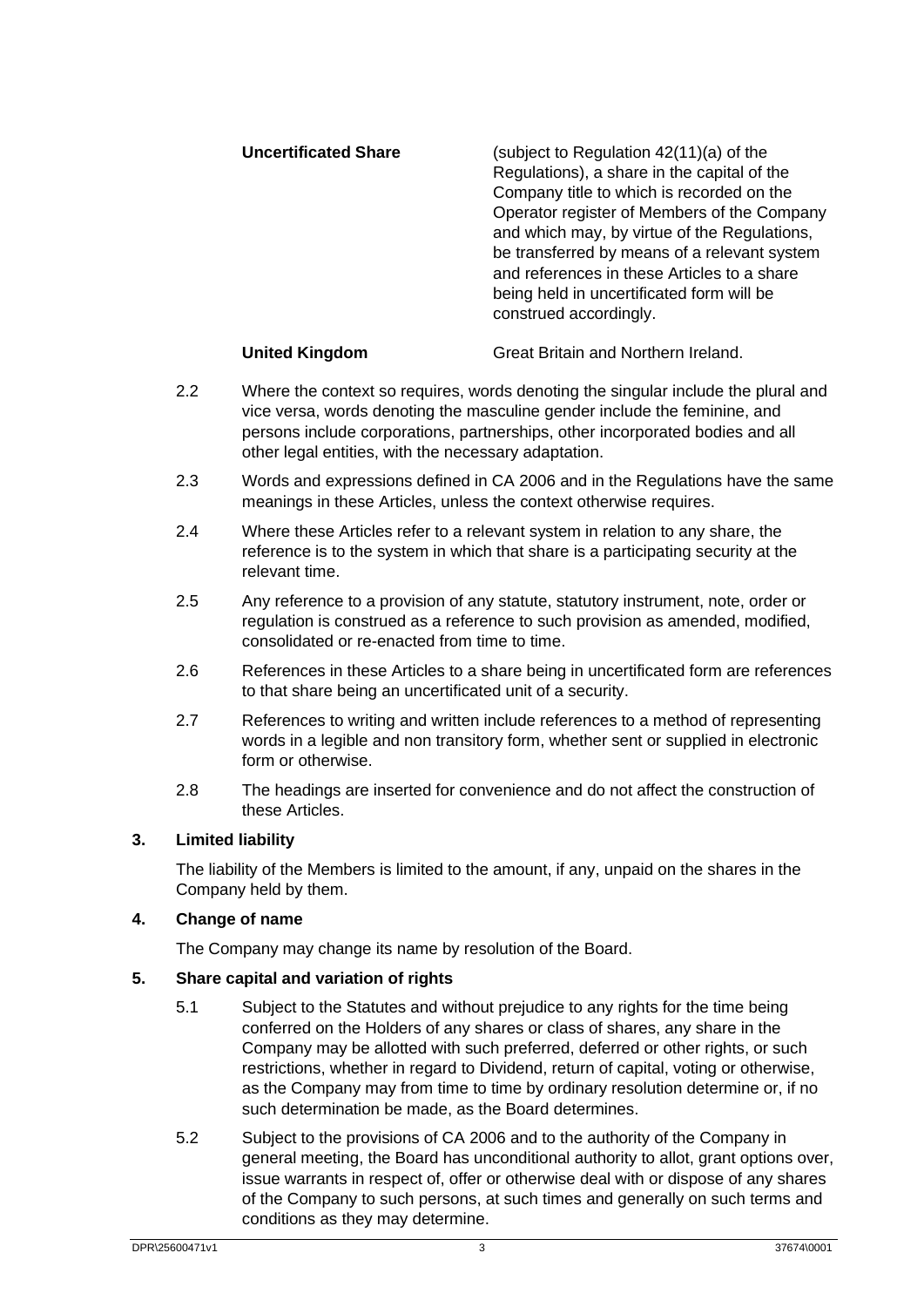- 5.3 The Company may issue shares which are to be redeemed or are liable to be redeemed at the option of the Company or the Holders of those shares.
- 5.4 Subject to the provisions of the Statutes and to the authority of the Company in general meeting, the Company has power to purchase its own shares, including any redeemable shares.
- 5.5 When any shares are to be issued, the Board may vary the amount of calls to be paid and the time of payment of such calls as between the allottees of such shares.
- 5.6 If by the conditions of allotment of any share the whole or part of its issue price is payable by instalments, every such instalment will, when due, be paid to the Company by the person who for the time being is the registered Holder of the share.
- 5.7 In addition to all other powers of paying commissions, the Company may exercise the powers conferred by the Statutes of paying commissions to persons subscribing or procuring subscriptions for shares of the Company, or agreeing so to do, whether absolutely or conditionally. Subject to the provisions of the Statutes and to any regulations or rules to which the Company is subject, whether by virtue of its admission to listing and/or trading on a market or otherwise, any such commissions may be satisfied by the payment of cash or, with the sanction of an ordinary resolution, by the allotment of fully or partly Paid Up shares of the Company or by any such combination. The Company may also, on any issue of shares, pay such brokerage as may be lawful.
- 5.8 Except as required by law, no person will be recognised by the Company as holding any share upon any trust, and except only as otherwise provided by these Articles or as required by law or under an order of a court of competent jurisdiction, the Company will not be bound by or recognise any equitable. contingent, future or partial interest in any share, or any interest in any fraction or part of a share, or any other right in respect of any share, except an absolute right to the entirety of it in the registered Holder.
- <span id="page-7-0"></span>5.9 Subject to the Statutes, if at any time the capital of the Company is divided into different classes of shares, all or any of the rights or privileges attached to any class may be varied or abrogated either in such manner, if any, as may be provided by such rights, or in the absence of any such provision, with the consent in writing of the Holders of at least three fourths of the nominal value of the issued shares of that class (excluding any shares of that class held as treasury shares), or with the sanction of a special resolution passed at a separate meeting of the Holders of the shares of that class, but not otherwise.
- <span id="page-7-1"></span>5.10 All the provisions of these Articles relating to general meetings of the Company, or to the proceedings at them, and the provisions of sections 284, 307 and 310 CA 2006 apply to every such separate meeting referred to in article [5.9,](#page-7-0) with any necessary modifications, except that the necessary quorum at any such meeting other than an adjourned meeting will be two or more persons present holding or representing by proxy at least one third in nominal value of the issued shares of the class in question (excluding any shares of that class held as treasury shares). The quorum at an adjourned meeting will be one person holding shares of the class in question or his proxy. Any Holder of shares of the class in question present in person or by proxy may demand a poll.
- 5.11 The creation or issue of shares ranking equally with or subsequent to the shares of any class will not, unless otherwise expressly provided by these Articles or the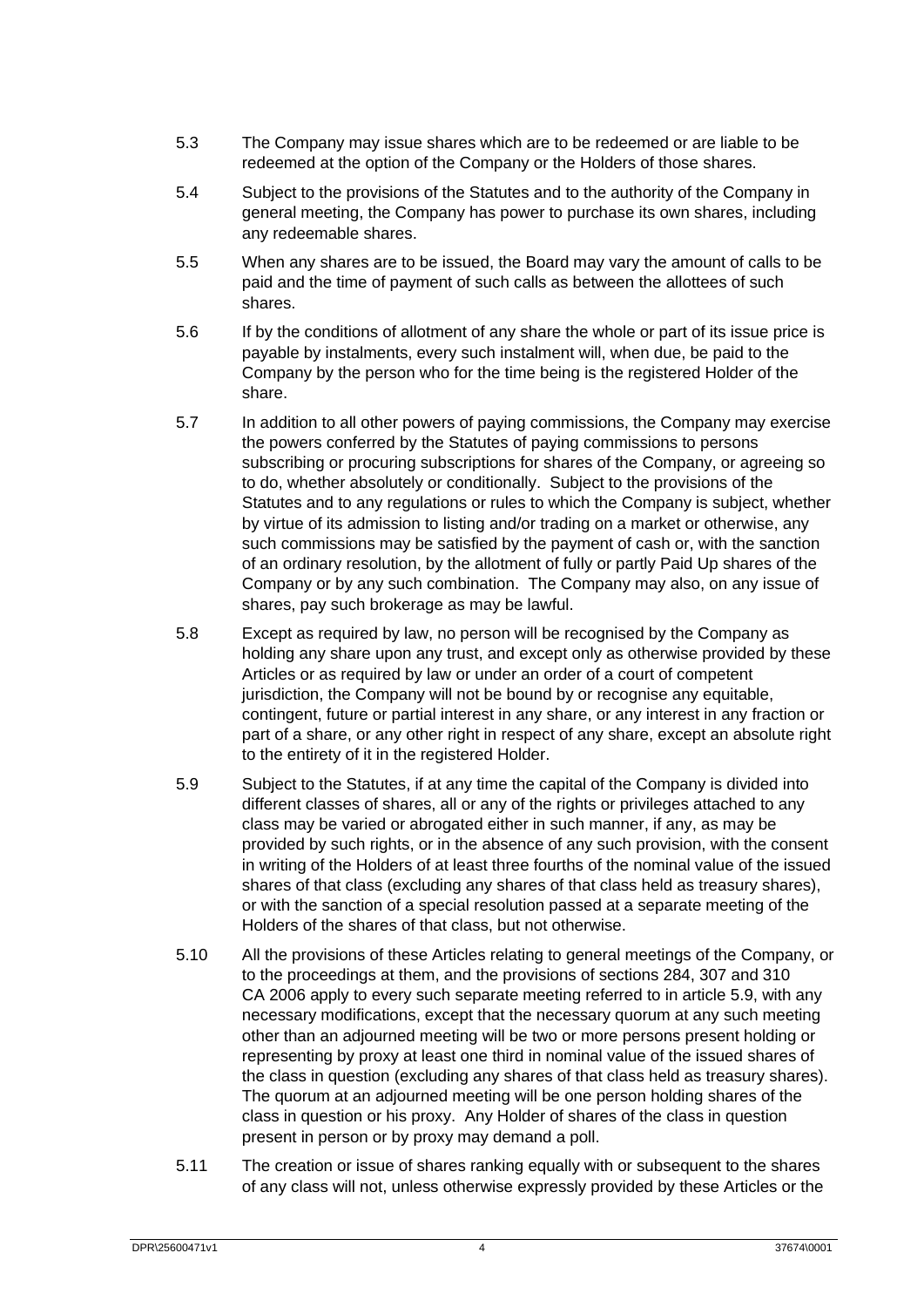rights attached to such shares as a class, be deemed to be a variation of the rights of such shares.

#### <span id="page-8-4"></span><span id="page-8-3"></span><span id="page-8-0"></span>**6. Certificates and Uncertificated Shares**

6.1 Subject to article[s 6.7](#page-8-1) to [6.9,](#page-9-0) every person, other than a person in respect of whom the Company is not required by law to complete and have ready for delivery a certificate by virtue of section 778 CA 2006 whose name is entered as a Member in the Register is entitled, without payment, to one certificate for all the shares of each class for the time being held by him or, upon payment of such reasonable out-of-pocket expenses as the Board may from time to time determine for every certificate after the first, to several certificates, each for one or more of his shares.

#### 6.2 Every certificate will:

- 6.2.1 be issued within two months after allotment or the lodgement with the Company of the transfer of the shares, not being a transfer which the Company is for any reason entitled to refuse to register and does not register, unless the conditions of issue of such shares otherwise provide or except as exempted by virtue of section 778 CA 2006;
- 6.2.2 be issued by affixing the official seal kept by the Company by virtue of section 50 CA 2006 to, or printing the seal or a representation of it on the certificate or signed by at least two Directors or by at least one Director and the Secretary. The Directors may by resolution decide, either generally or in any particular case or cases, that the signatures on any share certificates need not be autographic but may be applied to the certificates by some mechanical or other means, or may be printed on them, or that the certificates need not be signed by any person; and
- 6.2.3 specify the number and class and distinguishing numbers, if any, of the shares to which it relates, and the amount Paid Up on them.
- 6.3 The Company is not bound to register more than four persons as the joint Holders of any share or shares, except in the case of executors or trustees of a deceased Member. In the case of a share held jointly by several persons, the Company is not bound to issue more than one certificate for it. Delivery of a certificate for a share to one of several joint Holders will be sufficient delivery to all.
- 6.4 Subject to article[s 6.7](#page-8-1) to [6.10,](#page-9-1) where a Member transfers part of his holding of shares, he will be entitled to a certificate for the balance of his holding without charge.
- <span id="page-8-2"></span>6.5 Subject to article[s 6.7](#page-8-1) to [6.10,](#page-9-1) if a share certificate is lost, destroyed, defaced or worn out, it will be renewed and, in case of loss or destruction, on such terms, if any, as to evidence and indemnity as the Board thinks fit, and, in case of defacement or wearing out, on delivery to the Company of the old certificate.
- 6.6 The Company will not make any charge for any certificate issued under article [6.5](#page-8-2) but will be entitled to charge for any exceptional out of pocket expenses it incurred relating to the issue of any new certificate.
- <span id="page-8-1"></span>6.7 The Board has power to implement whatever arrangements it, in its absolute discretion, sees fit in order for any class of shares to be a participating security for the purposes of, and subject always to, the Regulations and the facilities and requirements of the relevant system concerned. Where the Board does so, articles [6.8](#page-9-2) and [6.9](#page-9-0) will take effect immediately prior to the time at which the Operator of the relevant system concerned permits the class of shares concerned to be a participating security.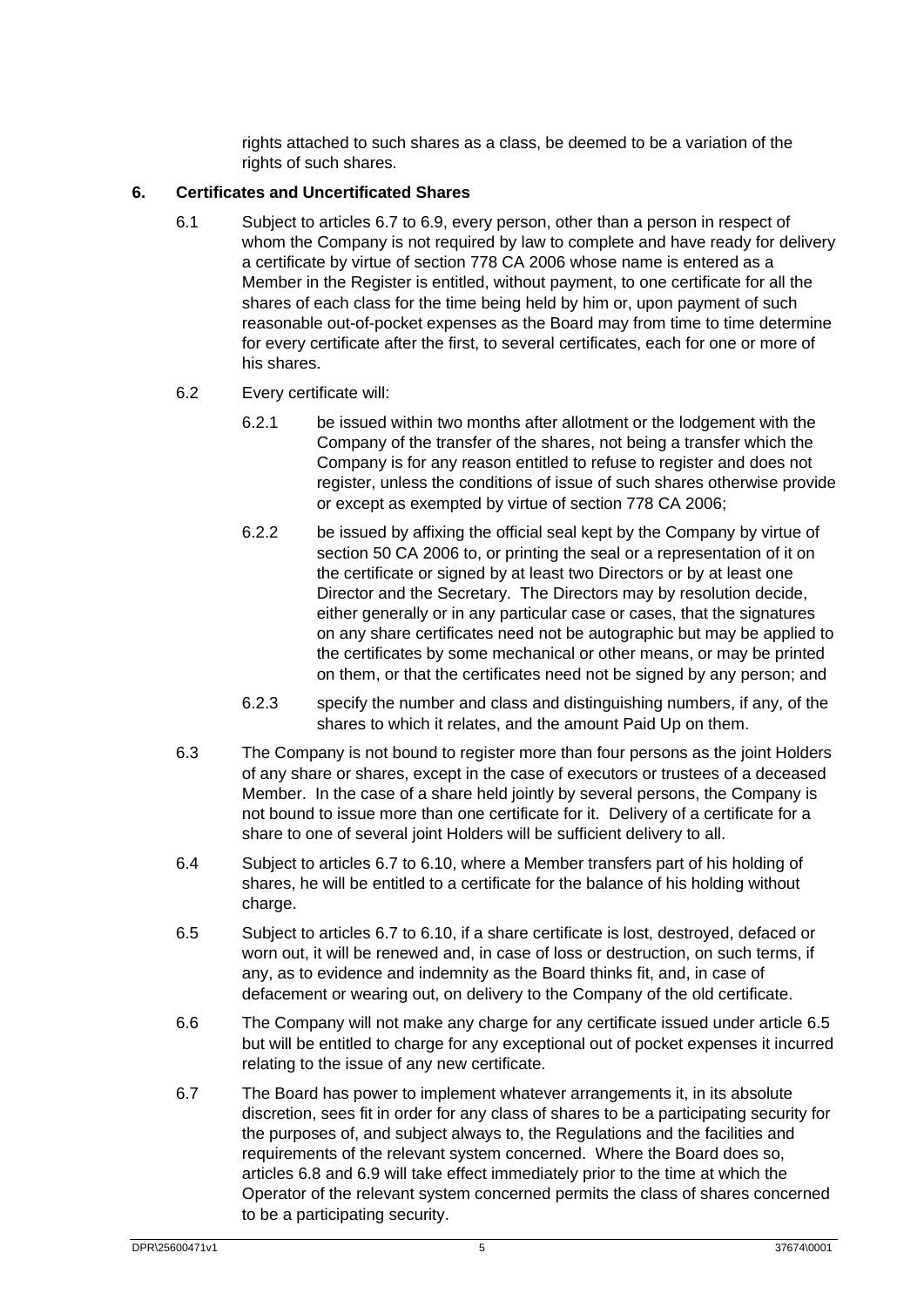- <span id="page-9-2"></span>6.8 In relation to any class of shares which is a participating security, and as long as that class remains a participating security, no provision of these Articles will apply or have effect to the extent that it is in any respect inconsistent with:
	- 6.8.1 the holding of that class in uncertificated form;
	- 6.8.2 the transfer of title to shares of that class by means of a relevant system; or
	- 6.8.3 the Regulations.
- <span id="page-9-0"></span>6.9 Without prejudice to the generality of article [6.8](#page-9-2) and notwithstanding anything contained in these Articles, where any class of share is, for the time being, a participating security:
	- 6.9.1 the Register relating to the Relevant Class will be maintained at all times in the United Kingdom;
	- 6.9.2 shares of the Relevant Class may be issued in uncertificated form in accordance with, and subject to, the Regulations;
	- 6.9.3 unless the Board decides otherwise, shares of the Relevant Class held by the same Holder or joint Holder in certificated and uncertificated form will be treated as separate holdings:
	- 6.9.4 shares of the Relevant Class may be changed from uncertificated to certificated form and vice versa, in accordance with and subject to the Regulations;
	- 6.9.5 title to shares of the Relevant Class which are recorded on the Register as being held in uncertificated form may be transferred by means of the relevant system concerned and accordingly, and in particular, articles [6.1](#page-8-3) to [6.8](#page-9-2) and article [10](#page-12-1) will not apply to those shares to the extent that those articles require or contemplate transfer by an instrument in writing and the production of a certificate for the shares to be transferred;
	- 6.9.6 the Company will comply with the provisions of Regulations 20 and 22 in relation to the Relevant Class and article [6.7,](#page-8-1) in particular, will be read as subject to Regulation 22;
	- 6.9.7 the provisions of these Articles relating to meetings of or including Holders of the Relevant Class, including notices of such meetings, will be subject to Regulation 34; and
	- 6.9.8 articles [6.1](#page-8-3) to [6.8](#page-9-2) will not apply so as to require the Company to issue a certificate to any person holding shares of the Relevant Class in uncertificated form.
- <span id="page-9-1"></span>6.10 Where any class of shares is a participating security and the Company is entitled under the Statutes or these Articles to sell, transfer, dispose of, forfeit, re-allot, accept the surrender of or otherwise enforce a lien over a share held in uncertificated form, the Company may, subject to the Statutes and these Articles and the facilities and requirements of the relevant system:
	- 6.10.1 require the Holder of that Uncertificated Share by notice to change that share into certificated form within the period specified in the notice and to hold that share in certificated form so long as required by the Company;
	- 6.10.2 require the Holder of that Uncertificated Share by notice to give any instructions necessary to transfer title to that share by means of the relevant system within the period specified in the notice;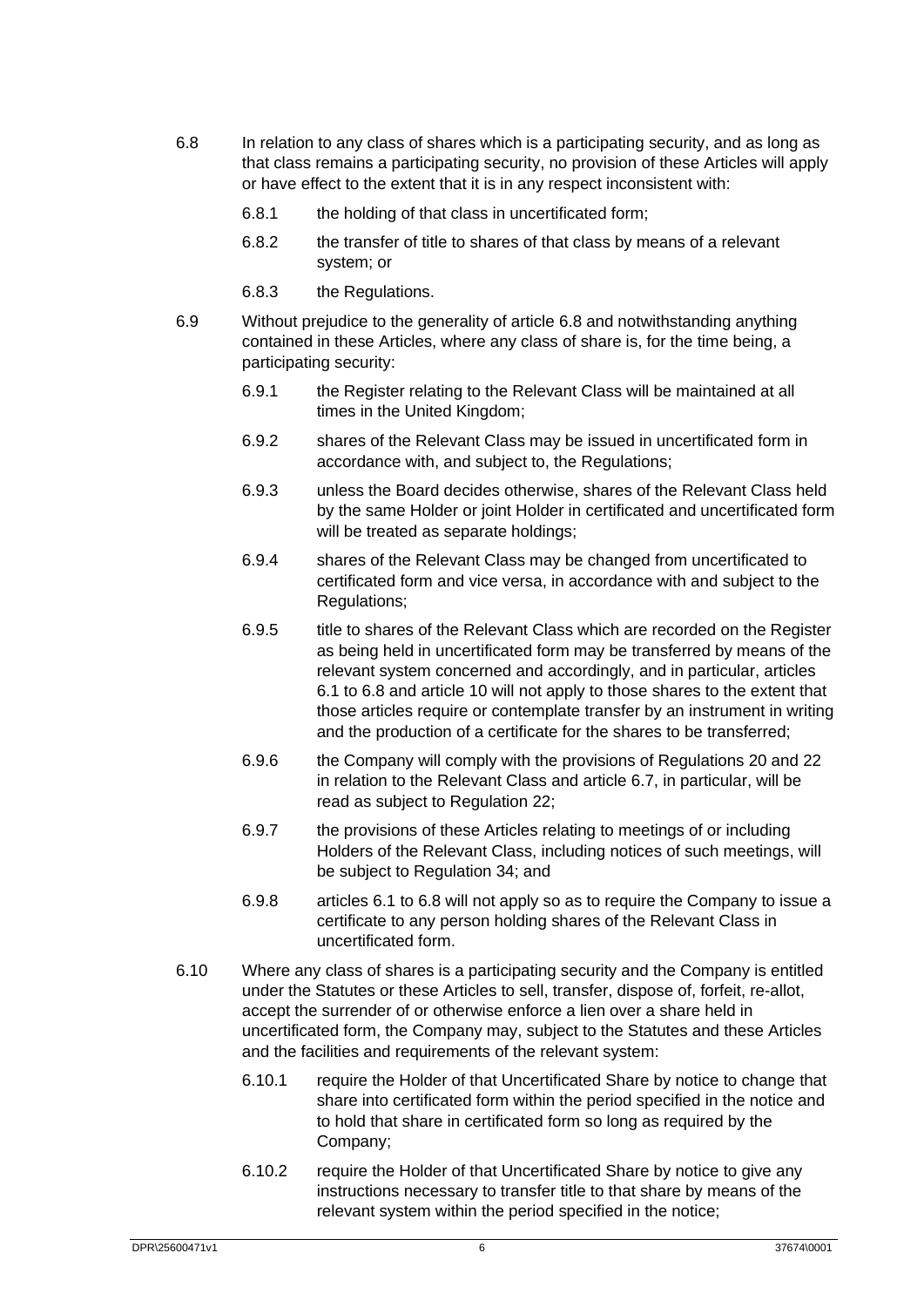- <span id="page-10-3"></span>6.10.3 require the Holder of that Uncertificated Share by notice to appoint any person to take any step including, without limitation, the giving of any instructions by means of the relevant system necessary to transfer that share within the period specified in the notice;
- 6.10.4 take any action that the Board considers appropriate to achieve the sale, transfer, disposal of, forfeiture, re-allotment or surrender of that share or otherwise to enforce a lien in respect of it; and
- 6.10.5 assume that the entries on any record of securities maintained by it in accordance with the Regulations and regularly reconciled with the relevant Operator register of securities are a complete and accurate reproduction of the particulars entered in the Operator register of securities. Accordingly the Company will not be liable in respect of any act or thing done or omitted to be done by or on behalf of it in reliance upon such assumption. Any provision of these Articles which requires or envisages that action will be taken in reliance on information contained in the Register will be construed to permit that action to be taken in reliance on information contained in any relevant record of securities (as so maintained and reconciled).

#### <span id="page-10-2"></span><span id="page-10-0"></span>**7. Lien**

- 7.1 The Company has a first and paramount lien on every share, which is not a fully paid share, for all money, whether presently payable or not, called or payable at a fixed time in respect of such share. The Company's lien, if any, on a share extends to all Dividends or other money payable on it or in respect of it. The Board may resolve that any share will be exempt from the provisions of this article [7.1](#page-10-2) for some specified period.
- 7.2 For the purpose of enforcing such lien, the Company may sell, in such manner as the Board thinks fit, any share on which the Company has a lien, but no sale will be made unless some money in respect of which the lien exists are presently payable and 14 Clear Days have expired after a notice in writing, stating and demanding payment of the money presently payable and including notice of intention to sell in default, has been served on the Holder for the time being of the shares or the person entitled by reason of his death or bankruptcy to the shares.
- 7.3 The net proceeds of any such sale will be applied in or towards payment or satisfaction of the amount in respect of which the lien exists as is presently payable and any residue will, subject to a like lien in respect of sums not presently payable as existed upon the shares prior to the sale, be paid to the person entitled to the shares immediately prior to the sale.
- 7.4 For giving effect to any such sale, the Board may authorise some person to transfer the shares sold to their purchaser.
- 7.5 The purchaser will be registered as the Holder of the shares so transferred and he will not be bound to see to the application of the purchase money, nor will his title to the shares be affected by any irregularity or invalidity in the proceedings in reference to the sale.

#### <span id="page-10-1"></span>**8. Calls on shares**

8.1 The Board may, subject to the provisions of these Articles and to any conditions of allotment, from time to time make calls upon the Members in respect of any money unpaid on their shares, whether on account of the nominal value of the shares or by way of premium. Each Member will, subject to being given at least 14 Clear Days' notice specifying the time or times and place of payment, pay to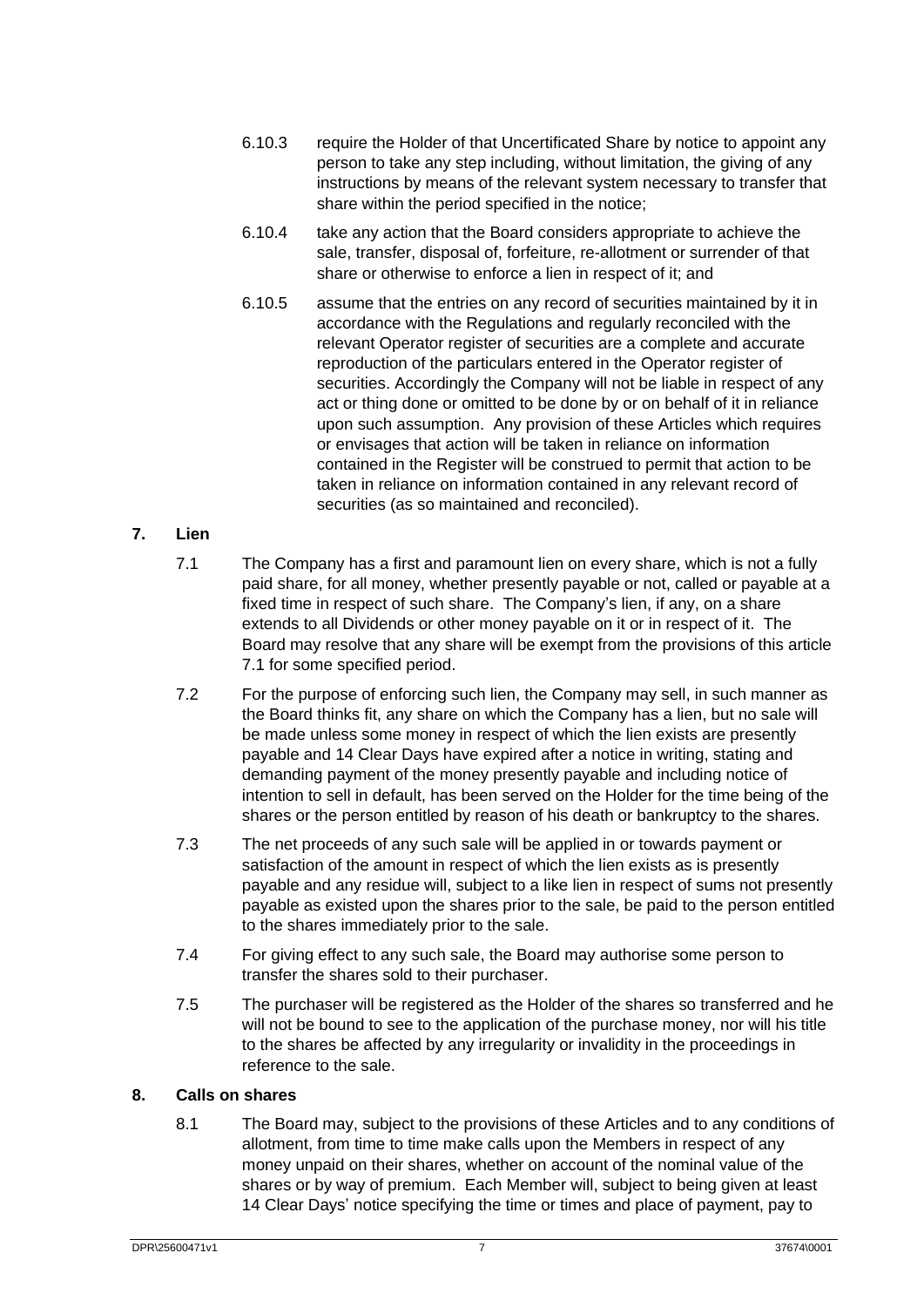the Company at the time or times and place so specified the amount called on his shares.

- 8.2 A call may be payable by instalments and may be postponed or wholly revoked or in part revoked, as the Board may determine.
- 8.3 A call will be deemed to have been made at the time when the resolution of the Board authorising the call was passed.
- 8.4 The joint Holders of a share are jointly and severally liable to pay all calls in respect of it and any one of such persons may give effective receipts for any return of capital payable in respect of such shares.
- 8.5 If by the terms of any admission document, prospectus, listing particulars or any other document relating to an issue of shares in the Company or by the conditions of allotment, any amount is payable in respect of any shares by instalments, every such instalment will be payable as if it were a call duly made by the Board of which due notice had been given.
- <span id="page-11-1"></span>8.6 If a sum called in respect of a share is not paid before or on the day appointed for its payment, the person from whom the sum is due must pay interest on the sum at such rate as may be fixed by the terms of allotment of the share or, if no rate is fixed, at the appropriate rate, as defined by section 592 CA 2006, from the day appointed for its payment to the time of actual payment. The Board is at liberty to waive payment of such interest wholly or in part.
- 8.7 Any sum which by or pursuant to the terms of issue of a share becomes payable upon allotment or at any fixed date, whether on account of the amount of the share or by way of premium, will for all the purposes of these Articles be deemed to be a call duly made and payable on the date on which, by or pursuant to the terms of issue, it becomes payable. In case of non payment, all the relevant provisions of these Articles as to payment of interest, forfeiture or otherwise apply as if such sum had become payable by virtue of a call duly made and notified.
- 8.8 The Board may make arrangements on the issue of shares for a difference between the Holders in the amount of calls to be paid and in the times of payment.
- 8.9 The Board may receive from any Member willing to advance it all or any part of the money unpaid upon the shares held by him, beyond the sums actually called up on them, as a payment in advance of calls, and such payment in advance of calls will extinguish, so far as they extend, the liability upon the shares in respect of which it is advanced. The Company may pay interest upon the money so received, or so much of it as from time to time exceeds the amount of the calls then made upon the shares in respect of which it has been received, at such rate as the Member paying such sum and the Board agree. Any such payment in advance will not entitle the Holder of the shares in question to participate in any Dividend in respect of the amount advanced.

#### <span id="page-11-0"></span>**9. Forfeiture of shares**

- 9.1 If a Member fails to pay any call or instalment of a call before or on the date appointed for its payment the Board may, at any time after that date, serve a notice on him requiring payment of so much of the call or instalment as is unpaid, together with any interest which may have accrued on it and all expenses incurred by the Company by reason of such non payment.
- 9.2 The notice will name a further date, not earlier than 14 Clear Days from the date of its service, on or before which, and the place where, the payment required by the notice is to be made, and will state that, in the event of non payment on or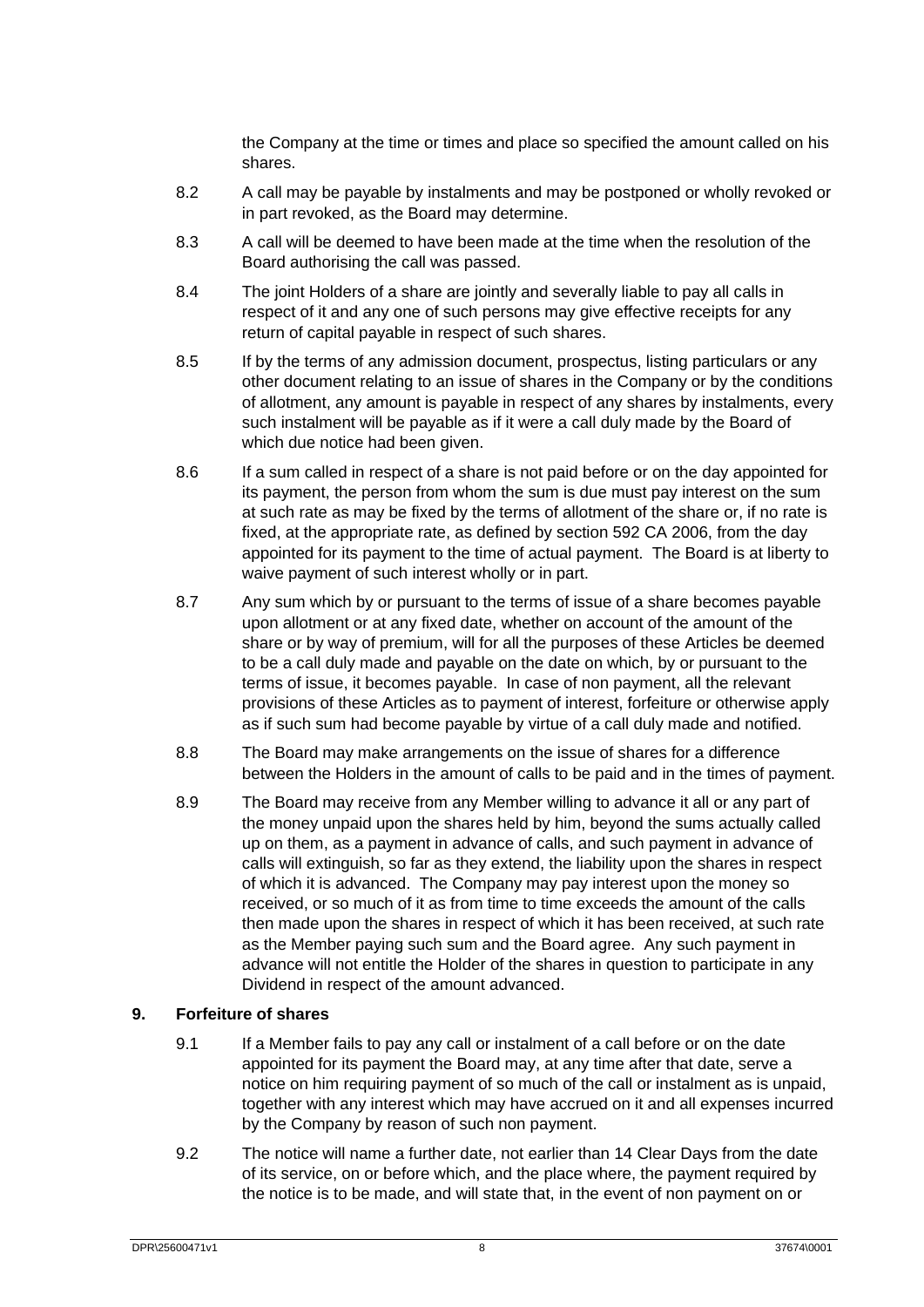before the date, and at the place appointed, the shares on which the call was made will be liable to be forfeited.

- 9.3 If the requirements of any such notice are not complied with, any share in respect of which it has been given may at any time before payment of all calls, interest and expenses due in respect of it has been made, be forfeited by a resolution of the Board. Such forfeiture will include all Dividends which have been declared on the forfeited shares and not actually paid before the forfeiture.
- 9.4 When any share has been forfeited, notice of the forfeiture will be served upon the person who was before forfeiture the Holder of it, but no forfeiture will be in any manner invalidated by any omission to give such notice. Subject to the provisions of the Statutes, any share so forfeited will become the property of the Company, no voting rights may be exercised in respect of it and the Board may within three years of such forfeiture sell, re-allot, or otherwise dispose of it in such manner as they think fit, either to the person who was before the forfeiture its Holder, or to any other person, and either with or without any past or accruing Dividends, and in the case of re-allotment, with or without any money paid on it by the former Holder being credited as Paid Up on it. Any share not so disposed of within a period of three years from the date of its forfeiture will be cancelled in accordance with the provisions of the Statutes.
- 9.5 The Board may at any time, before any share so forfeited has been cancelled or sold, re-allotted or otherwise disposed of, annul the forfeiture upon such conditions as they think fit.
- 9.6 A person whose shares have been forfeited ceases to be a Member in respect of the forfeited shares and must, if the shares are Certificated Shares, surrender to the Company the certificate for them. That person remains liable to pay to the Company all money which at the date of forfeiture was payable by him to the Company in respect of the shares and interest on them in accordance with article [8.6,](#page-11-1) and the Board may enforce payment without any allowance for the value of the shares at the time of forfeiture.
- 9.7 A statutory declaration by a Director or the Secretary that a share has been duly forfeited on a date stated in the declaration is conclusive evidence of the facts stated in it as against all persons claiming to be entitled to the share. Such declaration and the receipt by the Company of the consideration, if any, given for the share on its sale, re-allotment or disposal, together with the certificate, if any, for the share delivered to a purchaser or allottee of it, subject to the execution of a transfer if so required, constitutes a good title to the share. Where a forfeited share held in uncertificated form is to be transferred to any person, the Board may exercise any of the Company's powers under article [6.10](#page-9-1) to effect the transfer of the share to that person. The Company may receive any consideration for the share on its disposal. The person to whom the share is sold, re-allotted or disposed of will be registered as its Holder and will not be bound to see to the application of any consideration, nor will his title to the share be affected by any irregularity or invalidity in the proceedings in reference to the forfeiture, sale, reallotment or disposal of the share.
- 9.8 The Board may accept the surrender of any share liable to be forfeited under these Articles and in any such case any reference in these Articles to forfeiture includes surrender.

#### <span id="page-12-1"></span><span id="page-12-0"></span>**10. Transfer of shares**

10.1 Subject to article[s 6.7](#page-8-1) to [6.9,](#page-9-0) any Member may transfer any of his Certificated Shares by instrument of transfer in any usual form or in such other form as the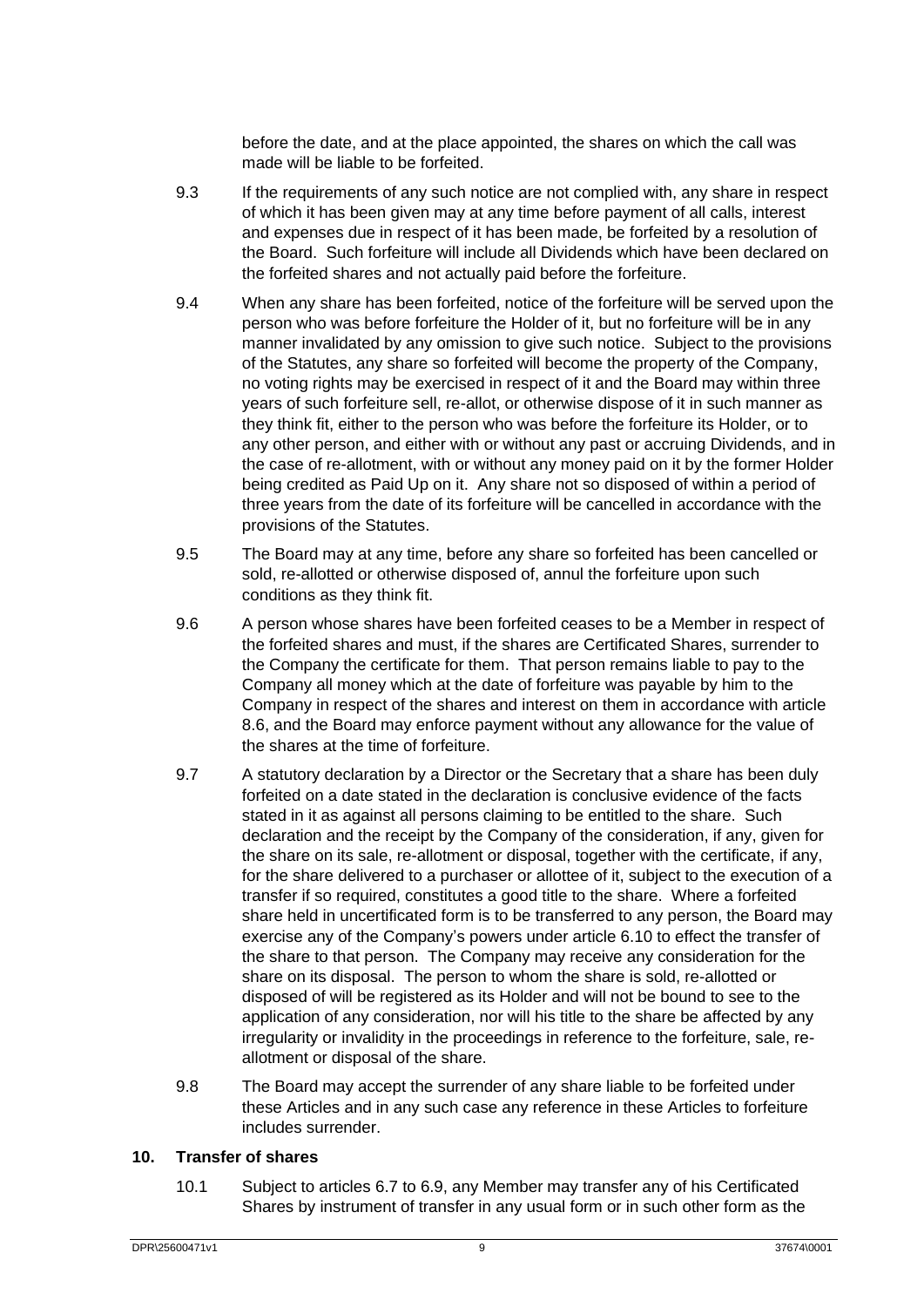Board approves. The instrument must be Executed by or on behalf of the transferor and (except in the case of a share which is fully Paid Up) by or on behalf of the transferee but need not be under seal. The transferor is deemed to remain the Holder of the share until the name of the transferee is entered in the Register in respect of it. Transfers of shares in uncertificated form will be effected by means of the relevant system in accordance with the Statutes and these Articles.

- 10.2 Subject to article [6,](#page-8-4) the Board may refuse to register a transfer of a Certificated Share unless the instrument of transfer:
	- 10.2.1 is in respect of only one class of shares;
	- 10.2.2 is in favour of not more than four joint transferees;
	- 10.2.3 is duly stamped (if required); and
	- 10.2.4 is lodged at the Office or such other place as the Board may decide accompanied by the certificate for the shares to which it relates (except in the case of a transfer by a recognised person to whom no certificate was issued) and such other evidence (if any) as the Board may reasonably require to prove the title of the transferor and the due execution by him of the transfer or, if the transfer is Executed by some other person on his behalf, the authority of that person to do so.
- 10.3 The Board may in its absolute discretion and without giving any reasons, refuse to register any transfer of a Certificated Share which is not fully Paid Up, but this discretion may not be exercised in such a way as to prevent dealings in the shares from taking place on an open and proper basis.
- 10.4 The Board may, in circumstances permitted by the operator(s) of the market(s) on which such shares are listed and/or traded, disapprove the transfer of a Certificated Share if the exercise of such power does not disturb the market in the shares.
- 10.5 The Board may refuse to register the transfer of an Uncertificated Share in any circumstances permitted by the operator(s) of the market(s) on which such shares are listed and/or traded, the Regulations and the rules and practices of the Operator of the relevant system if the exercise of such power does not disturb the market in the shares.
- 10.6 If the Board refuses to register a transfer of any share it must serve on the transferee a notice of such refusal within whichever of the following periods is the earlier:
	- 10.6.1 the time required by the rules of the relevant exchange(s) or market(s) on which the shares are listed and/or traded, or the regulations which the Company is subject from time to time; and
	- 10.6.2 two months after the date on which the transfer was lodged with the Company or the Operator instruction was received, as the case may be.
- 10.7 No fee will be charged for the registration of a transfer or other document relating to or affecting the title to any share or for making any entry in the Register affecting the title to any share.
- 10.8 Subject to article [44,](#page-44-2) all instruments of transfer which are registered may be retained by the Company but any instrument of transfer which the Board refuses to register will (except in the case of suspected fraud) be returned to the person depositing it when notice of the refusal is given.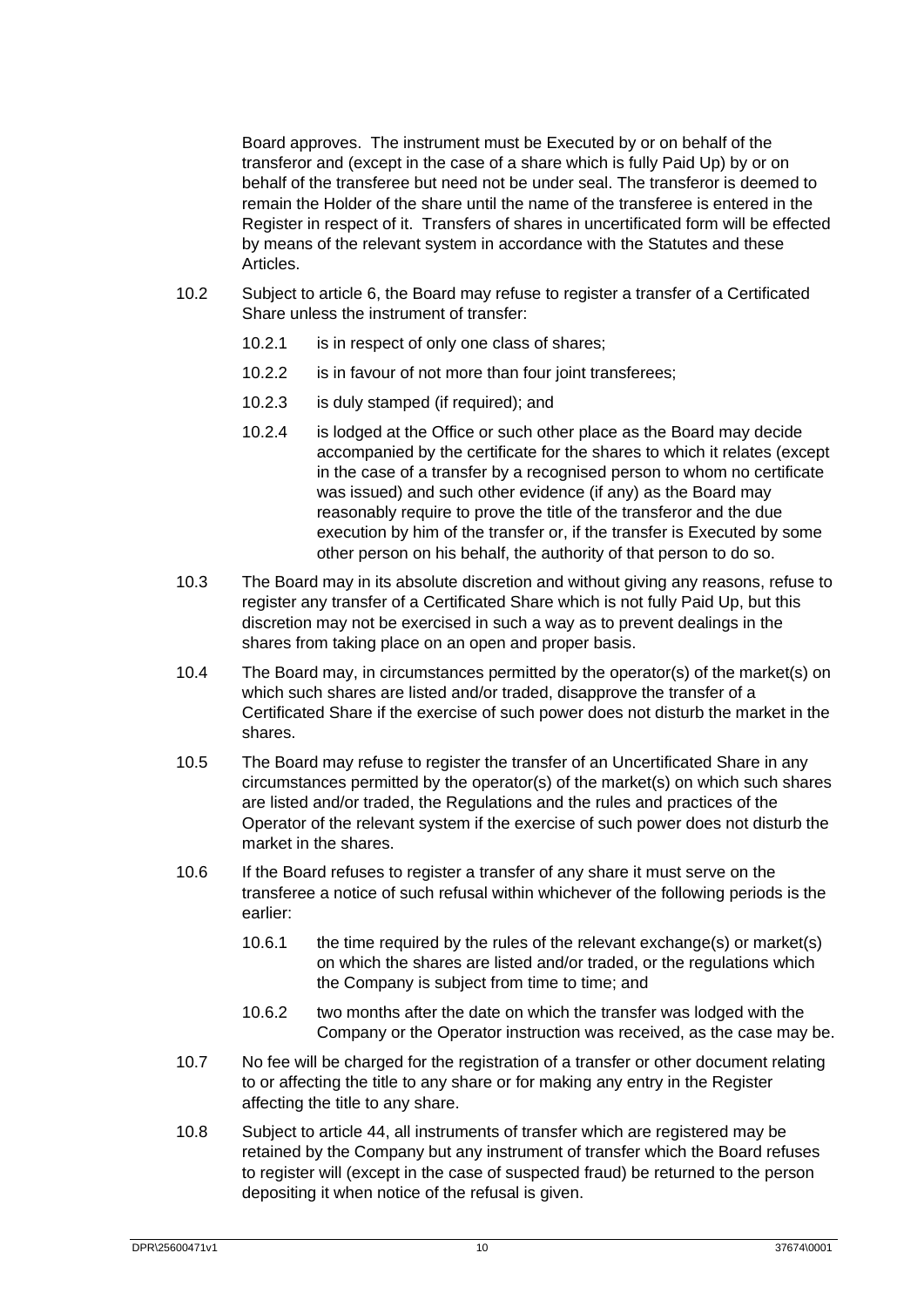#### <span id="page-14-0"></span>**11. Transmission of shares**

- 11.1 If a Member dies, the survivors or survivor (where the deceased was a joint Holder) and the executors or administrators of the deceased (where he was a sole or only surviving Holder) are the only persons recognised by the Company as having any title to his interest in the shares. Nothing in this article will release the estate of a deceased joint Holder from any liability in respect of any share jointly held by him.
- 11.2 Except as provided in these Articles, any person becoming entitled to a share in consequence of the death or bankruptcy of a Member may, upon producing such evidence as to his title as may be required by the Board, elect either to be registered himself as the Holder of the share or to have some person nominated by him registered as its Holder.
- 11.3 If the person becoming entitled by transmission to a Certificated Share elects to be registered himself, he must deliver or send to the Company a notice in writing signed by him stating that he so elects. If he elects to have another person registered, and the share is a Certificated Share, he must signify his election by signing a transfer of the share in favour of that person. If the person elects to be registered or have another person registered, and the share is an Uncertificated Share, he must take any action as the Board may require including, without limitation, the execution of any document and the giving of any instruction by means of a relevant system to enable himself or that other person to be registered as the Holder of the share. All the limitations, restrictions and provisions of these Articles relating to the right to transfer and the registration of transfers of shares apply to any such notice or transfer as if the death or bankruptcy of the Member had not occurred and the notice or transfer were a transfer signed by such Member.
- 11.4 A person becoming entitled to a share in consequence of the death or bankruptcy of a Member will, upon supply to the Company of such evidence as the Board may reasonably require as to his title to the share, be entitled to receive and may give a discharge for all benefits arising or accruing on or in respect of the share, but he will not be entitled in respect of that share to receive notices of or to attend or vote at meetings of the Company, or, except as previously stated, to any of the rights or privileges of a Member until he has become a Member in respect of the share. The Board may at any time serve notice requiring any such person who is the Holder of a fully Paid Up share to elect either to be registered himself or to transfer the share and, if within 60 days the notice is not complied with, such person will be deemed to have elected to be registered as a Member in respect of the share and may be registered accordingly.

#### <span id="page-14-2"></span><span id="page-14-1"></span>**12. Disclosure of interests in shares**

- 12.1 Where the Company serves a Section 793 Notice on a Member, or another person whom the Company knows or has reasonable cause to believe to be interested in shares held by that Member, and the Member or other person fails in relation to any such shares, including any shares issued to such Member after the date of the Section 793 Notice in respect of those shares (**Default Shares**), to give the Company the information required within 14 days following the date of service of the Section 793 Notice the Board may serve a notice of disenfranchisement (**Disenfranchisement Notice**) on the Holder of such Default Shares.
- 12.2 Upon service of a Disenfranchisement Notice on a Holder the sanctions set out in articles [12.3](#page-15-0) to [12.5](#page-15-1) apply, unless the Board otherwise determines.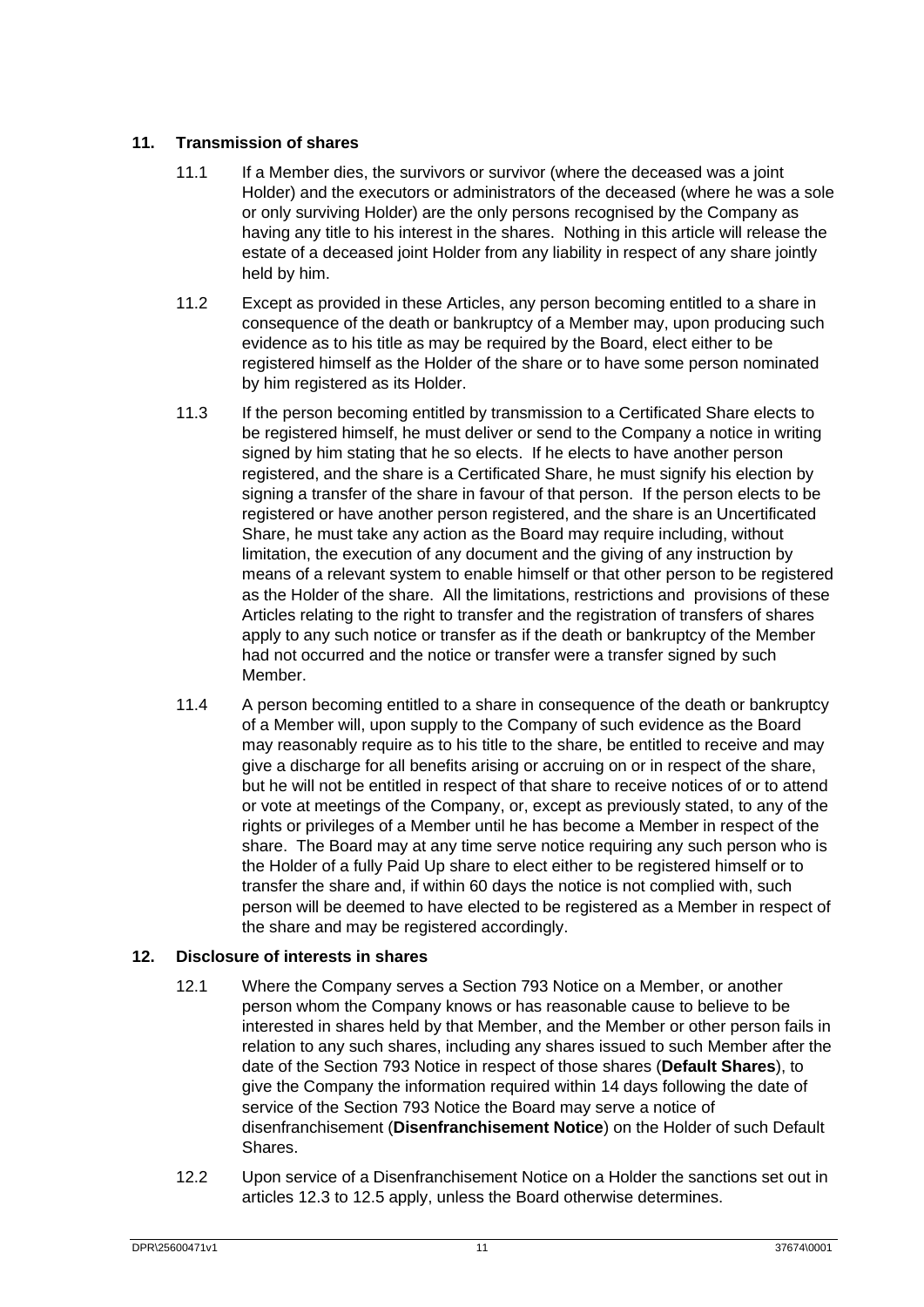- <span id="page-15-0"></span>12.3 The Member is not entitled in respect of the Default Shares to be present or to vote (either in person or by proxy) at a general meeting or at a separate meeting of the Holders of a class of shares or on a poll or to exercise other rights conferred by Membership in relation to the meeting or poll.
- <span id="page-15-2"></span>12.4 Where the Default Shares represent at least 0.25% in nominal value of the issued shares of their class (calculated exclusive of any shares held as treasury shares):
	- 12.4.1 a Dividend (or any part of a Dividend) or other amount payable in respect of the Default Shares will be withheld by the Company and no interest will be payable on it, and the Member is not entitled to elect, under article [36.12,](#page-37-0) to receive shares instead of a Dividend; and
	- 12.4.2 no transfer of any of the Default Shares will be registered unless:
		- 12.4.2.1 the transfer is an excepted transfer;
		- 12.4.2.2 the Member is not himself in default in supplying the information required and proves to the satisfaction of the Board that no person in default in supplying the information required is interested in any of the relevant shares; or
		- 12.4.2.3 registration of the transfer is required by the Regulations.
- <span id="page-15-1"></span>12.5 For the purpose of article [12.4.2](#page-15-2) the Company may, in accordance with the Regulations, issue written notification to the Operator of the relevant system requiring the conversion into certificated form of any shares held by the Member in uncertificated form.
- 12.6 The sanctions under articles [12.1](#page-14-2) to [12.5](#page-15-1) cease to apply seven days after the earlier of receipt by the Company of:
	- 12.6.1 notice of registration of an excepted transfer, in relation to the Default Shares; and
	- 12.6.2 all information required by the Section 793 Notice, in a form satisfactory to the Board, in relation to any Default Shares.
- <span id="page-15-3"></span>12.7 Where the Company issued a Section 793 Notice to another person on the basis of information obtained from a Member in respect of a share held by the Member, it must at the same time send a copy of the Section 793 Notice to the Member, but the accidental omission to do so, or the non receipt by the Member of the copy, does not invalidate or otherwise affect the application of articles [12.1](#page-14-2) t[o 12.5.](#page-15-1)
- <span id="page-15-4"></span>12.8 For the purpose of articles [12.1](#page-14-2) to [12.7:](#page-15-3)
	- 12.8.1 **interested** has the meaning given to it in sections 820 to 825 CA 2006;
	- 12.8.2 reference to a person having failed or defaulted to give the Company the information required by a Section 793 Notice, includes:
		- 12.8.2.1 his having failed or refused to give all or any part of the information; and
		- 12.8.2.2 his having given information which he knows to be false in a material particular or having recklessly given information which is false or inadequate in a material particular; and
	- 12.8.3 **excepted transfer** means, in relation to shares held by a Member:
		- 12.8.3.1 a transfer pursuant to acceptance of a takeover offer for the Company as defined in section 974 CA 2006;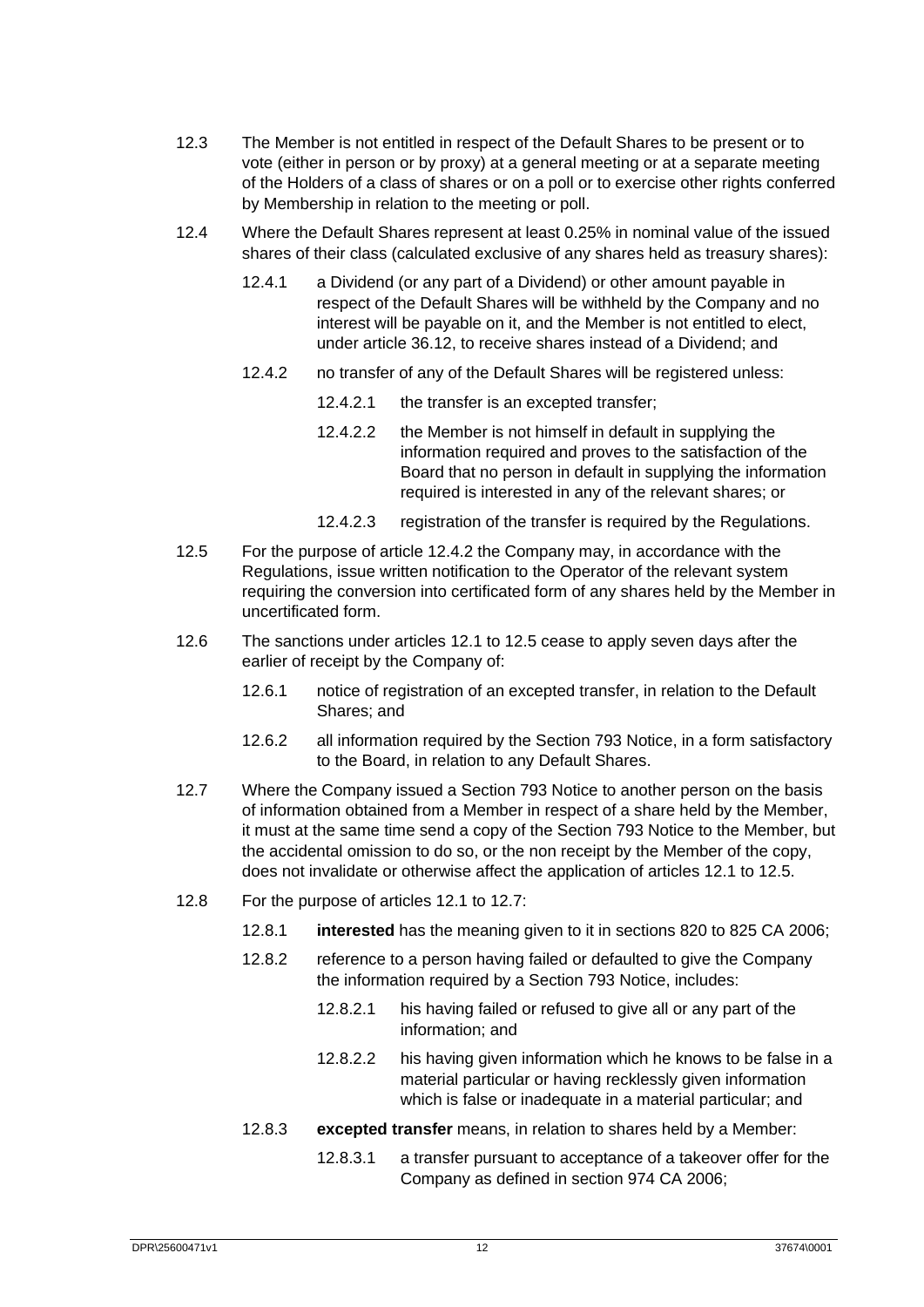- 12.8.3.2 a transfer in consequence of a sale made through a recognised investment exchange (as defined in the Financial Services and Markets Act 2000) or another stock exchange outside the United Kingdom on which shares in the capital of the Company are normally traded; or
- 12.8.3.3 a transfer which is shown to the satisfaction of the Board to be made in consequence of a bona fide sale of the whole of the beneficial interest in the shares to a person who is unconnected with the Member and with any other person appearing to be interested in the shares.
- 12.9 Articles [12.1](#page-14-2) to [12.8](#page-15-4) are in addition to and without prejudice to the Statutes.

#### <span id="page-16-0"></span>**13. New shares**

All new shares are subject to the provisions of these Articles with reference to payment of calls, lien, forfeiture, transfer, transmission and otherwise. Unless otherwise provided by these Articles or by the conditions of issue, the new shares will upon issue be ordinary shares.

#### <span id="page-16-1"></span>**14. Alteration of capital**

- <span id="page-16-3"></span><span id="page-16-2"></span>14.1 The Company may by ordinary resolution:
	- 14.1.1 consolidate and divide all or any of its share capital into shares of larger nominal value than its existing shares; and
	- 14.1.2 subdivide its shares, or any of them, into shares of smaller nominal value, subject nevertheless to the Statutes, and so that the resolution by which any share is subdivided may determine that, as between the Holders of the shares resulting from such subdivision, one or more of the shares may have any such preferred or other special rights over or may have such deferred rights or be subject to any such restrictions as compared with the others as the Company has power to attach to new shares.
- 14.2 All shares created in accordance with article [14.1.1](#page-16-2) or [14.1.2](#page-16-3) will be subject to all the provisions of these Articles.
- 14.3 The Company may from time to time by special resolution reduce its share capital, capital redemption reserve fund, any share premium account or any other non distributable reserves in any manner authorised by the Statutes and diminish the amount of its share capital by the amount of the shares so cancelled.
- 14.4 Whenever as a result of any consolidation of shares any Members would become entitled to fractions of a share, the Board may for the purpose of eliminating such fractions sell the shares representing the fractions for the best price reasonably obtainable and distribute the proceeds of sale in due proportion among the Members who would have been entitled to the fractions of shares.
- 14.5 For the purpose of any such sale, the Board may authorise some person to transfer the shares representing the fractions to their purchaser, whose name will be entered in the Register as the Holder of the shares, and who will not be bound to see to the application of the purchase money, and the title to the shares of such purchaser will not be affected by any irregularity or invalidity in the proceedings in reference to the sale.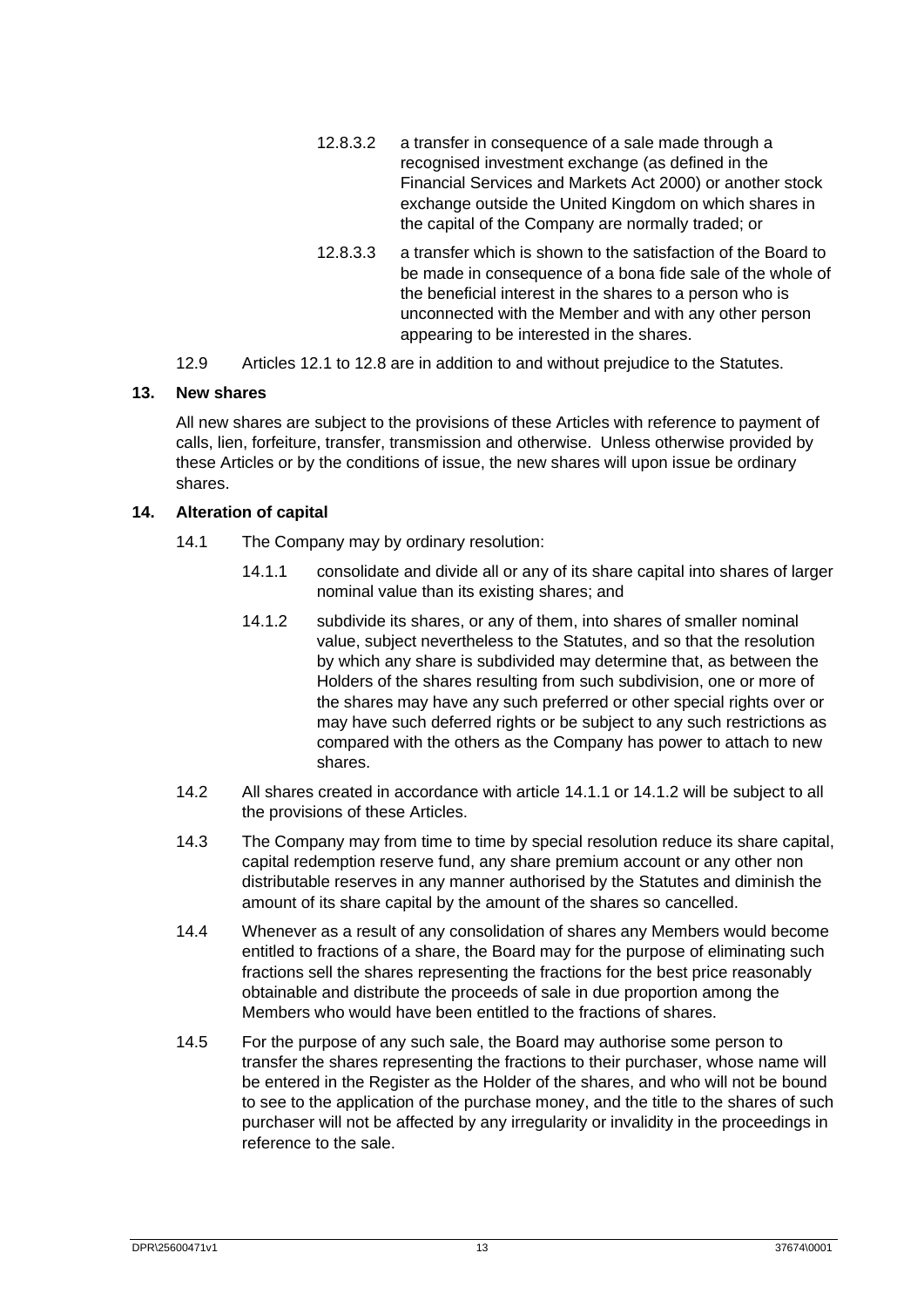#### <span id="page-17-0"></span>**15. General meetings**

- 15.1 Subject to the provisions of CA 2006, the annual general meeting will be held at such time and place as the Board may determine.
- 15.2 The Board may call a general meeting whenever they think fit, and must do so when required under chapter 3 CA 2006. General meetings must also be convened on such requisition, or in default may be convened by such requisitionists, as provided by section 305 CA 2006.

#### <span id="page-17-2"></span><span id="page-17-1"></span>**16. Notice of general meetings**

- 16.1 Subject to the provisions of section 307 CA 2006, an annual general meeting must be called by at least 21 Clear Days' notice and all other general meetings must be called by at least 14 Clear Days' notice.
- 16.2 Every notice must specify the place, the day and the time of meeting and, in the case of an annual general meeting, must specify the meeting as such.
- 16.3 Notices must be served in the manner stated in these Articles on all the Members, other than those who under the provisions of these Articles or under the rights attached to the shares held by them are not entitled to receive the notice, to each of the Directors and to the Auditors.
- 16.4 Notwithstanding that it is called by shorter notice than that specified in articl[e 16.1,](#page-17-2) a meeting of the Company is deemed to have been duly called if it is so agreed:
	- 16.4.1 in the case of a meeting called as an annual general meeting, by all the Members entitled to attend and vote at it; or
	- 16.4.2 in the case of any other meeting, by a majority in number of the Members having a right to attend and vote at the meeting, being a majority together holding not less than 95% in nominal value of the shares giving that right (excluding any shares held as treasury shares).
- 16.5 If the Board, in its absolute discretion, considers that it is impractical or unreasonable for any reason to hold a general meeting on the date or at the time or place specified in the notice calling the general meeting, it may postpone the general meeting to another date, time and/or place. In that event notice of the date, time and place of the postponed meeting will, if practicable, be placed in at least two national newspapers in the United Kingdom. Notice of the business to be transacted at such postponed meeting will not be required.
- 16.6 The accidental omission to give notice of a meeting or resolution or to send any notification when required by the Statutes or these Articles relating to the publication of a notice of meeting on a website or (in cases where proxies are sent out with the notice) the accidental omission to send a proxy to, or the non receipt of any such notice, resolution, notification or proxy by, any person entitled to receive it will not invalidate the proceedings at that meeting.
- 16.7 In every notice calling a meeting of the Company or any class of the Members of the Company, there will appear with reasonable prominence a statement that a Member entitled to attend and vote is entitled to appoint one or more proxies to exercise all the Member's rights and to attend, speak and vote instead of him, and that a proxy need not also be a Member.
- 16.8 Where special notice of a resolution is required by any provision contained in CA 2006, the resolution is not effective unless notice of the intention to move it has been given to the Company not fewer than 28 days, or such shorter period as CA 2006 permits, before the meeting at which it is moved, and the Company must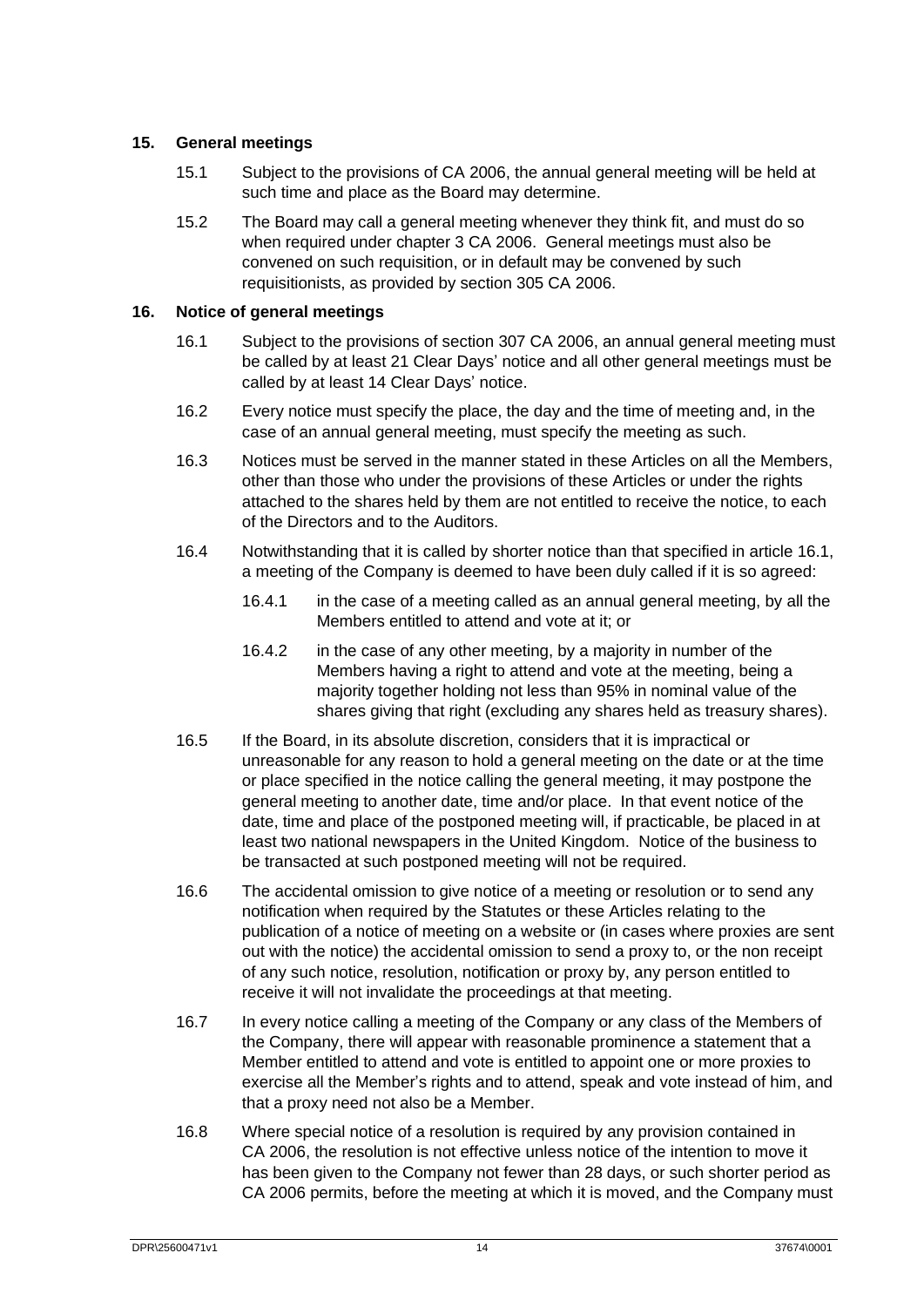give to its Members, notice of any such resolution as required by and in accordance with the provisions of CA 2006.

- 16.9 It is the duty of the Company, subject to the provisions of CA 2006, on the requisition in writing of such number of Members as is specified in CA 2006 and, unless the Company otherwise resolves, at the expense of the requisitionists:
	- 16.9.1 to give to Members entitled to receive notice of the next annual general meeting notice of any resolution which may properly be moved and is intended to be moved at that meeting; and
	- 16.9.2 to circulate to Members entitled to have notice of any general meeting sent to them, a statement of not more than 1,000 words with respect to the matter referred to in any proposed resolution or the business to be dealt with at that meeting.

#### <span id="page-18-0"></span>**17. Proceedings at general meetings**

- 17.1 The Board may direct that Members or proxies wishing to attend any general meeting must submit to such searches or other security arrangements or restrictions as the Board considers appropriate in the circumstances and may, in its absolute discretion, refuse entry to, or eject from, such general meeting any Member or proxy who fails to submit to such searches or otherwise to comply with such security arrangements or restrictions.
- <span id="page-18-1"></span>17.2 No business may be transacted at any general meeting unless a quorum is present. Except as otherwise provided in these Articles, two persons entitled to vote at the meeting each being a Member or a proxy for a Member or a representative of a corporation which is a Member, duly appointed as such in accordance with the Statutes, are a quorum. In calculating whether a quorum is present for the purposes of this article [17.2,](#page-18-1) if two or more persons are appointed as proxies for the same Member or two or more persons are appointed as corporate representatives of the same corporate Member only one of those proxies and only one of those corporate representatives will be counted.
- 17.3 If within half an hour from the time appointed for the meeting a quorum is not present, the meeting, if convened on the requisition of, or by, Members, will be dissolved. In any other case, it will stand adjourned to the same day in the next week at the same time and place, or to such other day and at such other time and place as the Board may determine.
- 17.4 If, at such adjourned meeting, a quorum is not present within 15 minutes from the time appointed for holding the meeting, the Member or Members present in person or by proxy and entitled to vote will have power to decide upon all matters which could properly have been disposed of at the meeting as originally convened.
- 17.5 The chairman, if any, of the Board, or in his absence some other Director nominated by the chairman in writing, will preside as chairman at every general meeting of the Company, but if at any meeting neither the chairman nor such other Director is present within 15 minutes after the time appointed for holding the meeting, or if neither of them is willing to act as chairman, the Directors present may choose some Director present to be chairman, or if no Director is present, or if all the Directors present decline to take the chair, the Members present may choose some Member present to be chairman.
- 17.6 The chairman may, with the consent of any meeting at which a quorum is present, and must if so directed by the meeting, adjourn the meeting from time to time and from place to place, but no business may be transacted at any adjourned meeting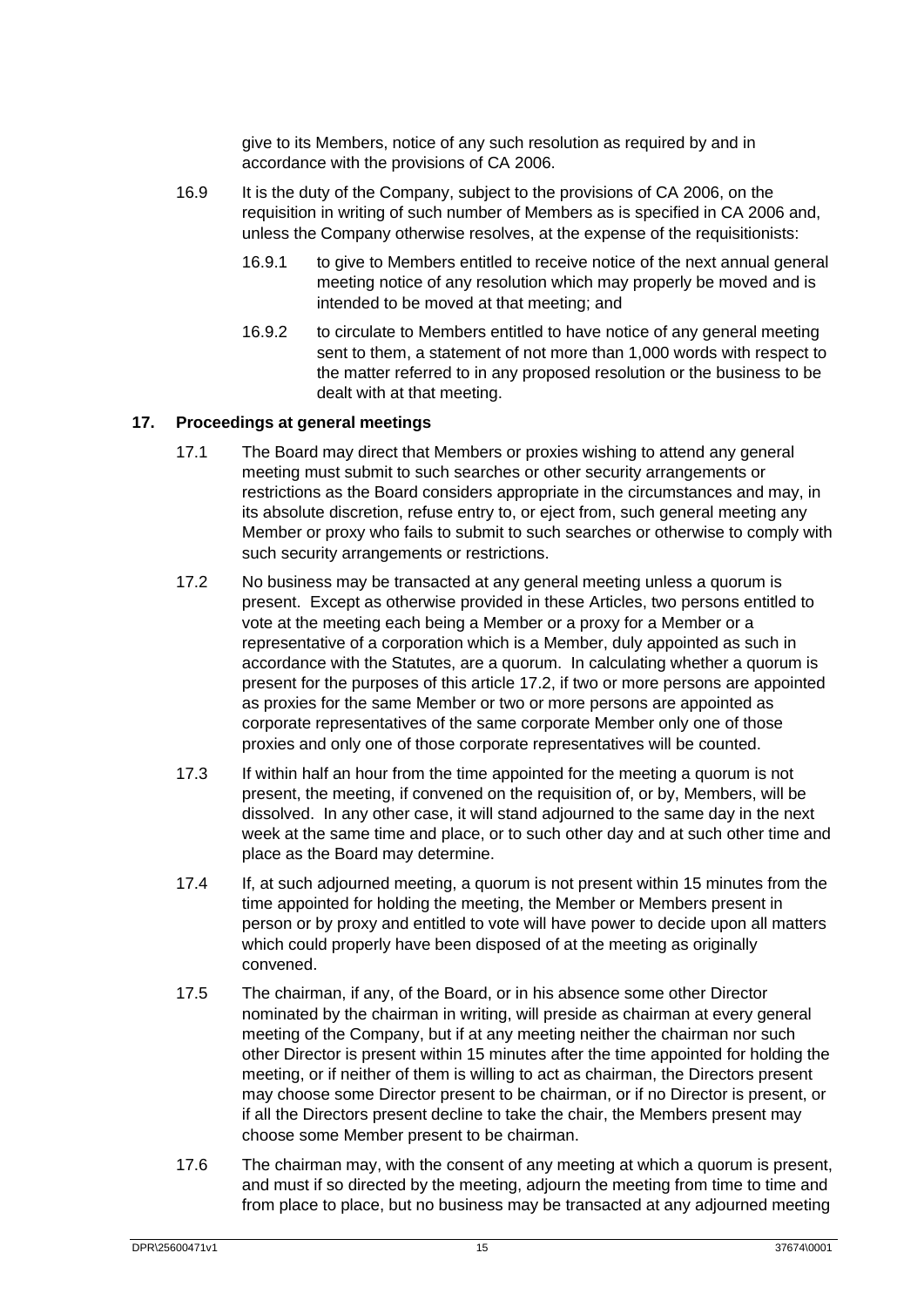except business which might lawfully have been transacted at the meeting as originally convened.

- 17.7 When a meeting is adjourned for 30 days or more or for an indefinite period, the Company must give at least seven Clear Days' notice, specifying the place, the day and the time of the adjourned meeting and that the Member or Members present will form a quorum, but it will not be necessary to specify in such notice the nature of the business to be transacted at the adjourned meeting. Except as stated, it will not be necessary to give any notice of an adjournment.
- <span id="page-19-0"></span>17.8 At any general meeting, a resolution put to the vote of the meeting is decided on a show of hands, unless before or upon the declaration of the result of the show of hands a poll is demanded:
	- 17.8.1 by the chairman;
	- 17.8.2 by not fewer than five Members present in person or by proxy and entitled to vote on the resolution;
	- 17.8.3 by a Member or Members representing not less than one tenth of the total voting rights of all the Members having the right to vote on the resolution; or
	- 17.8.4 by a Member or Members holding shares of the Company conferring a right to vote on the resolution, being shares on which an aggregate sum has been Paid Up equal to not less than one tenth of the total sum Paid Up on all the shares conferring that right.
- 17.9 Unless a poll is so demanded, a declaration by the chairman that a resolution has been carried, or carried unanimously or by a particular majority, or lost, or not carried by a particular majority, and an entry to that effect in the book containing the minutes of the proceedings of general meetings of the Company is conclusive evidence of the fact without proof of the number or proportion of the votes recorded in favour of or against such resolution.
- 17.10 The instrument appointing a proxy to vote at a meeting is deemed also to confer authority to demand or join in demanding a poll and to vote on a poll on the election of a chairman and on a motion to adjourn a meeting. For the purposes of article [17.8,](#page-19-0) a demand by a person as proxy for a Member is the same as a demand by the Member.
- 17.11 If any votes are counted which ought not to have been counted or might have been rejected, or if any votes are not counted which ought to have been counted, the error will not vitiate the result of the voting unless it is pointed out at the same meeting, or at any adjournment of it, and it is in the opinion of the chairman of the meeting of sufficient magnitude to vitiate the result of the voting.
- 17.12 In the case of a resolution duly proposed as a special resolution no amendment, other than an amendment to correct a patent error, may be considered or voted upon. In the case of a resolution duly proposed as an ordinary resolution, no amendment, other than an amendment to correct a patent error, may be considered or voted upon unless, either at least 48 hours prior to the time appointed for holding the meeting or adjourned meeting at which such ordinary resolution is to be proposed (regarding which, no account will be taken of any part of a day that is not a **working day** within the meaning of section 1173 CA 2006) notice in writing of the terms of the amendment and intention to move it is lodged at the Office, or the chairman, in his absolute discretion, decides that it may be considered or voted upon. If an amendment is proposed to any resolution under consideration but is ruled out of order by the chairman of the meeting the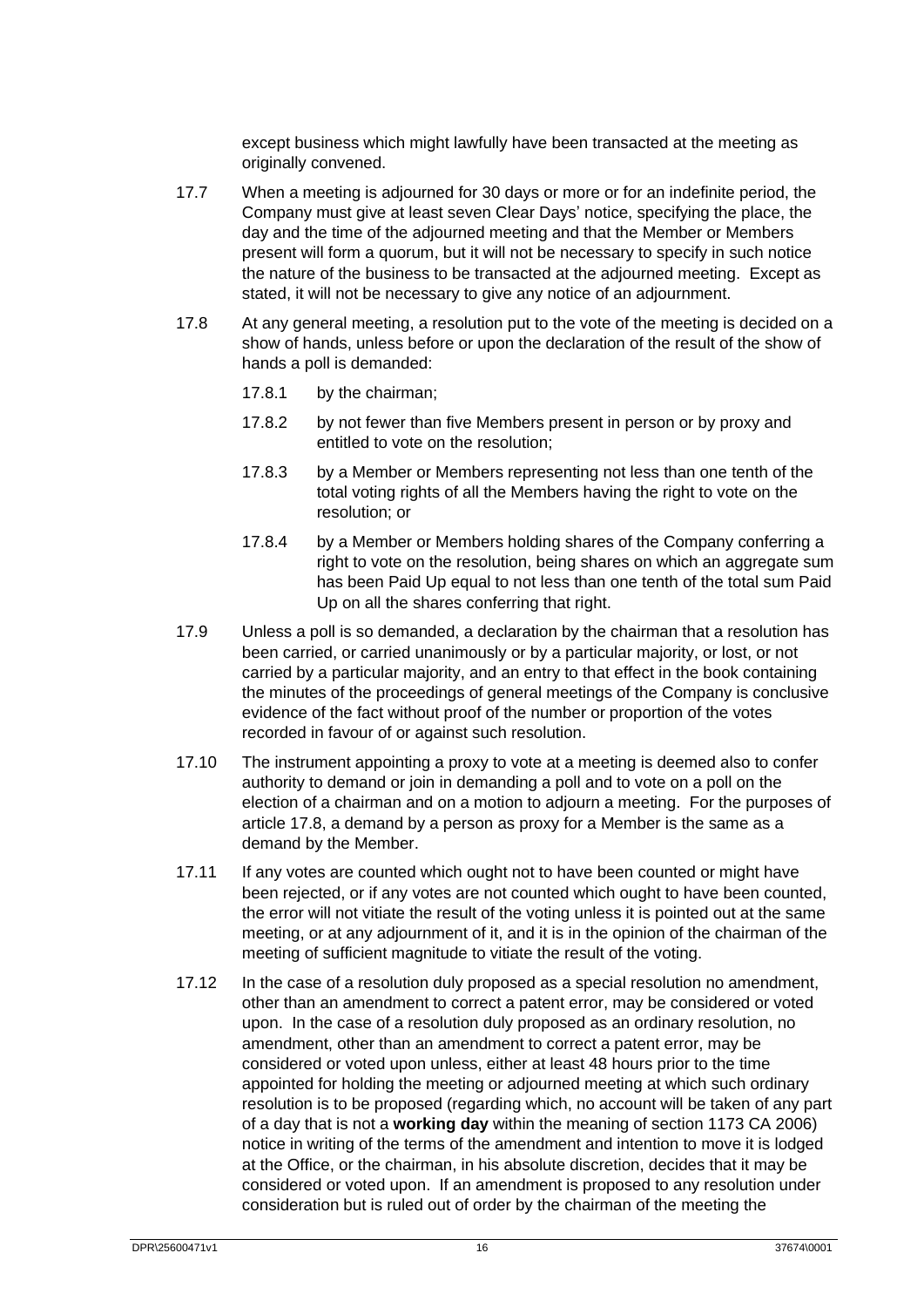proceedings on the substantive resolution will not be invalidated by any error in such ruling.

- 17.13 Subject to the provisions of article [17.14,](#page-20-1) if a poll is duly demanded, it will be taken in such manner as the chairman may direct, including the use of ballot or voting papers or tickets, and the result of a poll will be deemed to be the resolution of the meeting at which the poll was demanded. The chairman may, in the event of a poll, appoint scrutinisers, who need not be Members, and may fix some place and time for the purpose of declaring the result of the poll.
- <span id="page-20-1"></span>17.14 A poll demanded on the election of a chairman or on a question of adjournment must be taken immediately. A poll demanded on any other question must be taken immediately or at such time and place as the chairman directs, not being more than 30 days from the date of the meeting or the adjourned meeting at which the poll was demanded. No notice need be given of a poll not taken immediately if the time and place at which it is to be taken are announced at the meeting at which it is demanded. In any other case, at least seven days' notice must be given specifying the time and place at which the poll is to be taken.
- 17.15 The demand for a poll will not prevent the continuance of a meeting for the transaction of any business other than the question on which the poll has been demanded.
- 17.16 A demand for a poll may, before the poll is taken, be withdrawn but only with the consent of the chairman, and a demand so withdrawn will not be taken to have invalidated the result of a show of hands declared before the demand was made. If a poll is demanded before the declaration of the result of a show of hands and the demand is duly withdrawn with the consent of the chairman, the meeting will continue as if the demand had not been made.

#### <span id="page-20-4"></span><span id="page-20-0"></span>**18. Votes of Members**

- 18.1 Subject to any special rights or restrictions as to voting attached to any share by or in accordance with these Articles, on a show of hands every Member present in person and entitled to vote has one vote, and on a poll every Member present in person or by proxy and entitled to vote has one vote for every share of which he is the Holder.
- 18.2 Subject to article[s 18.3](#page-20-2) and [18.4,](#page-20-3) on a show of hands, every duly appointed proxy present who has been appointed by one or more Members entitled to vote on a resolution has one vote.
- <span id="page-20-2"></span>18.3 On a show of hands, a duly appointed proxy has one vote for and one vote against a resolution if the proxy has been appointed by more than one Member entitled to vote on the resolution and the proxy has been instructed by one or more of those Members to vote for the resolution and by one or more other of those Members to vote against it.
- <span id="page-20-3"></span>18.4 On a show of hands, a duly appointed proxy is entitled to cast a second vote on a resolution which is contrary to the way in which the proxy cast his first vote on that resolution if:
	- 18.4.1 the proxy has been appointed by more than one Member entitled to vote on the resolution; and
	- 18.4.2 the proxy has been instructed by one or more Members to vote in a certain way and has been given discretionary authority by one or more other Members to vote in relation to the resolution in such way as the proxy deems fit.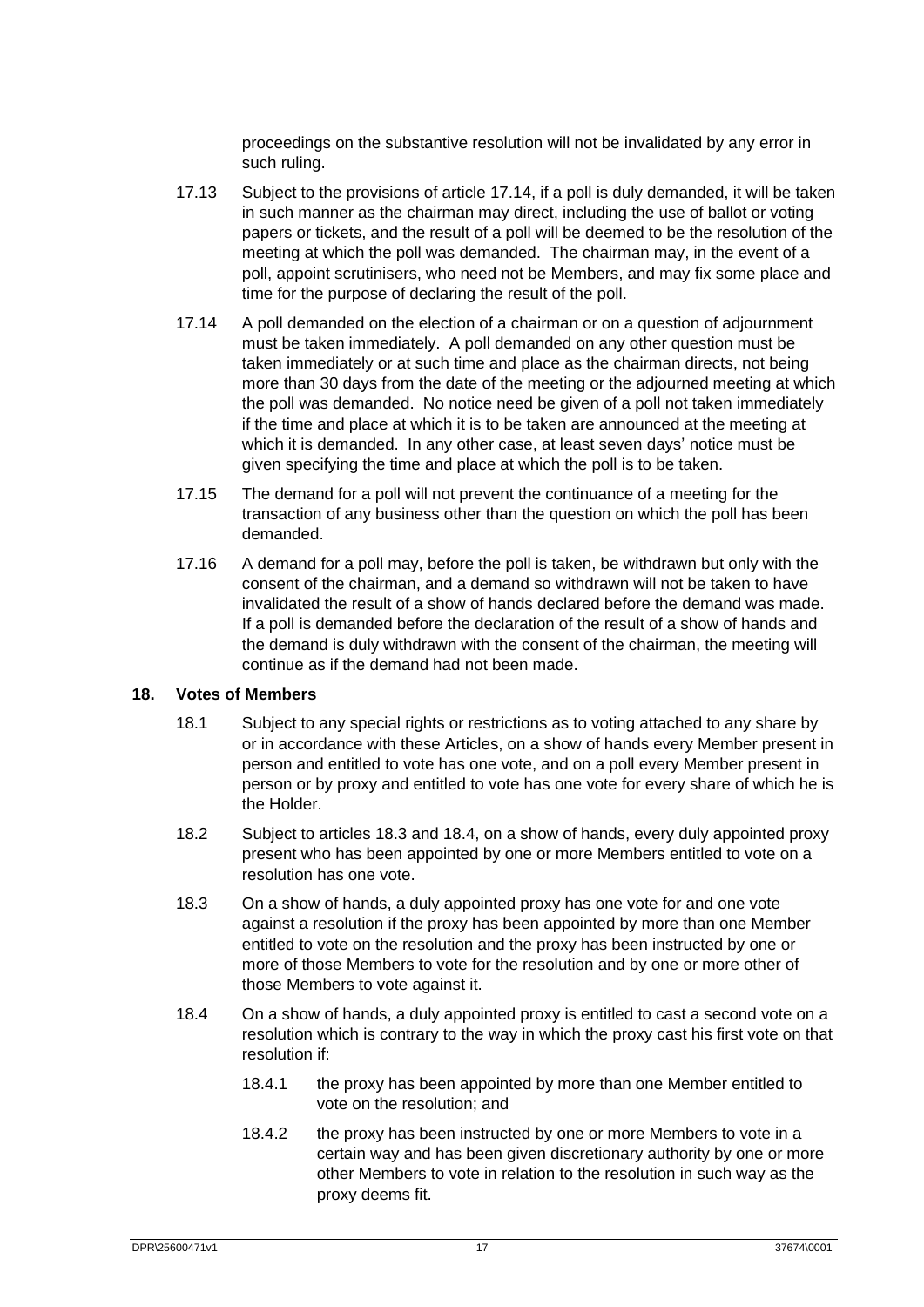- 18.5 In the case of joint Holders of a share, the person whose name appears first in the Register is entitled, to the exclusion of the other joint Holders, to vote, whether in person or by proxy, in respect of the share.
- 18.6 A Member who is a patient within the meaning of the Mental Health Act 1983 may vote, whether on a show of hands or on a poll, by his receiver, curator bonis, or other person appointed by such court (who may on a poll vote by proxy) provided that such evidence as the Board may require of the authority of the person claiming to vote has been deposited at the Office not fewer than 48 hours before the time for holding the meeting or adjourned meeting at which such person claims to vote.
- 18.7 No Member is entitled to be present or to be counted in the quorum or vote, either in person or by proxy, at any general meeting or at any separate meeting of the Holders of a class of shares or on a poll or to exercise other rights conferred by Membership in relation to the meeting or poll, unless all calls or other monies due and payable in respect of the Member's share or shares have been paid. This restriction ceases on payment of the amount outstanding and all costs, charges and expenses incurred by the Company by reason of non payment.
- 18.8 No objection may be raised to the qualification of any voter except at the meeting or adjourned meeting at which the vote objected to is given or cast, and every vote not disallowed at such meeting will be valid for all purposes. Any such objection made in due time will be referred to the chairman of the meeting, whose decision is final, binding and conclusive.
- 18.9 On a poll, votes may be given either in person or by proxy and a Member entitled to more than one vote need not, if he votes, use all his votes or cast all the votes he uses in the same way.
- 18.10 Any person, whether a Member or not, may be appointed to act as a proxy. A Member may appoint more than one proxy to attend the same meeting so long as each proxy is appointed to exercise the rights attached to a different share or shares held by that Member. Deposit of an instrument of proxy does not preclude a Member from attending and voting in person at the meeting or any adjournment of it.
- 18.11 The appointment of a proxy must be in writing and in any usual form, or such other form as may be approved by the Board, and must be signed by the appointor or by his agent duly authorised in writing or if the appointor is a corporation, must be either under its common seal or signed by an officer or agent so authorised. If the appointment is in Electronic Form, it must be Executed on behalf of the appointor. The Board may, but will not be bound to, require evidence of authority of such officer or agent. An instrument of proxy need not be witnessed.
- <span id="page-21-0"></span>18.12 The appointment of a proxy and (if required by the Board) any power of attorney or other authority under which it is Executed, or a certified copy of such authority, must be delivered to the Office, or such other place in the United Kingdom specified for that purpose in the notice calling the meeting, or in any such proxy (or, where the appointment of the proxy was contained in an Electronic Communication, at the Electronic Address of the Company), not fewer than 48 hours before the time appointed for holding the meeting or adjourned meeting at which the person named in the instrument proposes to vote. In default, the proxy will not be valid. The appointment of a proxy to vote at any meeting and deposited as set out in this article will authorise the proxy so appointed to vote on any poll taken or demanded at such meeting or at any adjournment of such meeting.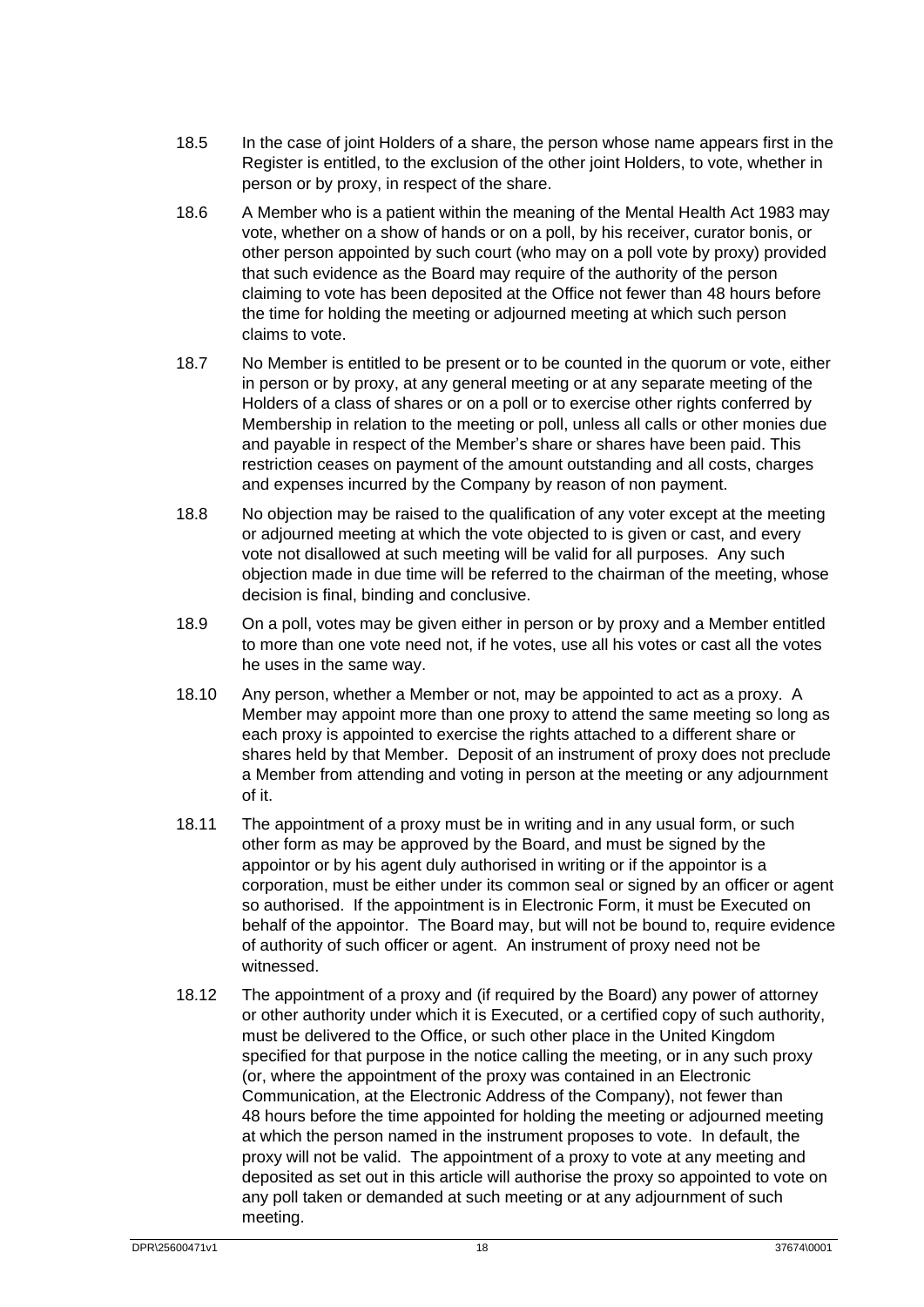- 18.13 In relation to any shares which are held in uncertificated form, the Board may from time to time permit appointments of a proxy to be made by means of an Electronic Communication in the form of an **uncertificated proxy instruction** (that is, a properly authenticated dematerialised instruction, or other instruction or notification, which is sent by means of the relevant system concerned and received by such participant in that system acting on behalf of the Company as the Board may prescribe, in such form and subject to such terms and conditions as may from time to time be prescribed by the Board and subject always to the facilities and requirements of the relevant system concerned). The Board may in a similar manner permit supplements to, or amendments or revocations of, any such uncertificated proxy instruction to be made by like means. The Board may in addition prescribe the method of determining the time at which any such properly authenticated dematerialised instruction or other instruction or notification is to be treated as received by the Company or such participant. The Board may treat any such uncertificated proxy instruction which purports to be or is expressed to be sent on behalf of a Holder of a share as sufficient evidence of the authority of the person sending that instruction to send it on behalf of that Holder.
- 18.14 No appointment of a proxy will be valid after the expiry of 12 months from the date of its execution, or its receipt by the participant in the relevant system concerned acting on behalf of the Company, except at an adjourned meeting or on a poll demanded at a meeting or an adjourned meeting in cases where the meeting was originally held within 12 months from such date.
- <span id="page-22-0"></span>18.15 A vote given in accordance with the terms of a proxy or by the duly authorised representative of a corporate Member or a poll demanded by proxy or by the duly authorised representative of a corporate Member will be valid, notwithstanding, in the case of a proxy, the previous death or insanity of the principal, or the revocation of the instrument of proxy or of the authority under which the instrument of proxy was Executed, provided that no notice in writing (including by Electronic Communication) of such death, insanity or revocation has been received by the Company at the Office at least three hours before the commencement of the meeting or adjourned meeting at which the proxy is used.
- 18.16 For the purposes of articles [18.12](#page-21-0) to [18.15](#page-22-0) **Electronic Address** includes in the case of any uncertificated proxy instructions an identification number of a participant in the relevant system concerned.
- 18.17 The Board may at the expense of the Company send, by post or otherwise, to the Members proxies, with or without provision for their return prepaid, for use at any general meeting or at any separate meeting of the Holders of any class of shares of the Company either in blank or nominating in the alternative any one or more of the Directors or any other persons. If, for the purpose of any meeting, invitations to appoint as proxy a person, or one of a number of persons, specified in the invitations are issued at the Company's expense, they will be issued to all, and not to some only, of the Members entitled to be sent a notice of the meeting and to vote at it by proxy.
- 18.18 In calculating any periods mentioned in this article [18](#page-20-4) no account will be taken of any part of a day that is not a working day (within the meaning of section 1173 CA 2006.
- 18.19 Without prejudice to the provisions of this article [18](#page-20-4) and subject always to articles [5.10](#page-7-1) an[d 17.2](#page-18-1) as regards quorum, the Directors may, for the purposes of any general meeting of the Company or a separate meeting of the Holders of any class of shares, permit eligible Members to cast their votes in respect of any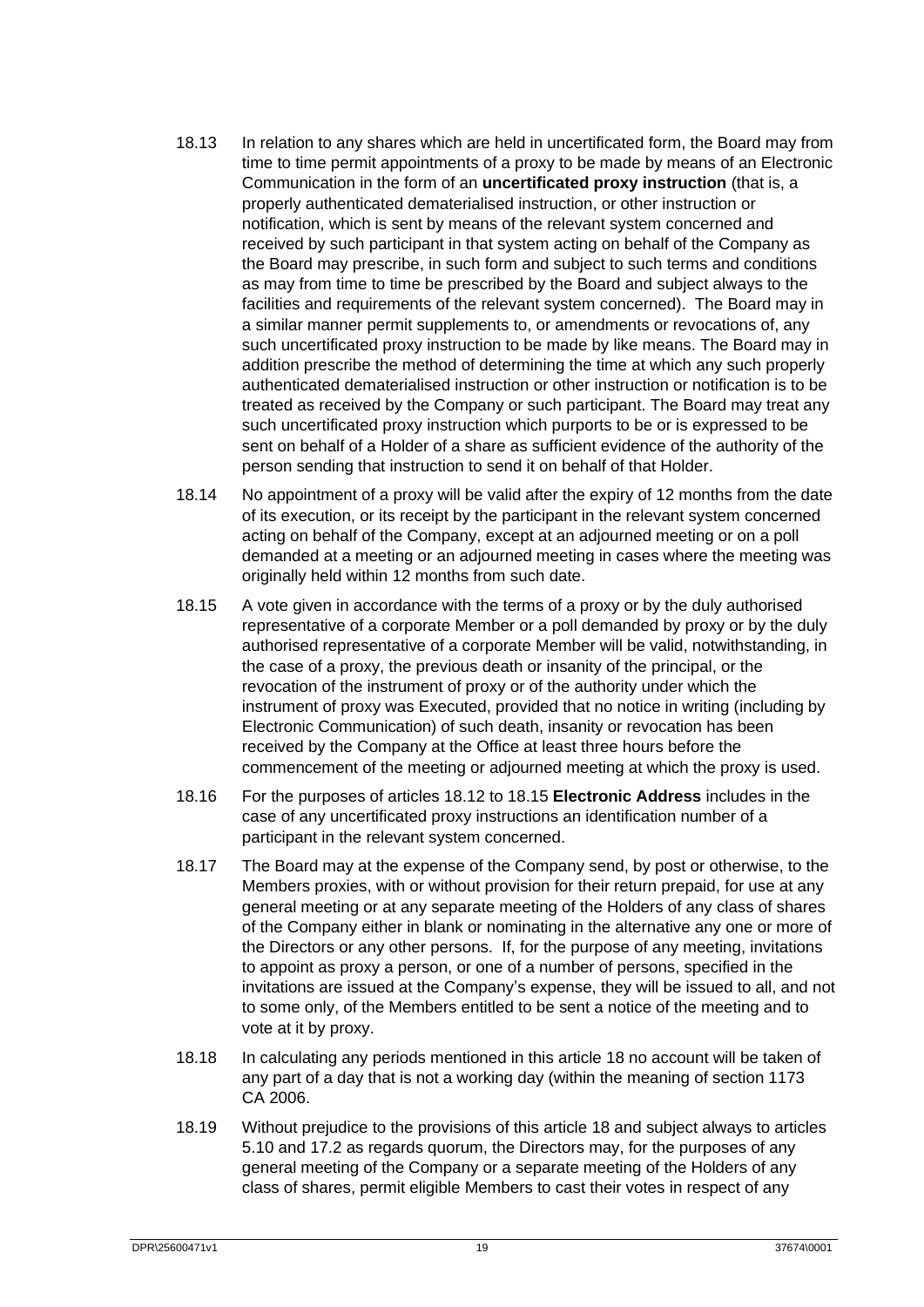business to be disposed of by means of a designated website or other approved Electronic Communication.

#### <span id="page-23-0"></span>**19. Corporations acting by representatives**

Any corporation which is a Member of the Company may by resolution of its directors or other governing body authorise any person or persons as it thinks fit to act as its representative or representatives at any meeting of the Company or of any class of Members of the Company. The person or persons so authorised will be entitled to exercise the same powers on behalf of the corporation which he or they represent as the corporation could exercise if it were an individual Member of the Company and the corporation will, for the purposes of these Articles, be deemed to be present in person at any such meeting if any person so authorised is present at it.

#### <span id="page-23-1"></span>**20. Directors**

- 20.1 Unless and until otherwise determined by the Company by ordinary resolution, the number of Directors is not subject to a maximum but must not be fewer than two.
- 20.2 A Director is not required to hold any share qualification but is nevertheless entitled to attend and speak at any general meeting or at any separate meeting of the Holders of any class of shares of the Company.

#### <span id="page-23-3"></span><span id="page-23-2"></span>**21. Alternate Directors**

- 21.1 Any Director, other than an alternate Director, may at any time appoint any other Director, or any person approved by resolution of the Board, to be an alternate Director of the Company, and may at any time remove any alternate Director so appointed by him from office and, subject to such approval by the Board, appoint another person in his place. An alternate Director so appointed is not required to hold any share qualification.
- 21.2 Subject to his giving to the Company an address within the United Kingdom at which notices may be served upon him, an alternate Director is entitled to receive notices of all meetings of the Board and to attend and vote as a Director at any such meeting at which the Director appointing him is not personally present, and generally to perform all the functions of his appointor as a Director in the absence of such appointor.
- 21.3 An alternate Director will cease to be an alternate Director on the happening of any event which, if he were a Director, would cause him to vacate such office or if his appointor ceases for any reason to be a Director. If, however, any Director retires whether by rotation or otherwise but is reappointed by the meeting at which such retirement took effect, any appointment made by him pursuant to article [21.1](#page-23-3) which was in force immediately prior to his retirement will continue to operate after his re-appointment as if he had not so retired.
- 21.4 All appointments and removals of alternate Directors must be effected by notice in writing signed by the Director making or revoking such appointment sent to or left at the Office.
- 21.5 Except as otherwise provided in these Articles, an alternate Director is deemed for all purposes to be an officer of the Company and is alone responsible to the Company for his own acts and defaults, and he is not deemed to be the agent of or for the Director appointing him. An alternate Director is not entitled to receive any remuneration from the Company for his services as such but his remuneration is payable out of the remuneration payable to the Director appointing him, and will consist of such part, if any, of the latter's remuneration as is agreed between them. An alternate Director is entitled to be indemnified by the Company to the same extent as if he were a Director.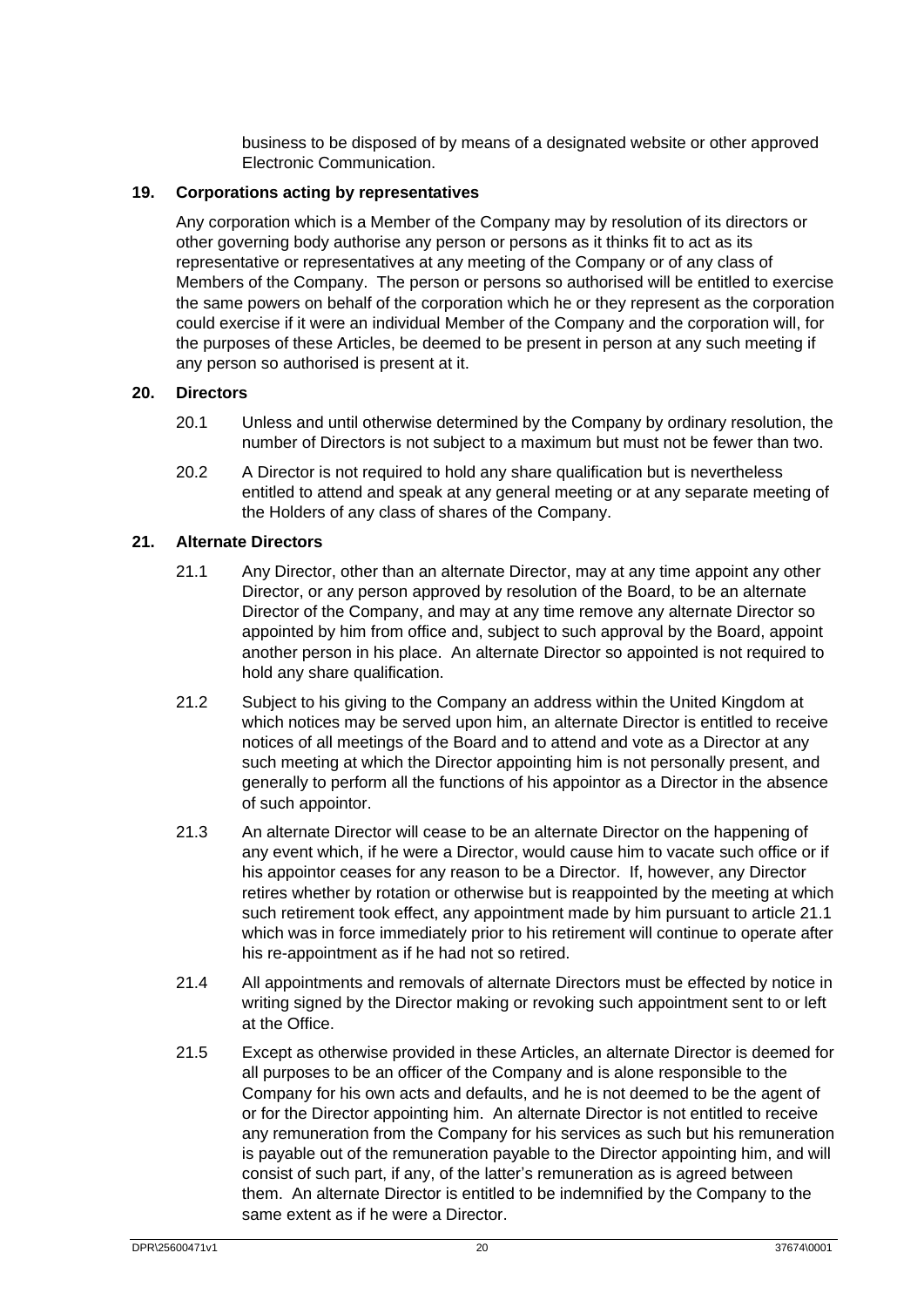#### <span id="page-24-1"></span><span id="page-24-0"></span>**22. Powers and duties of Directors**

- 22.1 The business of the Company is managed by the Board who may exercise all such powers of the Company as are not by the Statutes or by these Articles required to be exercised by the Company in general meeting, subject nevertheless to the provisions of these Articles and of the Statutes, and to such directions, whether or not inconsistent with these Articles, as may be prescribed by the Company by special resolution. No such direction and no alteration of these Articles will invalidate any prior act of the Board which would have been valid if such direction or alteration had not been given or made. The general powers given by this article [22.1](#page-24-1) are not limited or restricted by any special authority or power given to the Board by any other article.
- <span id="page-24-2"></span>22.2 The Board may from time to time provide for the management and transaction of the affairs of the Company in any specified locality, including abroad, in such manner as they think fit, and the provisions contained in articles [23.2](#page-25-2) to [23.4](#page-25-3) are without prejudice to the general powers conferred by this article [22.2.](#page-24-2)
- 22.3 The Board may exercise the powers conferred upon the Company by section 129 CA 2006 with regard to the keeping of an overseas branch register and the Board may, subject to the provisions of the Statutes, make and vary such regulations as they may think fit respecting the keeping of any such register.
- <span id="page-24-3"></span>22.4 The Board may establish and maintain, or procure the establishment and maintenance of, any pension, annuity or superannuation funds, whether contributory or otherwise, for the benefit of, and give or procure the giving of donations, gratuities, pensions, allowances and emoluments to, any person who is or was at any time a Director of or in the employment or service of the Company, or of any company which is a subsidiary of the Company or is allied to or associated with the Company or any such subsidiary or of any of the predecessors in business of the Company or any such other company, or who may be or have been a Director or officer of the Company, or of any such other company, and to the spouse, civil partner, child, and dependants of any such person.
- 22.5 Subject to particulars with respect to the proposed payment being disclosed to the Members of the Company and to the proposal being approved by the Company by ordinary resolution, if the Statutes so require, any Director who holds or has held any executive position or agreement for services is entitled to participate in and retain for his own benefit any such donation, gratuity, pension, allowance or emolument.
- 22.6 The Board may also establish, subsidise and subscribe to any institutions, associations, societies, clubs or funds calculated to be for the benefit of, or to advance the interests and well being of, the Company or of any person or any other company mentioned in article [22.4,](#page-24-3) and make payments for or towards the insurance of any such person and subscribe or guarantee money for charitable or benevolent objects, or for any exhibition or for any political, public, general or useful object, and do any of such matters, either alone or in conjunction with any company mentioned in article [22.4.](#page-24-3)
- 22.7 The Board may exercise the voting power conferred by the shares in any other company held or owned by the Company or exercisable by members of the Board as directors of such other company in such manner in all respects as they think fit, including its exercise in favour of any resolution appointing themselves or any of them directors or other officers or employees of such company or voting or providing for the payment of remuneration to such officers or employees.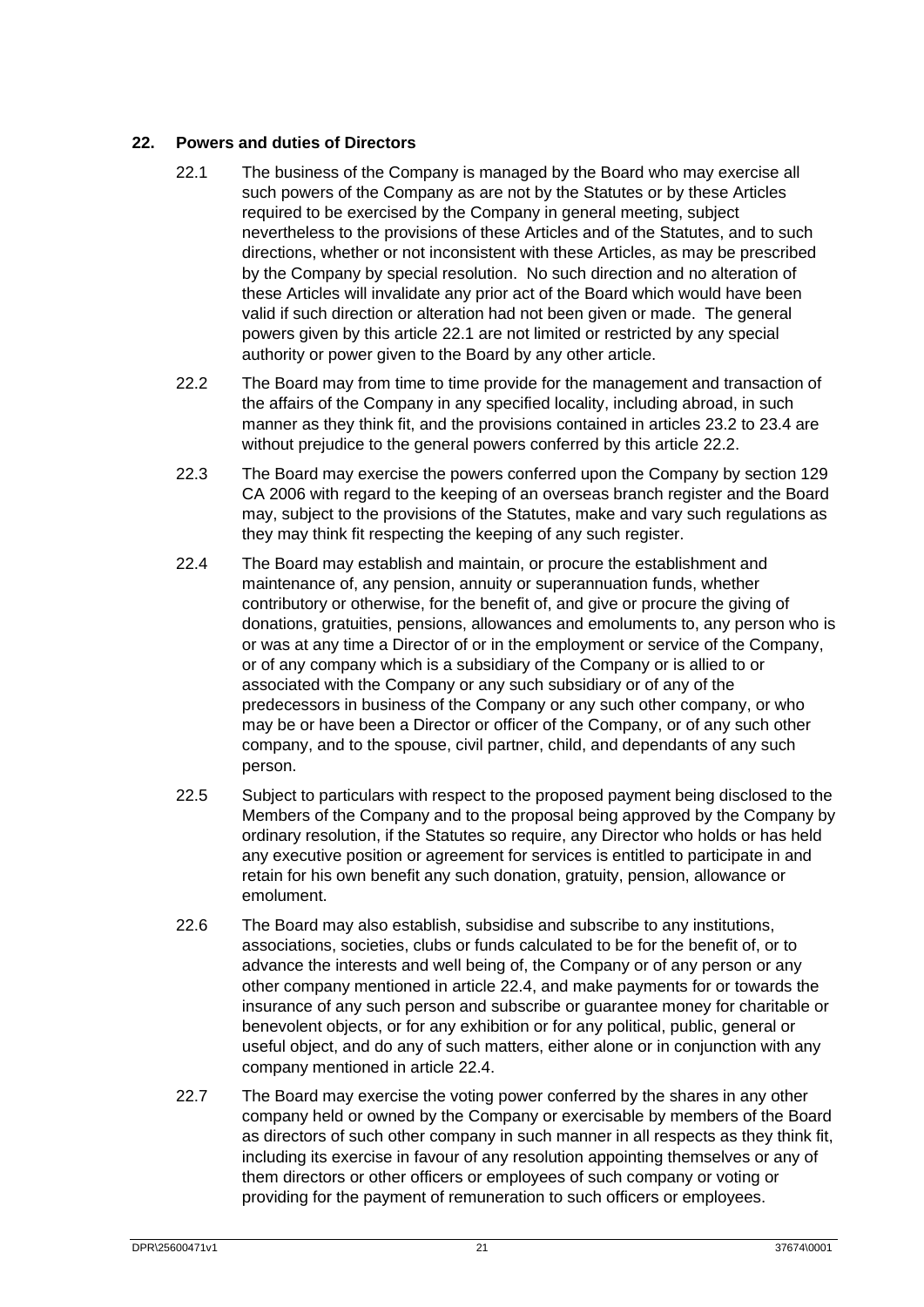22.8 All cheques, promissory notes, drafts, bills of exchange and other negotiable or transferable instruments and all receipts for money paid to the Company, must be signed, drawn, accepted, endorsed or otherwise Executed, as the case may be, in such manner as the Board may from time to time determine by resolution.

#### <span id="page-25-4"></span><span id="page-25-0"></span>**23. Delegation of Directors' powers and duties**

- 23.1 The Board may delegate any of their powers, duties, discretion and authorities to committees consisting of such members or member of their body as they think fit. Any committee so formed must in the exercise of the powers, duties, discretions and authorities so delegated, conform to any regulations that may be imposed on it by the Board.
- <span id="page-25-2"></span>23.2 The Board may establish any councils, committees, local boards or agencies for managing any of the affairs of the Company, either in the United Kingdom or elsewhere, and may appoint any persons to be members of such local boards, or managers or agents, and may fix their remuneration, and may delegate to any council, committee, local board, manager or agent any of the powers, authorities and discretions vested in the Board, with power to subdelegate, and may authorise the members of any local board, or any of them, to fill any vacancies in it, and to act notwithstanding vacancies. Any such appointment or delegation may be made upon such terms and subject to such conditions as the Board think fit, and the Board may remove any person so appointed, and may annul or vary any such delegation, but no person dealing in good faith and without notice of any such annulment or variation will be affected by it.
- 23.3 The Board may from time to time, and at any time, appoint, whether by power of attorney or otherwise, any corporation, firm or person, or any fluctuating body of persons, whether nominated directly or indirectly by the Board, to be the agent of the Company for such purposes and with such powers, authorities and discretions, not exceeding those vested in or exercisable by the Board under these Articles, and for such period and subject to such conditions as they may think fit. Any such appointment may contain such provisions for the protection and convenience of persons dealing with any such agent as the Board may think fit, and may also authorise any such agent to subdelegate all or any of the powers, authorities and discretions vested in him.
- <span id="page-25-3"></span>23.4 The meetings and proceedings of any such committee consisting of two or more members are governed by the provisions of these Articles regulating the meetings and proceedings of the Board so far as they are applicable and are not superseded by any regulations made by the Board under article [23.1.](#page-25-4) No resolution of a committee is effective unless a majority of its members present are Directors.

#### <span id="page-25-1"></span>**24. Borrowing powers**

- 24.1 The Board may exercise all the powers of the Company to borrow money and to mortgage or charge its undertaking, property and uncalled capital, or any part if it, and subject to the provisions of the Statutes, to issue debentures and other securities whether outright or as collateral security for any debt, liability or obligation of the Company or of any third party.
- 24.2 The Board may secure or provide for the payment of any money to be borrowed or raised by a mortgage of or charge upon all or any part of the undertaking or property of the Company, both present and future, and upon any capital remaining unpaid upon the shares of the Company whether called up or not, or by any other security. The Board may confer upon any mortgagees or persons in whom any debenture or security is vested such rights and powers as they think necessary or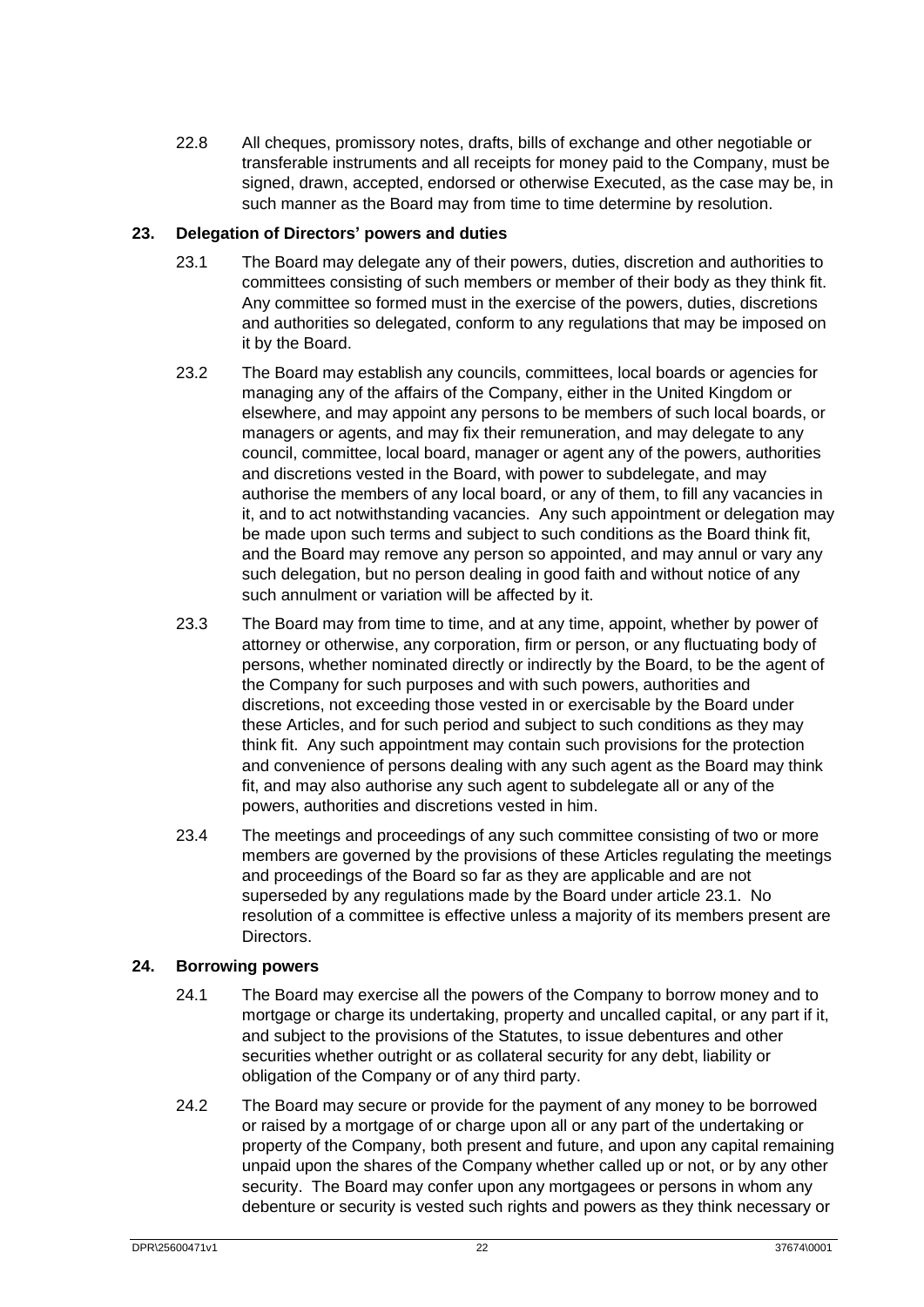expedient. They may vest any property of the Company in trustees for the purpose of securing any money so borrowed or raised and confer upon the trustees, or any receiver to be appointed by them, or by any debenture Holder, such rights and powers as the Board may think necessary or expedient in relation to the undertaking or property of the Company or its management or realisation, or the making, receiving, or enforcing of calls upon the Members in respect of unpaid capital, and otherwise. The Board may make and issue debentures to trustees for the purpose of further security and the Company may remunerate any such trustees.

- 24.3 The Board may give security for the payment of any money payable by the Company in same manner as for the payment of money borrowed or raised.
- 24.4 The Board must keep a register of charges in accordance with the Statutes and the fee to be paid by any person, other than a creditor or Member of the Company for each inspection of the register of charges to be kept under the Statutes is £0.05 (five pence).

#### <span id="page-26-5"></span><span id="page-26-2"></span><span id="page-26-0"></span>**25. Appointment and retirement of Directors**

- 25.1 Each Director must retire from office at the third annual general meeting after the annual general meeting or general meeting (as the case may be) at which he was appointed or last re appointed.
- <span id="page-26-3"></span>25.2 Any Director who has held office with the Company, other than employment or executive office, and who, at the date of the annual general meeting, has held such office for nine years or more, will be subject to re appointment at each annual general meeting.
- 25.3 A Director who retires at an annual general meeting, whether by rotation or otherwise, may, if willing to act, be re-appointed. If he is not re appointed or deemed to have been re-appointed under article [25.4,](#page-26-1) he will retain office until the meeting appoints someone in his place or, if it does not do so, until the end of the meeting.
- <span id="page-26-1"></span>25.4 The Company, at the annual general meeting at which a Director retires in the manner set out in article [25.1](#page-26-2) or article [25.2](#page-26-3) may fill the vacated office and, in default, the retiring Director, if willing to act, is deemed to have been re-appointed, unless at such meeting it is expressly resolved not to fill the vacancy, or a resolution for the re-appointment of such Director is put to the meeting and lost.
- 25.5 No person other than a retiring Director (by rotation or otherwise) may be appointed or re appointed as a Director at any general meeting unless:
	- 25.5.1 he is recommended by the Board for appointment; or
	- 25.5.2 not fewer than seven nor more than 42 Clear Days before the day appointed for the meeting, there is given to the Company notice in writing by a Member duly qualified to be present and to vote at the meeting for which such notice is given of his intention to propose such person for appointment stating the required particulars for the purposes of the Company's register of Directors and, also, notice in writing signed by the person to be proposed of his willingness to be appointed.
- <span id="page-26-4"></span>25.6 At a general meeting, a motion for the appointment of two or more persons as Directors by a single resolution will be void, unless a resolution that it is so made has been first agreed to by the meeting without any vote being given against it and, for the purpose of this article [25.6,](#page-26-4) a motion for approving a person's appointment or for nominating a person for appointment is treated as a motion for his appointment.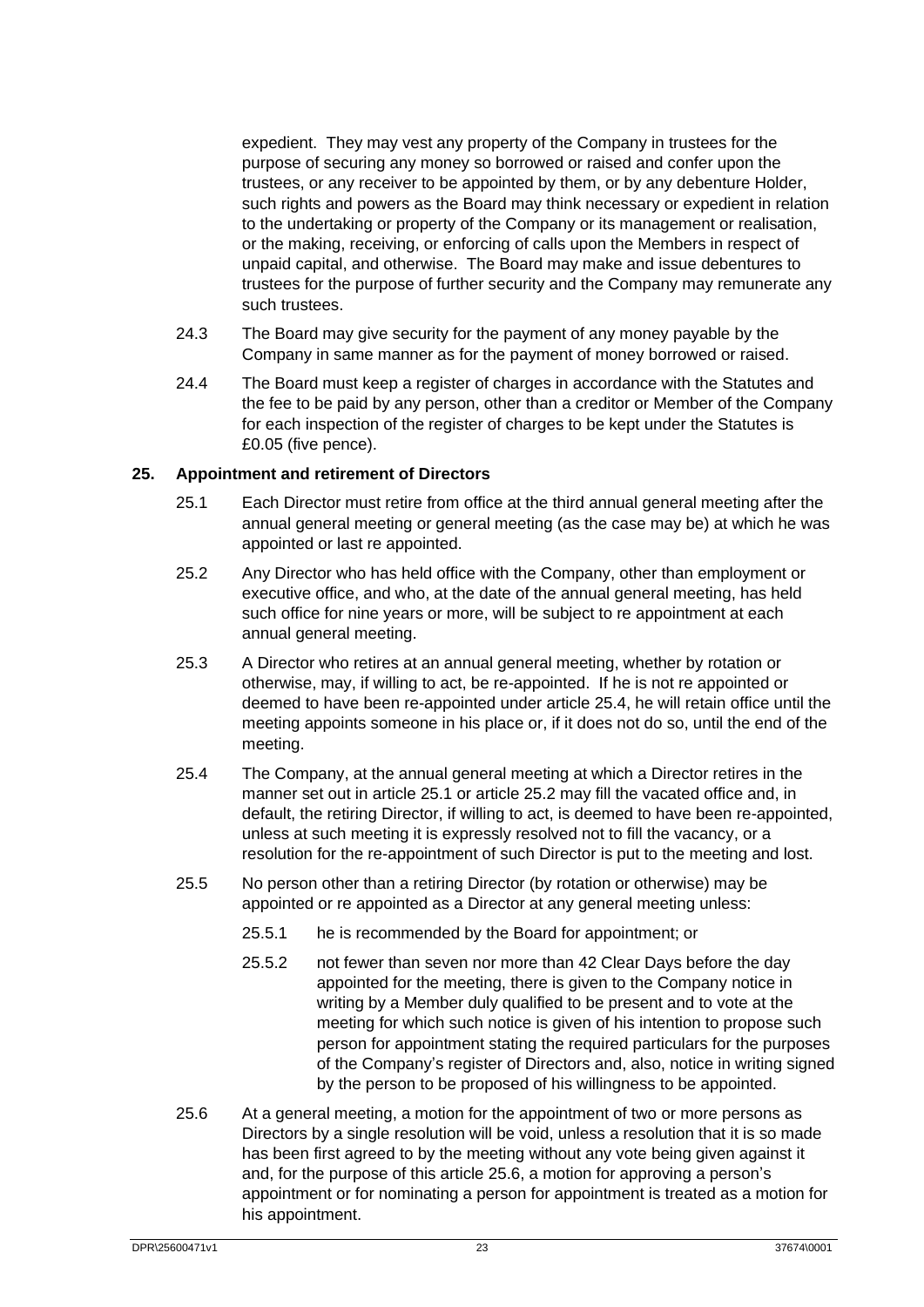- 25.7 The Company may from time to time by ordinary resolution increase or reduce the number of Directors and may also determine in what rotation such increased or reduced number is to go out of office. Without prejudice to the provisions of article [25.8,](#page-27-1) the Company may by ordinary resolution appoint any person to be a Director, either to fill a casual vacancy or as an additional Director.
- <span id="page-27-1"></span>25.8 The Board and the Company in general meeting each have power at any time, and from time to time, to appoint any person to be a Director, either to fill a casual vacancy or as an additional Director, but so that the total number of Directors does not at any time exceed the maximum number, if any, fixed by or in accordance with these Articles. Subject to the provisions of the Statutes and of these Articles, any Director so appointed by the Directors holds office only until the conclusion of the next following annual general meeting and is eligible for reappointment at that meeting. Any Director who retires under this article is not taken into account in determining the Directors who are to retire by rotation at such meeting.
- 25.9 Any contract of employment entered into by a Director with the Company may not include a term that it is to continue or may be continued, otherwise than at the instance of the Company, for a period exceeding two years during which the employment either cannot be terminated by the Company by notice or can be so terminated only in specified circumstances, unless such term is first approved by ordinary resolution of the Company.
- 25.10 There is no restriction as to the age of Directors except as required by the Statutes.

#### <span id="page-27-2"></span><span id="page-27-0"></span>**26. Disqualification and removal of Directors**

- 26.1 The office of a Director must be vacated in any of the following events:
	- 26.1.1 if, not being a Director who has agreed to serve as a Director for a fixed term, he resigns his office by notice in writing signed by him and authorised in such manner as the other Directors may require, sent to or left at the Office;
	- 26.1.2 if he becomes bankrupt or makes any arrangement or composition with his creditors generally or applies to the court for an interim order under section 253 Insolvency Act 1986 in connection with a voluntary arrangement under that Act;
	- 26.1.3 if a registered medical practitioner who has examined him gives a written opinion to the Company stating that he has become physically or mentally incapable of acting as a director and may remain so for more than three months and the Directors resolve that his office be vacated;
	- 26.1.4 if he is absent from meetings of the Directors for six successive months without leave, and his alternate Director, if any, has not during such period attended in his place, and the Directors resolve that his office be vacated;
	- 26.1.5 if he ceases to be a Director by virtue of any provision of the Statutes or pursuant to these Articles; or
	- 26.1.6 if he becomes prohibited by law from being a Director.
- 26.2 The Company may in accordance with, and subject to the provisions of the Statutes, by ordinary resolution of which special notice has been given, remove a Director before the expiry of his period of office and may appoint another person in his place. Such removal is without prejudice to any claim such Director may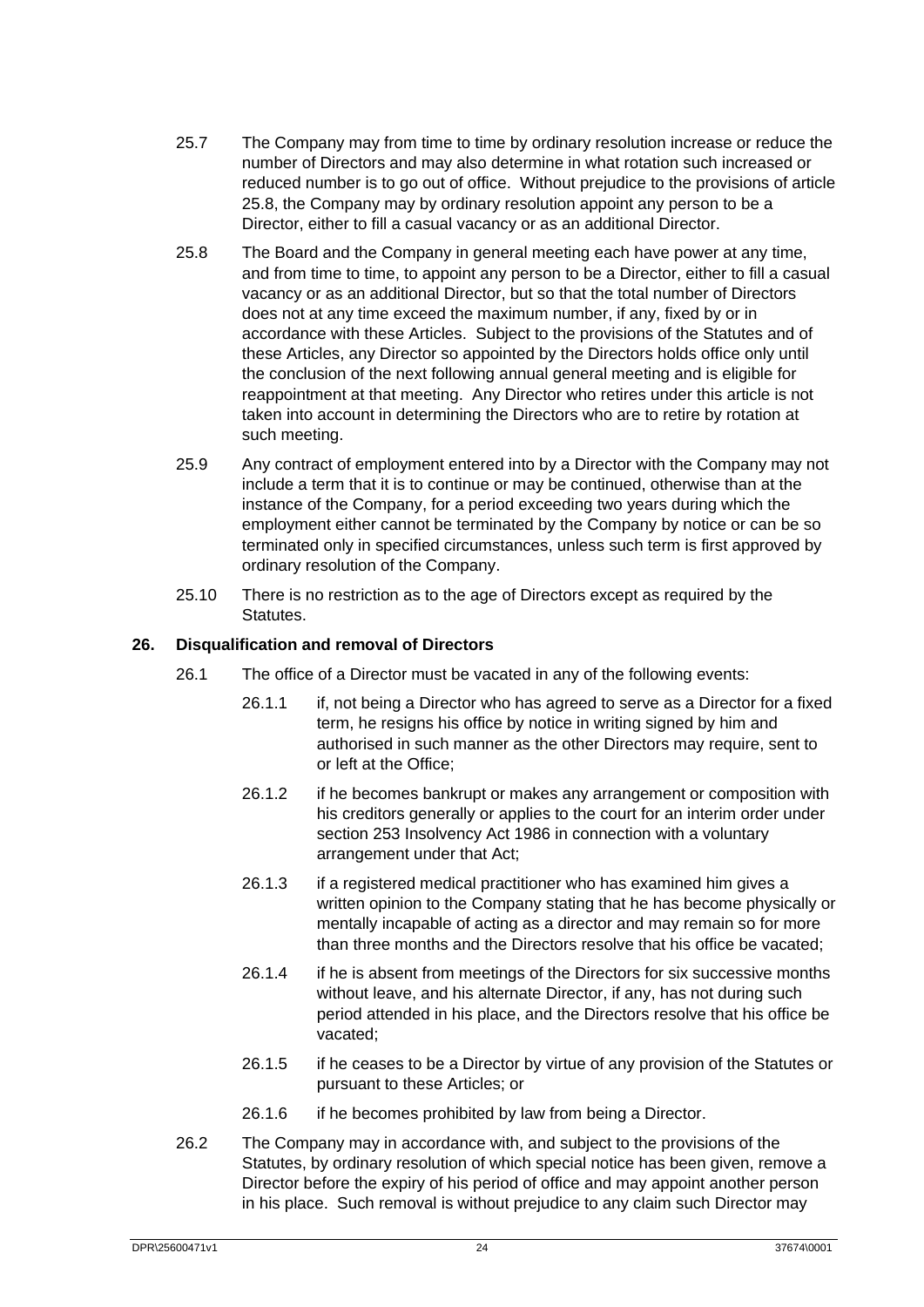have for breach of any contract of service between him and the Company. The person so appointed is subject to retirement at the same time as if he had become a Director on the day on which the Director in whose place he is appointed was last appointed or reappointed a Director.

#### <span id="page-28-0"></span>**27. Executive and other Directors**

- 27.1 Subject to the provisions of the Statutes, the Board may from time to time and at any time appoint one or more of their body to hold any executive office in relation to the management of the business of the Company on such terms, for such period and with or without such title(s) as they may decide. The Board may, from time to time, subject to the provisions of any service contract between the appointee(s) and the Company, remove or dismiss him or them from such office and appoint another or others in his or their place or places.
- 27.2 A Director who holds any such executive office is, while he continues to hold that office, subject to retirement by rotation in accordance with the provisions of article [25,](#page-26-5) and he is taken into account in determining the retirement by rotation of Directors. He is also, subject to the provisions of article [26.1](#page-27-2) and of any service contract between him and the Company, subject to the same provisions as to removal and as to vacation of office as the other Directors of the Company. If he ceases to hold the office of Director for any cause, his appointment as the Holder of an executive office will also terminate.
- 27.3 The remuneration of any Director holding executive office may consist of salary, commission, profit participation, share options, pension or insurance benefit or any combination of them, or otherwise as determined by the Board.
- 27.4 The Board may entrust to and confer upon any Director appointed to any such executive office any of the powers exercisable by them, other than the power to make calls or forfeit shares, upon such terms and conditions and with such restrictions as the Board think fit, and either collaterally with or to the exclusion of their own powers, and may from time to time revoke, withdraw, alter or vary all or any of such powers.
- 27.5 Subject to the provisions of the Statutes, the Board may from time to time, and at any time, pursuant to this article appoint any person to any post with such descriptive title including that of Director, whether as executive, group, divisional, departmental, deputy, assistant, local, advisory director or otherwise, as they may determine. They may define, limit, vary and restrict the powers, authorities and discretions of any person so appointed and may fix and determine his remuneration and duties, and subject to any contract between him and the Company, may remove from such post any person so appointed. A person so appointed is not a Director for any of the purposes of these Articles or of the Statutes, and accordingly is not a member of the Board or of any committee of the Board, nor is he entitled to be present at any meeting of the Board or of any such committee, except at the request of the Board or of such committee. If present at such request, he is not entitled to vote at such meeting.

#### <span id="page-28-1"></span>**28. Remuneration of Directors**

28.1 The Directors are entitled to fees (in addition to salaries) at such rate or rates as may from time to time be determined by the Board, but the aggregate fees of the Directors will not exceed £150,000 (one hundred and fifty thousand pounds) per annum, or such additional sum as may from time to time be determined by the Company by ordinary resolution. In the case of an executive Director, such fees are payable to him in addition to his remuneration as an executive Director.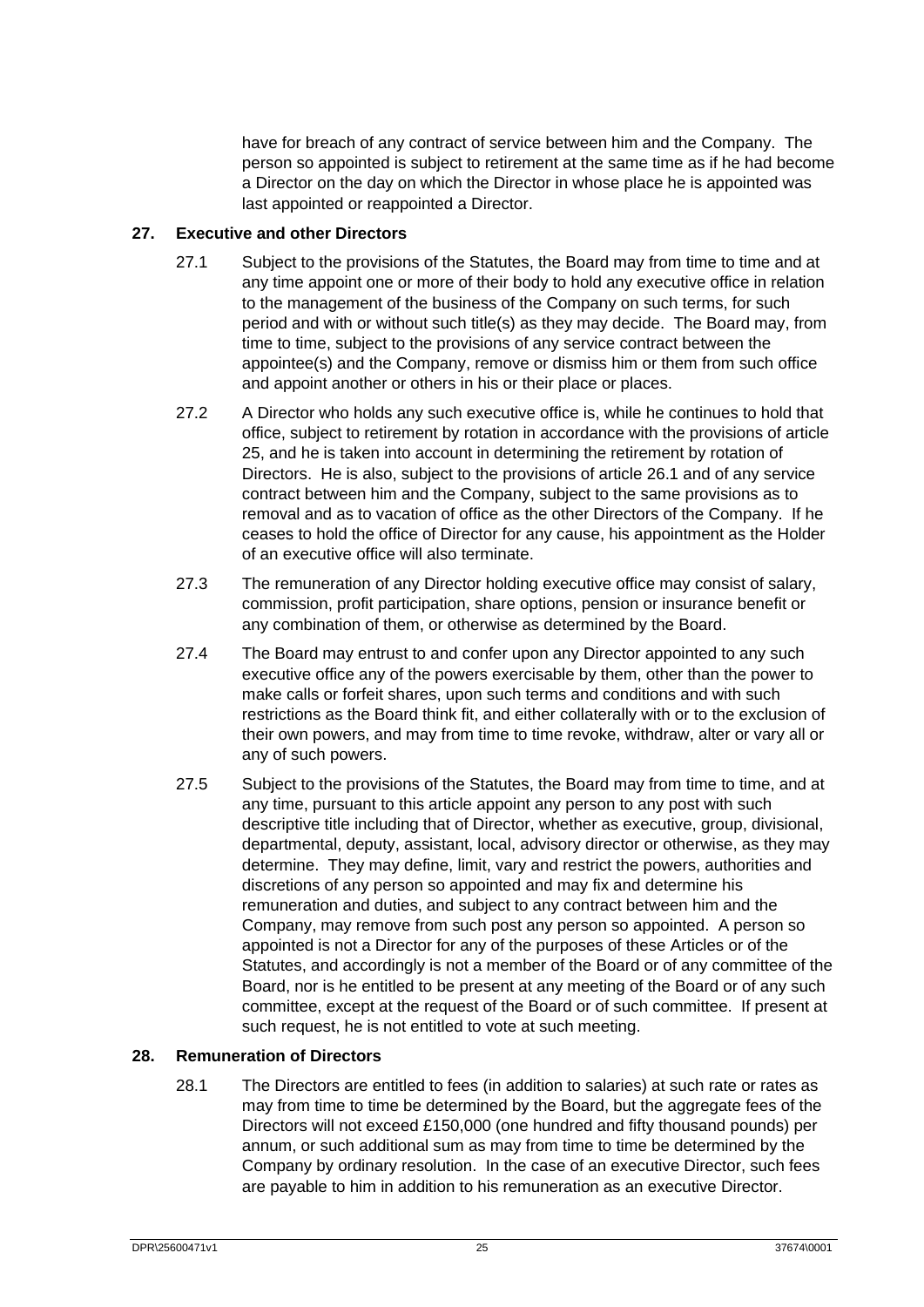- 28.2 The Company may, by ordinary resolution, also vote extra fees to the Directors which will, unless otherwise determined by the resolution by which it is voted, be divided among the Directors as they may agree, or failing agreement, equally. The Directors' fees are deemed to accrue from day to day.
- 28.3 Any Director who serves on any committee, or who devotes special attention to the business of the Company, or who otherwise performs services which in the opinion of the Board are outside the scope of the ordinary duties of a Director, may be paid such extra remuneration by way of salary, participation in profits or otherwise as the Board may determine.

#### <span id="page-29-0"></span>**29. Directors' expenses**

The Directors are also entitled to be paid all travelling, hotel and other expenses properly incurred by them in connection with the business of the Company or in attending and returning from meetings of the Board or of committees of the Board or general meetings.

#### <span id="page-29-1"></span>**30. Directors' interests**

- 30.1 A Director, including an alternate Director, may hold any other office or place of profit under the Company, other than the office of auditor, in conjunction with his office of Director and may act in a professional capacity to the Company, on such terms as to tenure of office, remuneration and otherwise as the Board may determine.
- 30.2 Subject to the Statutes and to the provisions of these Articles, no Director or intending Director, including an alternate Director, is disqualified by his office from contracting with the Company either with regard to his tenure or any other office or place of profit, or as seller, purchaser or otherwise. No such contract, or any contract or arrangement entered into by or on behalf of the Company in which any Director is in any way, whether directly or indirectly, interested, is liable to be avoided, nor is any Director so contracting or being so interested obliged to account to the Company for any profit realised by any such contract or arrangement by reason of the Director holding that office or of his fiduciary relationship with the Company.
- 30.3 Any Director, including an alternate Director, may continue to be or become a director or other officer, employee or member of or otherwise interested in any other company promoted by the Company or in which the Company may be interested, as a seller, member or otherwise, or which is a holding company of the Company or a subsidiary of any such holding company. No such Director is accountable for any remuneration or other benefits received by him as a director or other officer or member of, or from his interest in, any such other company. The Board may exercise the voting power conferred by the shares in any other company held or owned by the Company, or exercisable by the directors of such other company, in such manner in all respects as they think fit, subject to the restrictions contained in article [30.8](#page-30-0) and article [31.](#page-31-1)
- <span id="page-29-2"></span>30.4 A Director, including an alternate Director, who is in any way, whether directly or indirectly, interested in a contract, transaction or arrangement or proposed contract, transaction or arrangement, with the Company must declare the nature of his interest at a meeting of the Board. In the case of a proposed contract, transaction or arrangement, the declaration must be made at the meeting of the Board at which the question of entering into the contract, transaction or arrangement is first taken into consideration or, if the Director was not at the date of that meeting interested in the proposed contract, transaction or arrangement, at the next meeting of the Board held after he became so interested. In a case where the Director becomes interested in a contract, transaction or arrangement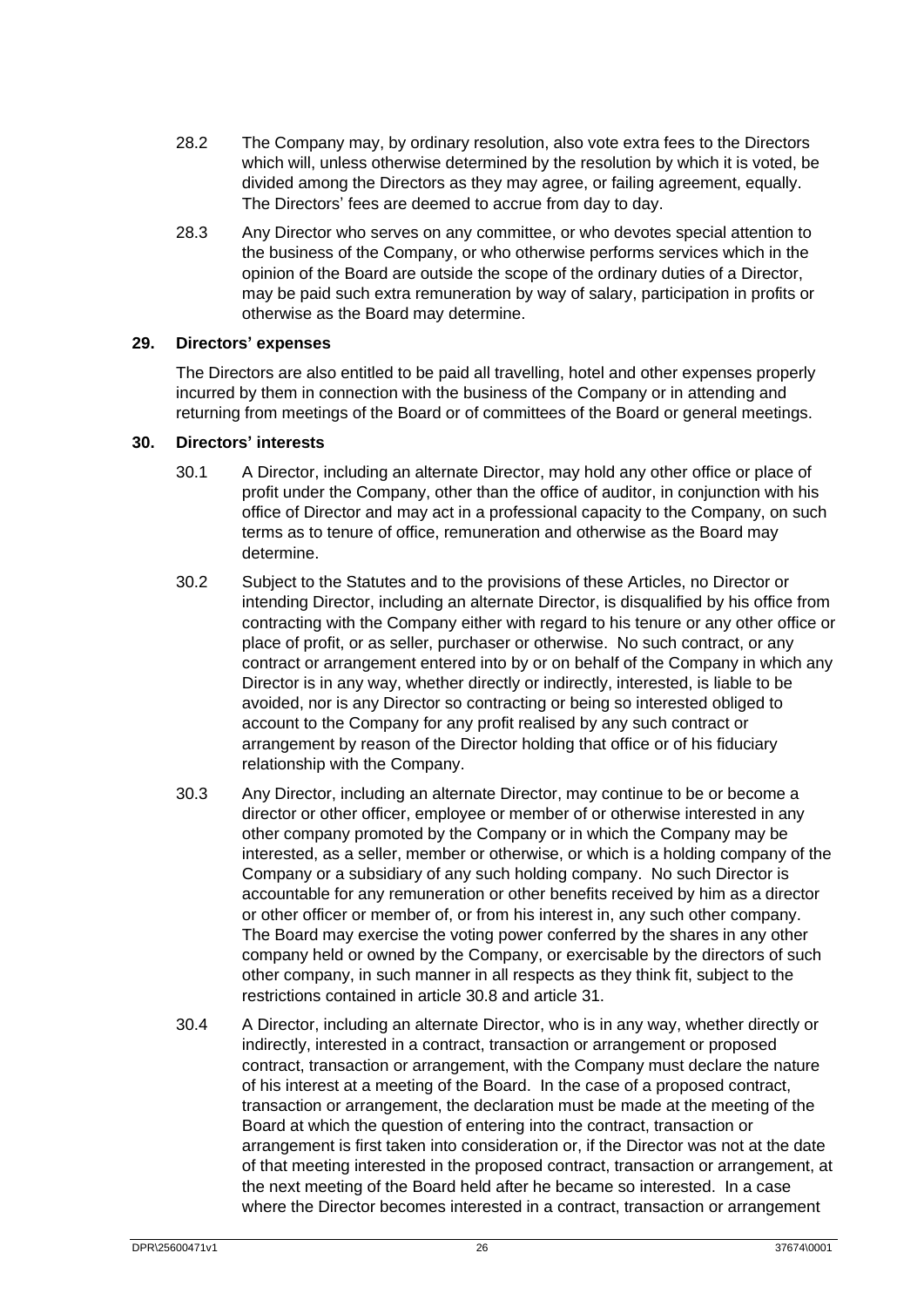after it is made, the declaration must be made at the first meeting of the Board held after the Director becomes so interested. In a case where the Director is interested in a contract, transaction or arrangement which has been made before he was appointed a Director, the declaration must be made at the first meeting of the Board held after he is so appointed.

- 30.5 For the purposes of article [30.4,](#page-29-2) a general notice given to the Board by any Director to the effect that he is a member of any specified company or firm and is to be regarded as interested in any contract which may, after the date of the notice, be made with such company or firm is deemed a sufficient declaration of interest in relation to any contract so made if such Director gives the notice at a meeting of the Board or takes reasonable steps to secure that it is brought up and read at the next meeting of the Board after it is given.
- <span id="page-30-1"></span>30.6 Except as provided in these Articles, a Director may not vote at a meeting of the Board or of a committee of the Board on any resolution concerning a matter:
	- 30.6.1 in which he has (either alone or together with any person connected with him, as provided in section 252 CA 2006) a material interest, other than an interest in shares or debentures or other securities of or in the Company; and
	- 30.6.2 (subject to article [31\)](#page-31-1) which conflicts or may conflict with the interests of the Company.
- <span id="page-30-2"></span>30.7 A Director is not counted in the quorum at a meeting in relation to any resolution on which he is debarred from voting.
- <span id="page-30-3"></span><span id="page-30-0"></span>30.8 Notwithstanding the provisions of articles [30.6](#page-30-1) and [30.7](#page-30-2) an[d 31,](#page-31-1) a Director is entitled to vote and be counted in the quorum in respect of any resolution concerning any of the following matters:
	- 30.8.1 the giving of any security, guarantee or indemnity to him in respect of money lent or obligations incurred by him or by any other person at the request of or for the benefit of the Company or any of its subsidiaries;
	- 30.8.2 the giving of any security, guarantee or indemnity to a third party in respect of a debt or obligation of the Company or any of its subsidiaries for which he himself has assumed responsibility in whole or in part under a guarantee or indemnity or by the giving of security;
	- 30.8.3 any proposal concerning an offer of shares or debentures or other securities of or by the Company or any of its subsidiaries for subscription or purchase in which offer he is or is to be interested as a participant as the Holder of such shares, debentures or other securities or in its underwriting or sub-underwriting;
	- 30.8.4 any contract, arrangement, transaction or other proposal concerning any other company in which he holds an interest not representing 1% or more of any class of the equity share capital (calculated exclusive of any shares of that class held as treasury shares) of such company, or of any third company through which his interest is derived, or of the voting rights available to members of the relevant company, any such interest being deemed for the purpose of this article [30.8.4](#page-30-3) to be a material interest in all circumstances;
	- 30.8.5 any contract, arrangement, transaction or other proposal concerning the adoption, modification or operation of a superannuation fund or retirement, death or disability benefits scheme under which he may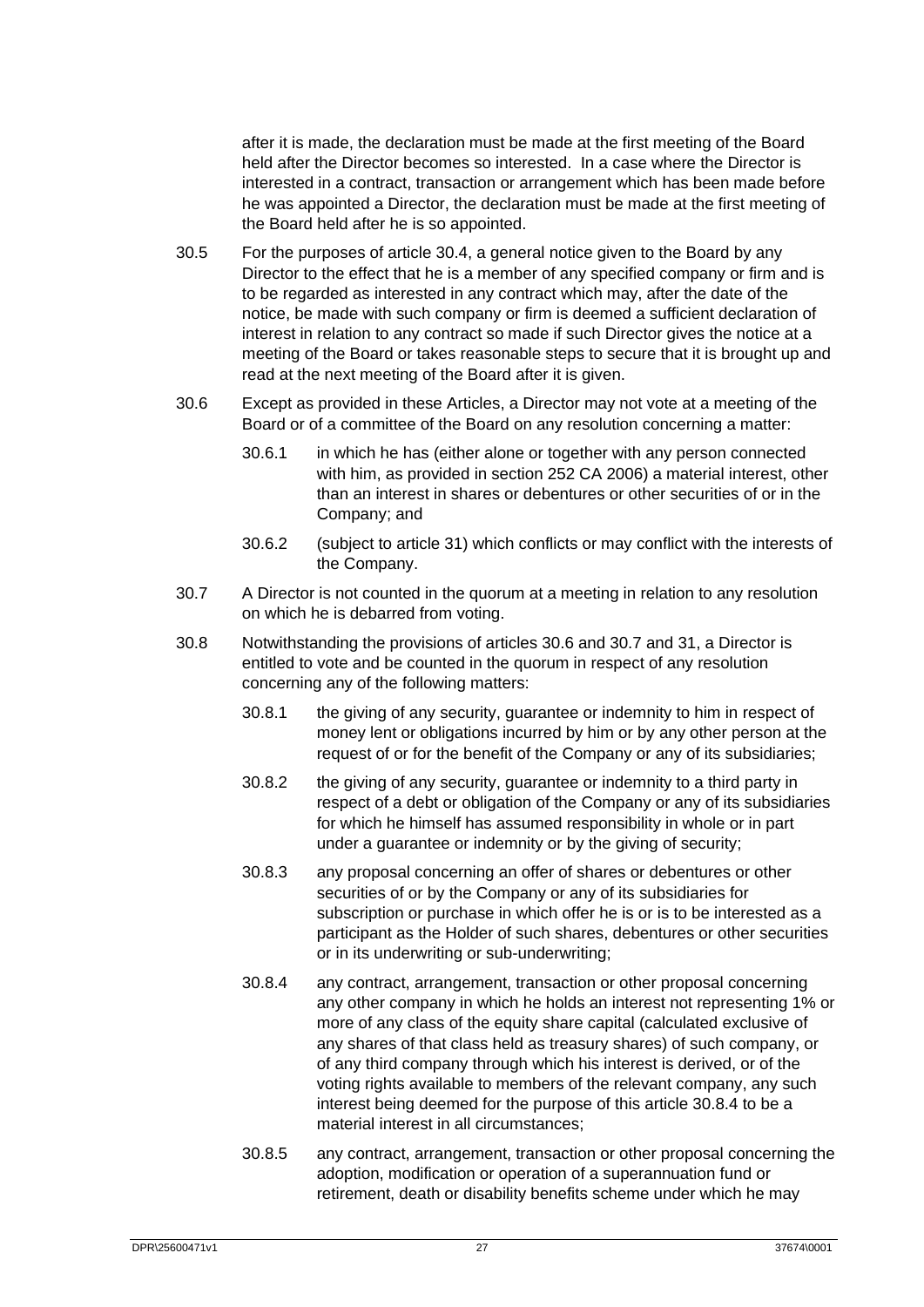benefit and which has been approved by or is subject to and conditional upon approval by HM Revenue & Customs;

- 30.8.6 any contract, arrangement, transaction or proposal concerning the adoption, modification or operation of any scheme enabling employees (including full time executive Directors of the Company and/or any subsidiary) to acquire shares of the Company, which does not award such Director any privilege or benefit not generally awarded to the employees to whom such scheme relates;
- 30.8.7 any arrangement or proposal for the benefit of employees of the Company or any of its subsidiaries, which does not award such Director any privilege or benefit not generally awarded to the employees to whom such arrangement or proposal relates; or
- 30.8.8 any contract, arrangement, transaction or proposal concerning insurance which the Company proposes to maintain or purchase for the benefit of Directors or for the benefit of persons including Directors.
- 30.9 A Director may not vote or be counted in the quorum on any resolution concerning his own appointment as the Holder of any office or place of profit with the Company or any company in which the Company is interested, including fixing or varying the terms of his appointment or its termination.
- 30.10 Where proposals are under consideration concerning the appointment, including fixing or varying the terms of appointment, of two or more Directors to offices or employments with the Company or any company in which the Company is interested, such proposals may be divided and considered in relation to each Director separately. In such cases, each of the Directors concerned, if not debarred from voting under article [30.8.4,](#page-30-3) is entitled to vote and be counted in the quorum in respect of each resolution except that concerning his own appointment.
- <span id="page-31-2"></span>30.11 If any question arises at any meeting as to the materiality of a Director's interest or as to the entitlement of any Director to vote and such question is not resolved by his voluntarily agreeing to abstain from voting, such question must be referred to the chairman of the meeting and his ruling in relation to any other Director will be final and conclusive, except in a case where the nature or extent of the interests of the Director concerned have not been fairly disclosed. If the question concerns the chairman, it must be referred to such other Director present at the meeting, other than the chairman, as the Directors present appoint.
- 30.12 Subject to the Statutes, the Company may by ordinary resolution suspend or relax the provisions of articles [30.4](#page-29-2) to [30.11](#page-31-2) to any extent or ratify any transaction not duly authorised by reason of a contravention of these Articles.

#### <span id="page-31-1"></span><span id="page-31-0"></span>**31. Conflicts of interest requiring Board authorisation**

- 31.1 The Board may, if the quorum and voting requirements set out in this article [31](#page-31-1) are satisfied, authorise any matter that would otherwise involve a Director (**Relevant Director**) breaching his duty under chapters 2 and 3 of part 10 CA 2006 to avoid conflicts of interest.
- 31.2 Any Director (including the Relevant Director) may propose that the Relevant Director be authorised in relation to any matter which is the subject of such a conflict. The proposal and any authority given by the Board will be determined in the same way as any other matter proposed to and resolved by the Board under these Articles, except that the Relevant Director and any other Director with a similar interest: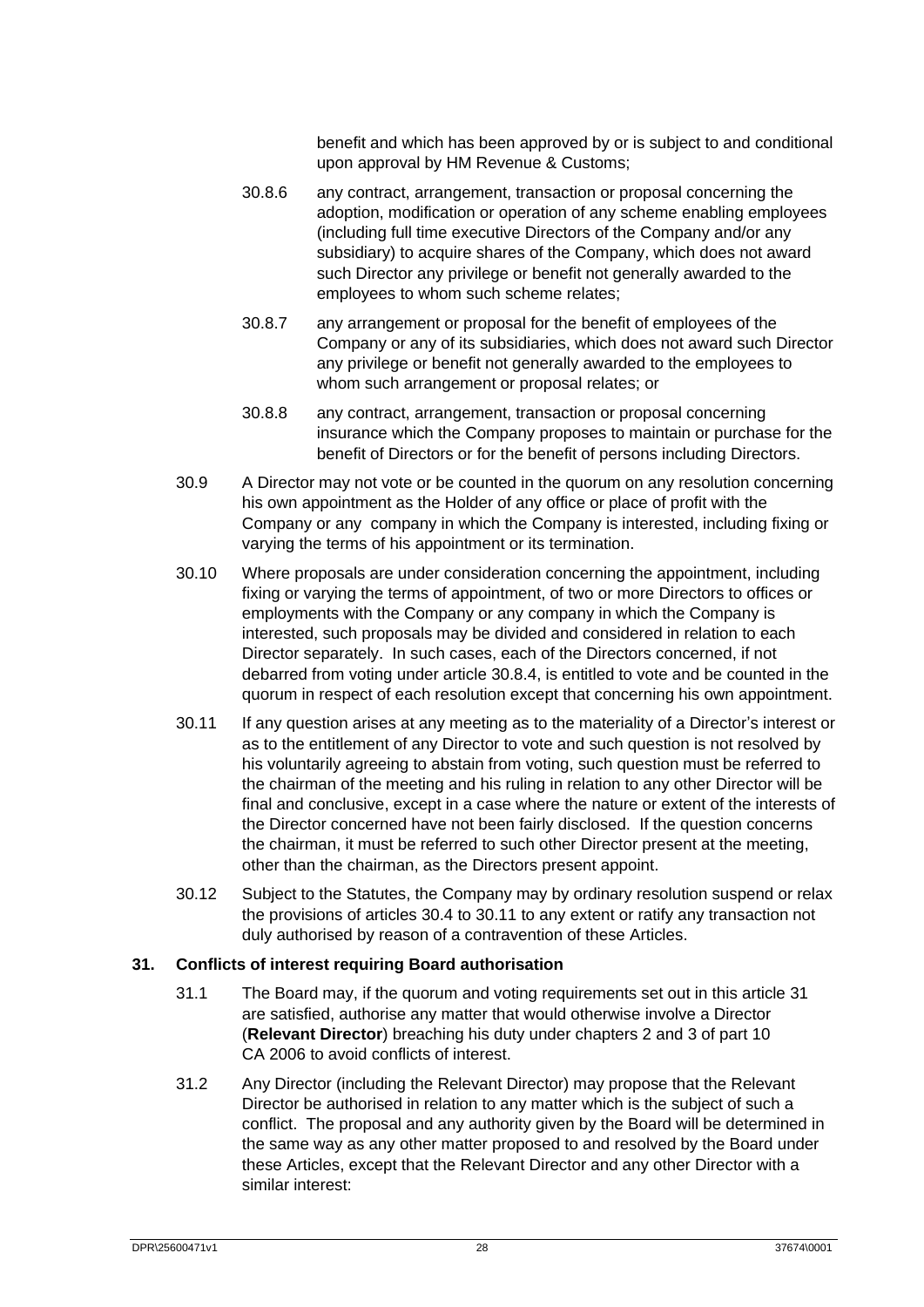- 31.2.1 will not count towards the quorum at the meeting at which the conflict is considered;
- 31.2.2 may, if the Board so decides, be excluded from any Board meeting while the conflict is under consideration; and
- 31.2.3 may not vote on any resolution authorising the conflict, but except that, if he or they in fact vote, the resolution will be valid if it would have been passed even if the vote or votes had not been counted.
- 31.3 Where the Board gives authority in relation to such a conflict:
	- 31.3.1 the Board may (whether at the time of giving the authority or at any time or times subsequently) impose such terms upon the Relevant Director and any other Director with a similar interest as it deems appropriate, including, without limitation, the exclusion of the Relevant Director and any other Director with a similar interest from the receipt of information, or participation in discussion (whether at meetings of the Board or otherwise) relating to the conflict;
	- 31.3.2 the Relevant Director and any other Director with a similar interest will be obliged to comply with any terms imposed by the Board from time to time in relation to the conflict;
	- 31.3.3 the authority may also provide that where the Relevant Director, and any other Director with a similar interest, obtains information that is confidential to a third party, the Relevant Director or such other Director, as the case may be, will not be obliged to disclose that information to the Company, or to use the information in relation to the Company's affairs, where to do so would amount to a breach of that confidence;
	- 31.3.4 the terms of the authority must be recorded in writing; and
	- 31.3.5 the authority may be withdrawn by the Board at any time.

#### <span id="page-32-0"></span>**32. Proceedings of Directors**

- 32.1 The Board may meet together for the despatch of business, adjourn and otherwise regulate their meetings as they think fit. Questions arising at any meeting are determined by a majority of votes. In case of an equality of votes, the chairman has a second or casting vote. A Director who is also an alternate Director is entitled, in the absence of the Director whom he is representing, to a separate vote on behalf of such Director in addition to his own vote. A Director may, and the Secretary on the requisition of a Director must, at any time call a meeting of the Board. It is not necessary to give notice of a Board meeting to any Director for the time being absent from the United Kingdom, except where an address for such notice has been given pursuant to article [32.2.](#page-32-1)
- <span id="page-32-1"></span>32.2 Notice of meetings of the Board is deemed to be duly given to a Director if it is given to him personally or by word of mouth or sent in writing or other means to him at his last known address or any other address (including an Electronic Address) given by him from time to time the Company for this purpose. A Director absent or intending to be absent from the United Kingdom may request the Board that notices of Board meetings will during his absence be sent in writing to him at his last known address or any other address (including an Electronic Address) given by him to the Company for this purpose, whether or not out of the United Kingdom.
- 32.3 The quorum necessary for the transaction of the business of the Board may be fixed by the Board, and unless so fixed at any other number, is two. If a Board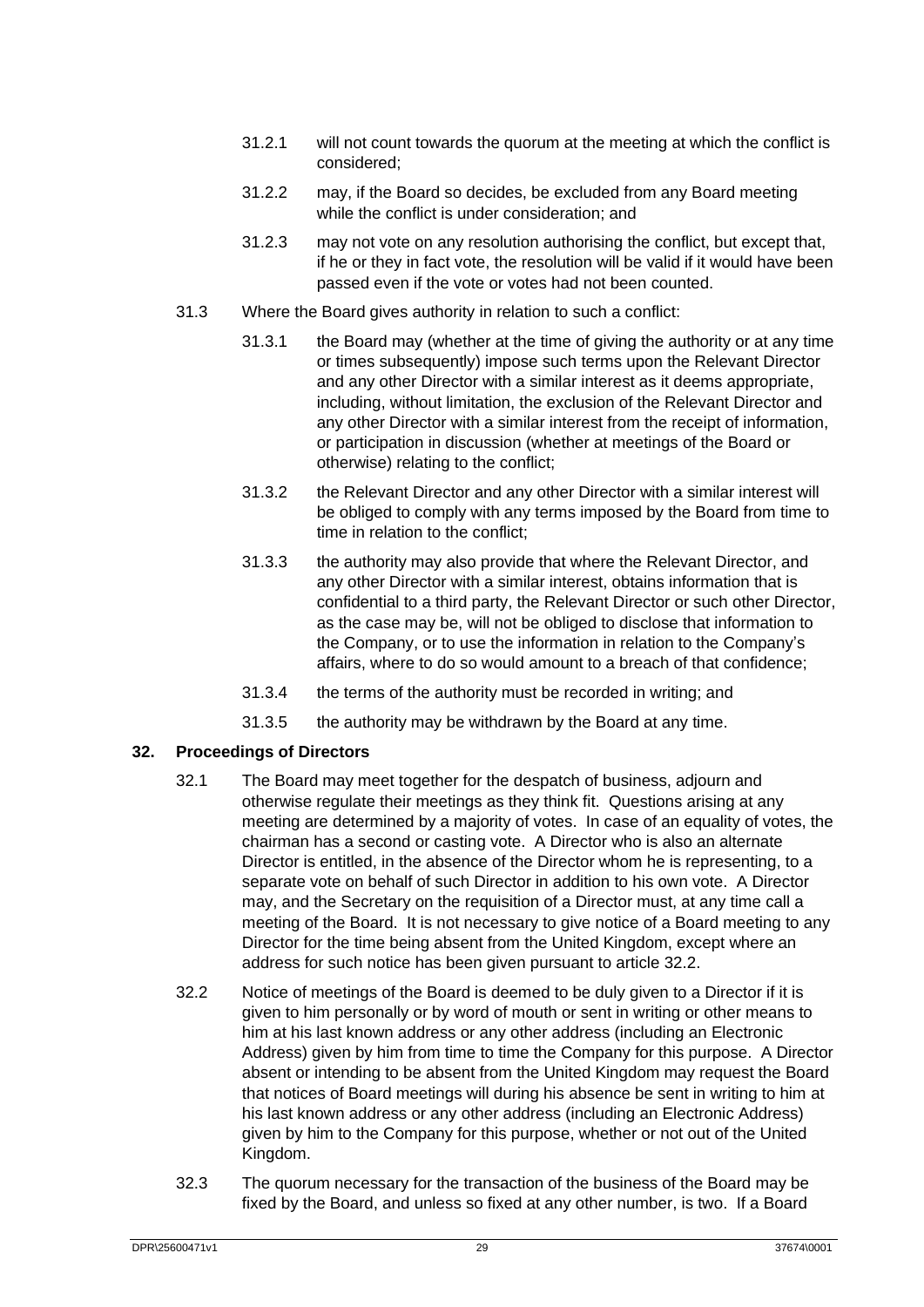meeting is attended by a Director who is acting as an alternate for one or more other Directors, the Director or Directors for whom he is the alternate will be counted in the quorum despite their absence, and if on this basis there is a quorum the meeting may be held despite the fact that only one Director is physically present. A meeting of Directors for the time being at which a quorum is present is competent to exercise all powers and discretions for the time being exercisable by the Board.

- 32.4 All or any of the Directors, including alternates, or members of any committee of the Board may participate in a meeting of the Board or that committee by means of a conference telephone or any communication equipment which allows all persons participating in the meeting to hear each other. A person so participating is deemed to be present in person at the meeting and may vote or be counted in a quorum. Accordingly, a meeting of the Board or a committee of the Board may be held where each of those present or deemed to be present is in communication with the others only by telephone or other communication equipment. A meeting where those present or deemed to be present are in different locations is deemed to take place where the largest group of those participating is assembled, or, if there is no such group, where the chairman of the meeting then is.
- 32.5 The continuing Directors may act notwithstanding any vacancy in their body. If the number of the Directors is less than the prescribed minimum, the remaining Director or Directors must immediately appoint an additional Director or additional Directors to make up such minimum or convene a general meeting of the Company for the purpose of making such appointment. If there is no Director or Directors able or willing to act, any two Members may summon a general meeting for the purpose of appointing Directors. Any additional Director so appointed holds office, subject to the provisions of the Statutes and these Articles, only until the end of the annual general meeting of the Company next following such appointment, unless he is re-elected during such meeting. He is eligible for re-election at such meeting and does not retire by rotation at such meeting nor is taken into account in determining the rotation or retirement of Directors at such meeting.
- 32.6 The Board may from time to time elect from their number, and remove, a chairman and one or more deputy chairmen or vice chairmen and determine the period for which any such person is to hold office. The chairman, or in his absence, the deputy chairman or vice chairman (to be chosen, if in each case there are more than one, by agreement amongst them or, failing agreement, by lot) or in the absence of any of them, some other Director nominated by a majority of the other Directors in writing, presides at all meetings of the Board. If no such chairman, deputy chairman or vice chairman is elected, or if at any meeting the chairman or the deputy chairman or the vice chairman or such other Director is not present within five minutes after the time appointed for holding it, or if none of them is willing to act as chairman, the Directors present may choose one of their number to be chairman of the meeting.
- 32.7 A resolution in writing, agreed to by all the Directors for the time being entitled to receive notice of a meeting of the Board (if that number is sufficient to constitute a quorum) or of a committee of the Board, is as effective as a resolution passed at a Board meeting or of a committee of the Board, duly convened and held. For this purpose a Director signifies his consent to a proposed resolution in writing when the Company receives from him or his alternate a document or an Electronic Communication at such address (including an Electronic Address) as may be specified by the Company indicating his agreement to the resolution, authenticated in the manner required by section 1146 CA 2006.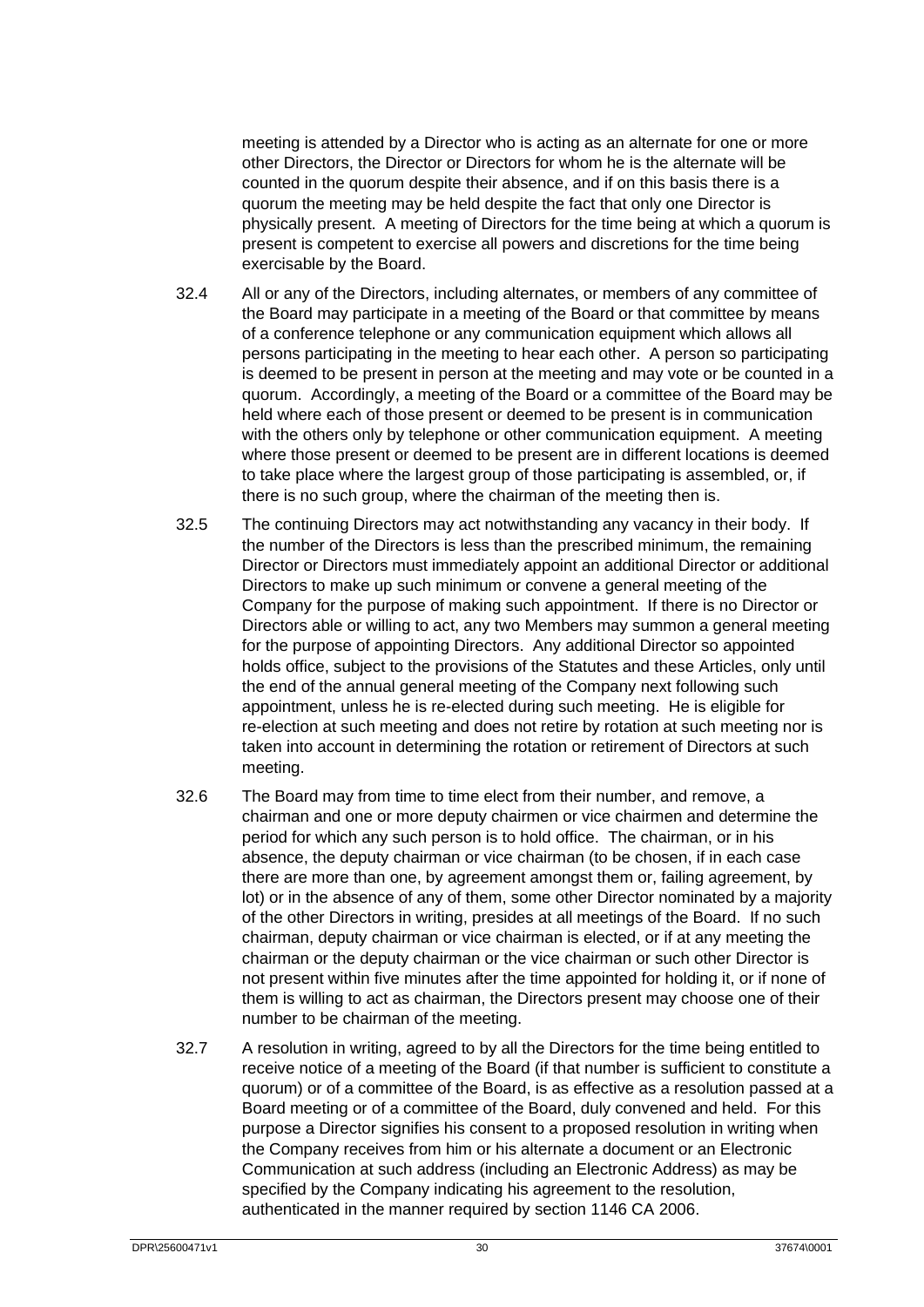- 32.8 A meeting of the Directors for the time being at which a quorum is present is competent to exercise all powers and discretions for the time being exercisable by the Board.
- 32.9 All acts done bona fide by any meeting of Directors, or of a committee of the Board, or by any person acting as Director, are as valid as if every such person had been duly appointed, was qualified, had continued to be a Director and had been entitled to vote, notwithstanding that it is afterwards discovered that there was some defect in the appointment of any such Director or person acting as a Director, or that they or any of them were disqualified, or had vacated office, or were not entitled to vote.

#### <span id="page-34-0"></span>**33. Secretary**

- 33.1 Subject to the Statutes, the Secretary of the Company is appointed by the Board on such terms and for such periods as they may think fit, and the Board may so appoint one or more assistant or deputy Secretary. Any Secretary or assistant or deputy Secretary so appointed may at any time be removed from office by the Board, without prejudice to any claim for damages for breach of any contract of service between him and the Company.
- 33.2 Anything by the Statutes required or authorised to be done by the Secretary may, if the office is vacant or there is for any other reason no Secretary capable of acting, be done by any assistant or deputy Secretary or, if there is no assistant or deputy Secretary capable of acting, by any officer of the Company authorised generally or specifically in that behalf by the Board. Any provision of the Statutes or of these Articles requiring or authorising a thing to be done by a Director and Secretary is not satisfied by its being done by the same person acting both as Director and as, or in the place of, the Secretary.

#### <span id="page-34-1"></span>**34. Minutes**

- 34.1 The Board must ensure that minutes are made of:
	- 34.1.1 all appointments of officers and committees made by the Board;
	- 34.1.2 the names of the Directors present at each meeting of Board and of any committee of the Board and all business transacted at such meetings; and
	- 34.1.3 all orders, resolutions and proceedings at all meetings of the Company, of the Holders of any class of shares in the Company and of the Board and of committees of the Board.
- 34.2 Any such minute, if purporting to be signed by the chairman of the meeting at which the proceedings were held, or by the chairman of the next succeeding meeting, is prima facie evidence of the matters stated in such minutes without any further proof.

#### <span id="page-34-2"></span>**35. Seal and authentication of documents**

- 35.1 The Board may provide a common seal for the Company and have power from time to time to destroy it and to substitute a new seal for it.
- 35.2 A document expressed to be Executed by the Company signed as provided by section 44(2) CA 2006 has effect as if Executed under seal.
- 35.3 The Board may exercise the powers conferred on the Company by section 50 CA 2006 with regard to having an official seal solely for sealing documents creating or evidencing securities of the Company. Any such documents to which such official seal is affixed need not be signed by any person.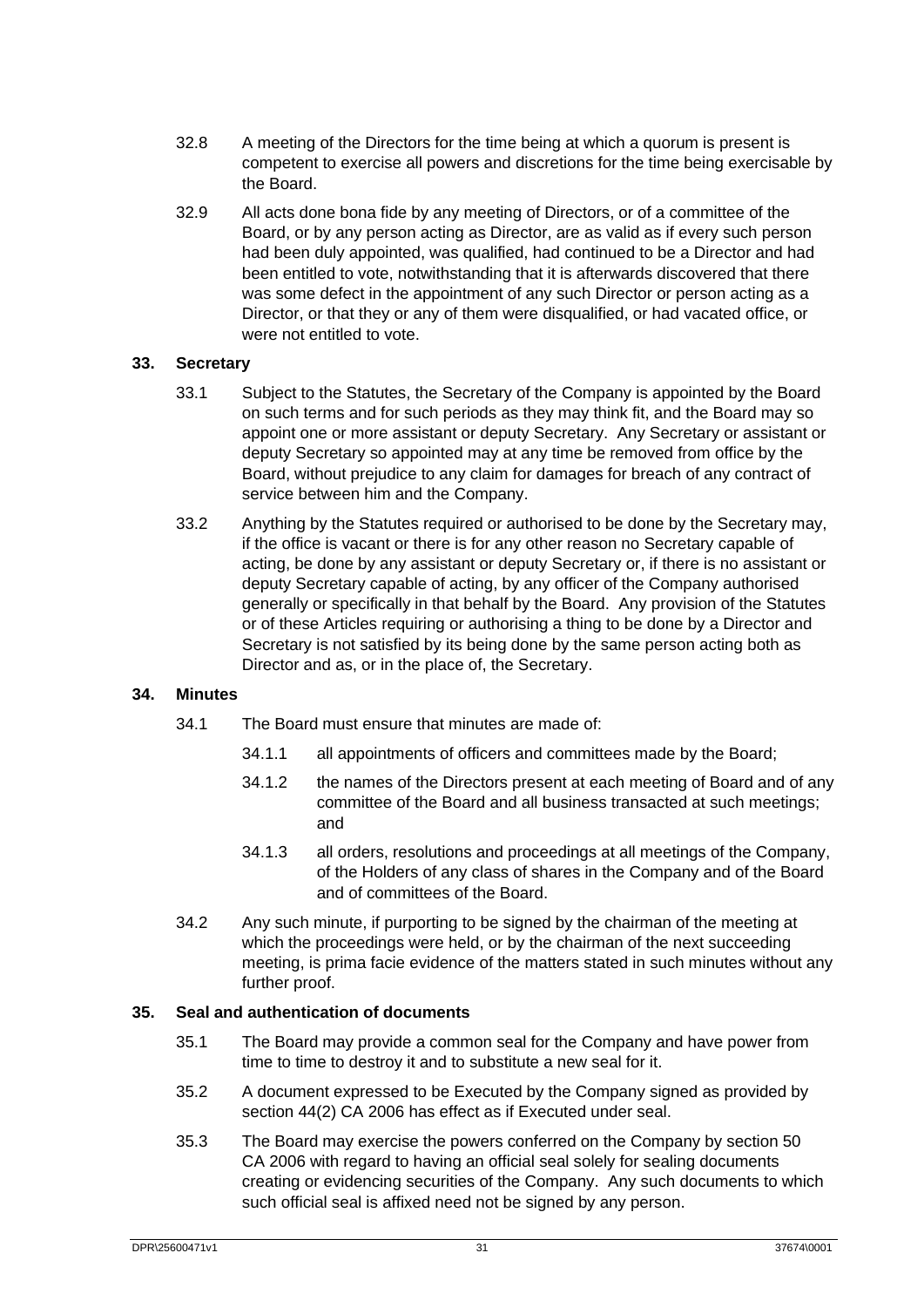- 35.4 The Board must provide for the safe custody of the seal and the seal may never be used except by the authority of a resolution of the Board or of a committee of the Board authorised for that purpose by the Board. The Board may from time to time make such regulations as it thinks fit, subject to the provisions of these Articles in relation to share and debenture certificates, determining the persons and the number of such persons who may sign every instrument to which the seal is affixed and, until otherwise so determined, every such instrument must be signed by one Director and must be countersigned by a second Director or by the Secretary.
- 35.5 The Company may have official seals under the provisions of section 49 CA 2006 for use abroad. Wherever reference is made in these Articles to the seal, the reference, when and so far as may be applicable, is deemed to include any such official seal.
- 35.6 Any Director or the Secretary or any person appointed by the Board for the purpose has power to authenticate any documents affecting the constitution of the Company and any resolutions passed by the Company or the Board or any committee of the Board, and any books, records, documents and accounts relating to the business of the Company, and to certify copies of them or extracts from them as true copies or extracts. A document purporting to be a copy of a resolution, or a copy of or an extract from the minutes of a meeting of the Company or of the Board or any committee of the Board, which is certified as stated, is conclusive evidence in favour of all persons dealing with the Company upon the faith of any such copy that such resolution has been duly passed or, as the case may be, that such copy or extract is a true and accurate record of proceedings at a duly constituted meeting.

#### <span id="page-35-0"></span>**36. Dividends**

- 36.1 Subject to article [36.2,](#page-35-1) the profits of the Company available for distribution and resolved to be distributed are applied in the payment of Dividends to the Members in accordance with their respective rights and priorities. The Company in general meeting may declare Dividends accordingly.
- <span id="page-35-1"></span>36.2 No Dividend or interim Dividend is payable otherwise than in accordance with the provisions of the Statutes and no Dividend may exceed the amount recommended by the Board.
- 36.3 Subject to the rights of persons, if any, entitled to shares with preferential or other special rights as to Dividends, all Dividends must be declared and paid according to the amounts Paid Up on the shares in respect of which the Dividend is paid. No amount Paid Up on a share in advance of the date on which a call is payable may be treated as Paid Up for this purposes. All Dividends will be apportioned and paid pro rata according to the amounts Paid Up on the shares during any portion or portions of the period in respect of which the Dividend is paid, except that if any share is issued on terms providing that it carries any particular rights as to Dividend, such share will rank for Dividend accordingly.
- 36.4 Subject to the provisions of the Statutes and of these Articles, the Board may, if they think fit, from time to time pay to the Members such interim Dividends as appear to the Board to be justified by the distributable profits of the Company. If at any time the share capital of the Company is divided into different classes, the Board may pay such interim Dividends in respect of those shares in the capital of the Company which confer on their Holders deferred or non preferred rights, as well as in respect of those shares which confer on their Holders preferential rights with regard to Dividend. No Dividend, whether interim, final or otherwise, may be paid on shares carrying deferred or non preferred rights if, at the time of payment,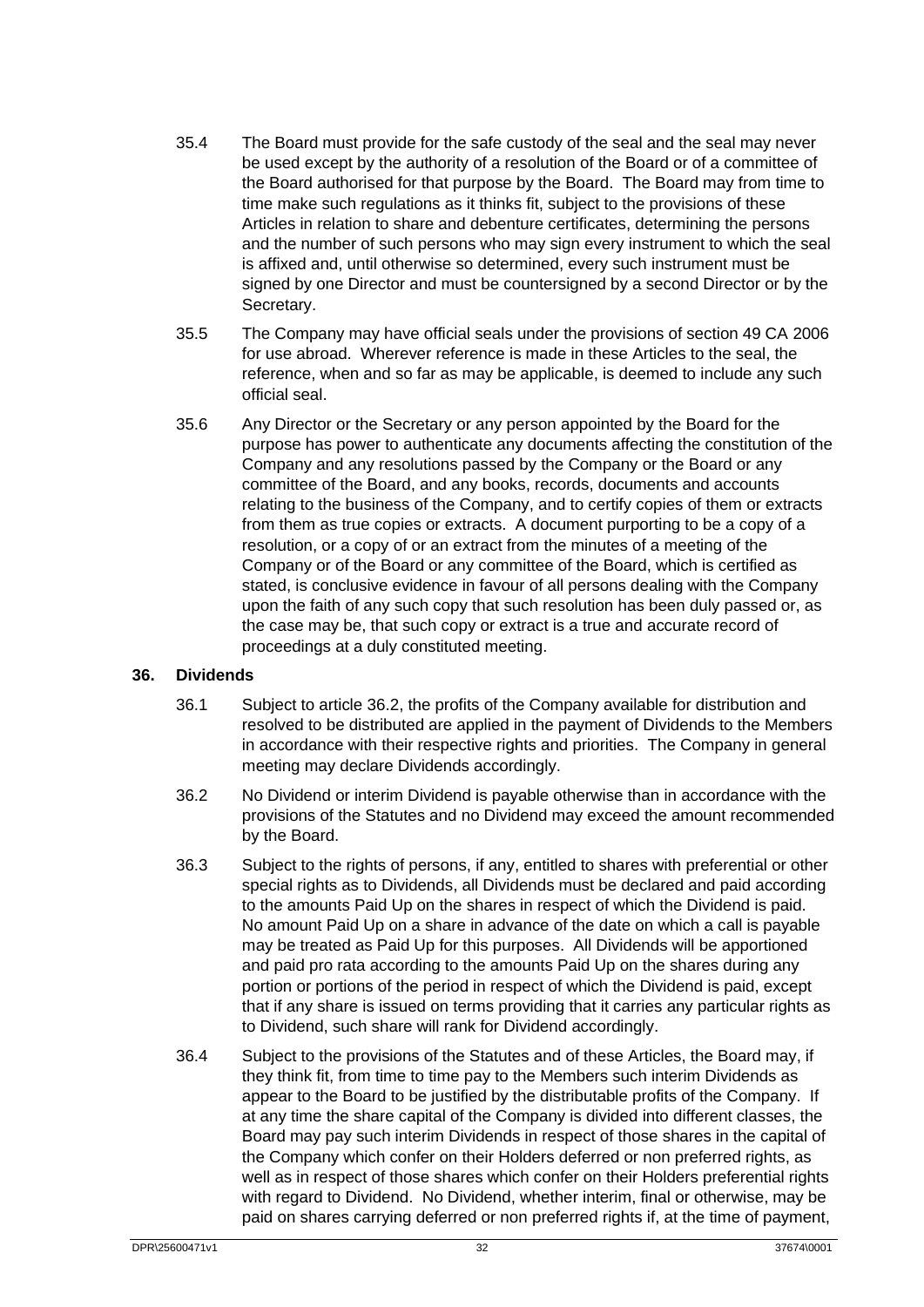any preferential Dividend is in arrears. The Board may also pay half yearly, or at other suitable intervals to be settled by them, any Dividend which may be payable at a fixed rate if they are of the opinion that the distributable profits justify the payment and if and to the extent that such payment is permitted by the Statutes. So long as the Board act in good faith, they will not incur any responsibility to the Holders of shares conferring a preference for any damage that they may suffer by reason of the payment of an interim Dividend on any shares having deferred or non preferred rights.

- 36.5 Subject to the provisions of the Statutes or as otherwise required by law, where any asset, business or property is bought by the Company as from a past date, whether such date is before or after the incorporation of the Company, the profits or losses attributable to it as from such date may at the discretion of the Board in whole or in part be carried to revenue account and treated for all purposes as profits or losses of the Company. Except as stated, if any shares or securities are purchased cum Dividend or interest, such Dividend or interest may at the discretion of the Board be treated as revenue and it will not be obligatory to capitalise it or any part of it.
- 36.6 The Board may deduct from any Dividend or other money payable to any Member on or in respect of a share all sums of money, if any, presently payable by him to the Company on account of calls or otherwise in relation to the shares of the Company. The Company may cease to send any cheque or warrant through the post for any Dividend payable on any shares in the Company which is normally paid in that manner on those shares if, in respect of at least two consecutive Dividends payable on those shares, the cheques or warrants have been returned undelivered or remain not cashed or, if following one such occasion, reasonable enquiries have failed to establish any new address of the registered Holder. Subject to the provisions of these Articles, the Company must recommence sending cheques or warrants in respect of Dividends payable on those shares if the Holder or person entitled by transmission claims the arrears of Dividend and does not instruct the Company to pay future Dividends in some other way.
- 36.7 The Board may retain the Dividends payable upon shares in respect of which any person is, under the provisions as to the transmission of shares contained in these Articles, entitled to become a Member, or which any person is under those provisions entitled to transfer, until such person becomes a Member in respect of such shares or transfers them.
- 36.8 All Dividends, interest or other sums payable and unclaimed for one year, after having been declared, may be invested or otherwise made use of by the Board for the benefit of the Company until claimed and the Company is not constituted a trustee in respect of them. No Dividend will bear interest as against the Company.
- 36.9 Any Dividend which has remained unclaimed for a period of 12 years from the date on which it becomes due for payment will, if the Board so resolve, be forfeited and cease to remain owing by the Company and will from then on belong to the Company absolutely.
- 36.10 Any Dividend or other money payable on or in respect of a share may be paid by cheque, warrant, bank transfer or money order, or by any other method including, without limitation, by electronic means, as the Directors may consider appropriate. Any such payment may be sent through the post or other delivery service (or by any means offered by the Company as the Member or person entitled to it may agree in writing) to the registered address of the Member or person entitled to it and, in the case of joint Holders, to any one of such joint Holders or, to such person and such address as the Holder or joint Holders may in writing direct.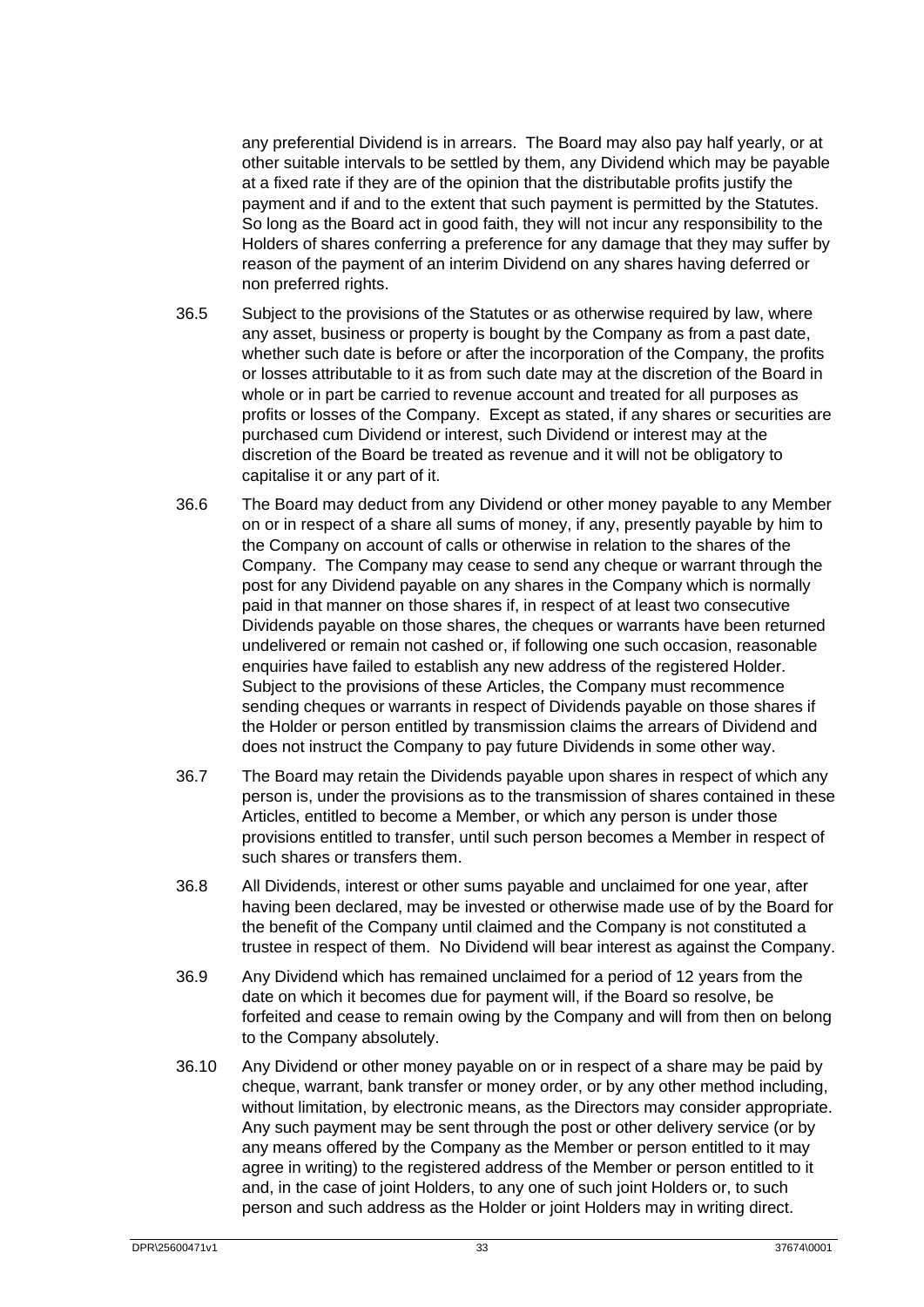Every such payment will be made payable to the order of the person to whom it is sent or to such other person as the Holder or joint Holders may in writing direct and such payment will be a good discharge to the Company. Every such payment will be sent at the risk of the person entitled to the money.

- 36.11 If several persons are registered as joint Holders of any share any one of them may give effectual receipts for any Dividend or other money payable on or in respect of the share.
- <span id="page-37-0"></span>36.12 The Board may, if authorised by an ordinary resolution of the Company, offer any Holders of ordinary shares the right to elect to receive ordinary shares, credited as fully Paid Up, instead of cash in respect of the whole, or some part, to be determined by the Board, of any Dividend specified by the ordinary resolution. The following provisions will apply:
	- 36.12.1 an ordinary resolution may specify a particular Dividend or may specify all or any Dividends declared within a specified period but such period may not end later than the beginning of the annual general meeting next following the date of the meeting at which the ordinary resolution is passed;
	- 36.12.2 the entitlement of each Holder of ordinary shares to new ordinary shares is such that the relevant value of the entitlement is as nearly as possible equal to, but not greater than, the cash amount, disregarding any tax credit of the Dividend that such Holder elects to forgo. For this purpose, **relevant value** is calculated by reference to the average of the middle market quotations for the Company's ordinary shares on the exchange(s) or market(s) on which such shares are listed and/or traded, on the day on which the ordinary shares are first quoted "ex" the relevant Dividend and the four subsequent dealing days or in such other manner as may be determined by or in accordance with the ordinary resolution. A certificate or report by the Auditors as to the amount of the relevant value in respect of any Dividend is conclusive evidence of that amount;
	- 36.12.3 on or as soon as practicable after announcing that they are to declare or recommend any Dividend, the Board, if they intend to offer an election in respect of that Dividend, must also announce that intention, and, after determining the basis of allotment, if the Board decide to proceed with the offer, must notify the Holders of ordinary shares in writing of the right of election and specify the procedure to be followed and the place at which, and the latest time by which elections must be lodged in order to be effective;
	- 36.12.4 the Board may not proceed with any election unless the Company has sufficient reserves or funds that may be capitalised to give effect to it after the basis of allotment is determined;
	- 36.12.5 the Board may exclude from any offer any Holders of ordinary shares where the Board believes that the making of the offer to them would or might involve the contravention of the laws of any territory or that for any other reason the offer should not be made to them;
	- 36.12.6 the Dividends, or that part of the Dividend in respect of which a right of election has been offered, will not be payable on ordinary shares other than for which an election has been made (**elected ordinary shares**) and, instead, additional ordinary shares will be allotted to the Holders of the elected ordinary shares on the basis of the allotment calculated as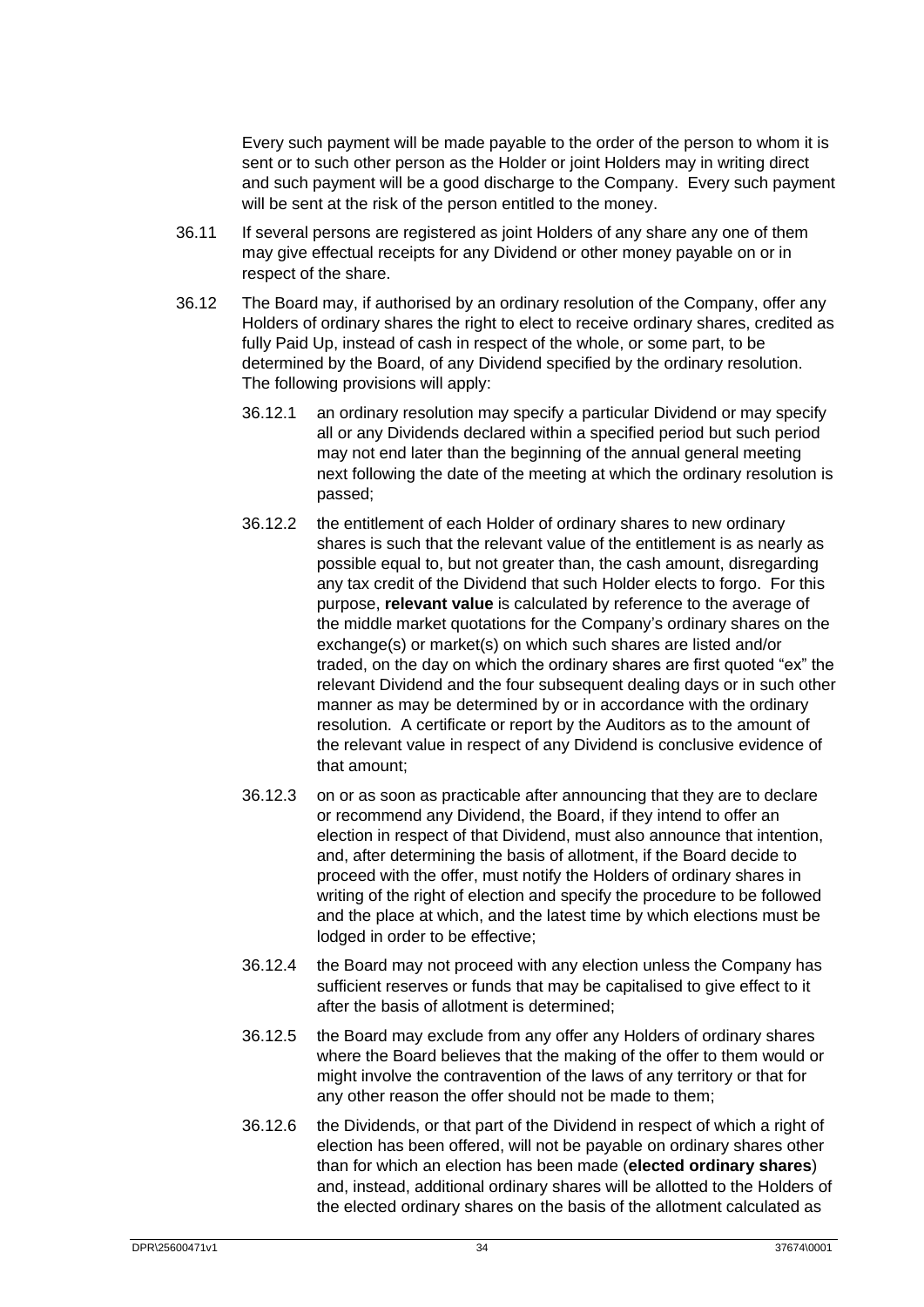stated. For such purpose, the Board will capitalise, out of any amount for the time being standing to the credit of any reserve or fund, including the profit and loss account, whether or not it is available for distribution as the Board may determine, a sum equal to the aggregate nominal amount of the additional ordinary shares to be allotted on that basis and apply it in paying up in full the appropriate number of ordinary shares for allotment and distribution to the Holders of the elected ordinary shares on that basis; and

- 36.12.7 the additional ordinary shares when allotted will rank equally in all respects with the fully Paid Up shares then in issue except that they will not be entitled to participate in the relevant Dividend.
- 36.13 A general meeting declaring a Dividend may, upon the recommendation of the Board, direct payment of such Dividend wholly or in part by the distribution of specific assets, and in particular of Paid Up shares or debentures of the Company or any other company, and the Board must give effect to such resolution. Where any difficulty arises in regard to the distribution, they may settle it as they think expedient and, in particular but without limitation, may issue fractional certificates and may fix the value for distribution of such specific assets or any part of them, and may determine that cash payments will be made to any Members upon the basis of the value so fixed, in order to adjust the rights of Members. They may vest any specific assets in trustees upon trust for the persons entitled to the Dividend as may seem expedient to the Board, and generally may make such arrangements for the allotment, acceptance and sale of such specific assets or fractional certificates, or any part of them, and otherwise as they think fit.

#### <span id="page-38-0"></span>**37. Reserves**

- 37.1 Subject to the provisions of the Statutes, the Board may before recommending any Dividend, whether preferential or otherwise, carry to reserve out of the profits of the Company, including any premiums received upon the issue of debentures or other securities of the Company, such sums as they think proper as a reserve or reserves.
- 37.2 All sums standing to reserve may be applied from time to time at the discretion of the Board for meeting depreciation or contingencies or for special Dividends or bonuses or for equalising Dividends or for repairing, improving or maintaining any of the property of the Company or for such other purposes as the Board may decide are conducive to the objects of the Company or any of them. Pending their application such sums may either be employed in the business of the Company or be invested in such investments as the Board think fit.
- 37.3 The Board may divide the reserve into such special funds as they think fit, and may consolidate into one fund any special funds or any parts of any special funds into which the reserve has been divided, as they think fit. Any sum which the Board may carry to reserve out of the unrealised profits of the Company will not be mixed with any reserve to which profits available for distribution have been carried. The Board may also without placing them to reserve carry forward any profits which they may think it not prudent to divide.

#### <span id="page-38-2"></span><span id="page-38-1"></span>**38. Capitalisation of profits**

- 38.1 Subject as set out in articles [38.2,](#page-39-1) and [38.3](#page-39-2) the Board may with the authority of an ordinary resolution of the Company:
	- 38.1.1 resolve to capitalise any undivided profits of the Company, whether or not they are available for distribution and including profits standing to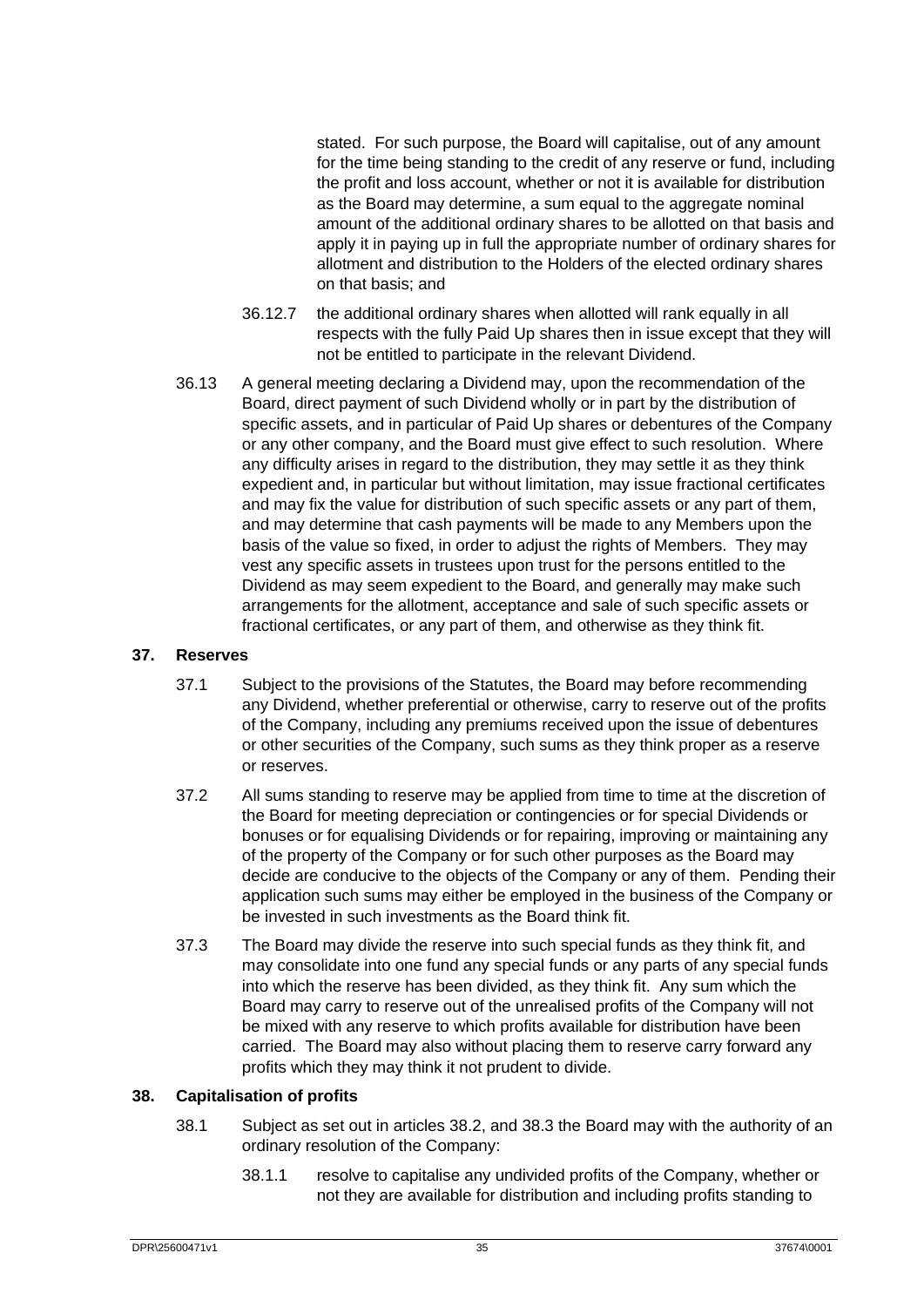any reserve, or, any sum standing to the credit of the Company's share premium account or capital redemption reserve funds;

- 38.1.2 appropriate the profits or sum resolved to be capitalised to the Members in proportion to the nominal amount of ordinary shares, whether or not fully Paid Up, held by them respectively, and apply such profits or sum on their behalf, either in or towards paying up the amounts, if any, for the time being unpaid on any shares held by such Members respectively, or in paying up in full shares or debentures of the Company of a nominal amount equal to such profits or sum, and allot and distribute such shares or debentures credited as fully Paid Up, to and amongst such Members, or as they may direct, in due proportion, or partly in one way and partly in the other;
- 38.1.3 resolve that any shares allotted under this article to any Member in respect of a holding by him of any partly Paid Up ordinary shares will, so long as such ordinary shares remain partly Paid Up, rank for Dividends only to the extent that such partly Paid Up ordinary shares rank for Dividend;
- 38.1.4 make such provisions by the issue of fractional certificates or by payment in cash or otherwise as the Board think fit for the case of shares or debentures becoming distributable under this article in fractions;
- 38.1.5 authorise any person to enter on behalf of all the Members concerned into an agreement with the Company providing for the allotment to them respectively, credited as fully Paid Up, of any shares or debentures to which they may be entitled upon such capitalisation and any agreement made under such authority being effective and binding on all such Members; and
- 38.1.6 generally do all acts and things required to give effect to such resolution.
- <span id="page-39-1"></span>38.2 The share premium account and the capital redemption reserve fund and any such profits which are not available for distribution may, for the purposes of article [38.1,](#page-38-2) only be applied in the paying up of shares to be allotted to Members credited as fully Paid Up.
- <span id="page-39-2"></span>38.3 In the case where any sum is applied in paying amounts for the time being unpaid on any shares of the Company or in paying up in full debentures of the Company, the amount of the net assets of the Company at that time must be not less than the aggregate of the called up share capital of the Company and its undistributable reserves and must not be reduced below that aggregate by the payment of those amounts as shown in the latest audited accounts of the Company, or such other accounts as may be relevant.

#### <span id="page-39-0"></span>**39. Accounts**

- 39.1 The Board must ensure that proper accounting records are kept in accordance with the Statutes.
- 39.2 The accounting records must be kept at the Office or, subject to the provisions of the Statutes, at such other place as the Board think fit, and must always be open to inspection by the officers of the Company. No Member, other than a Director, has any right of inspecting any account or book or document of the Company, except as conferred by the Statutes or authorised by the Board or by the Company in general meetings.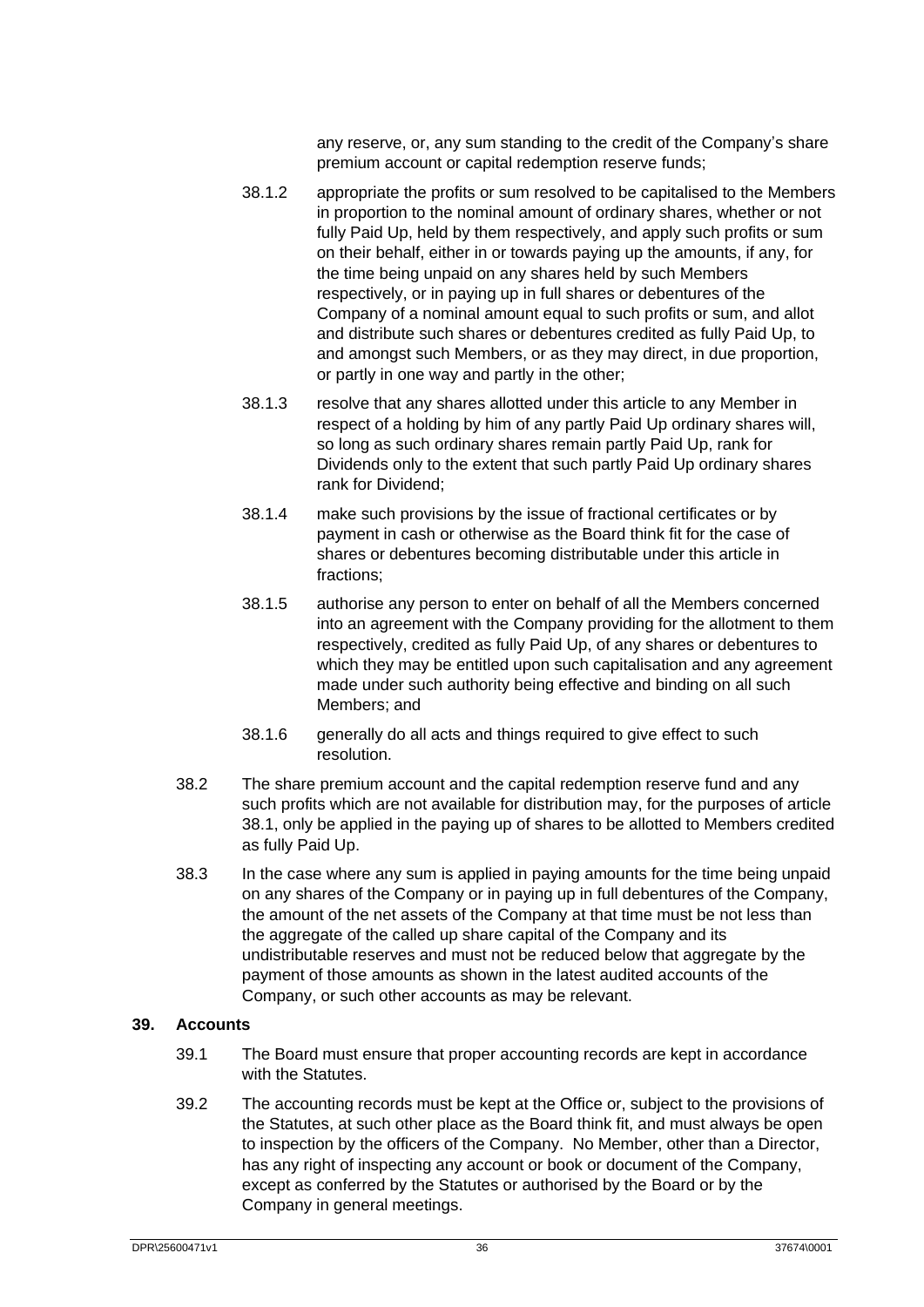- 39.3 The Board must from time to time, in accordance with the provisions of the Statutes, ensure that there are prepared and laid before the Company in general meeting such profit and loss accounts balance sheets, group accounts, if any, and reports as are specified in the Statutes.
- <span id="page-40-3"></span>39.4 Subject to the Statutes, a copy of every Directors' report and Auditors' report accompanied by the Company's annual accounts and every other document required by law to be attached to them or a summary financial statement derived from the Company's annual accounts, prepared in accordance with the Statutes, must, not fewer than 21 Clear Days before the date of the meeting at which copies of those documents are to be laid, be sent to every Member (whether or not entitled to receive notices of general meetings) and to every Holder of debentures of the Company (whether nor not entitled to receive notices of general meetings) and to the Auditors and to every other person who is entitled to receive notices of general meetings from the Company. This article [39.4](#page-40-3) does not require such documents to be sent to any Member or Holder of debentures of whose address the Company is not aware nor to more than one of the joint Holders of any shares or debentures.
- 39.5 The accidental omission to send any document required to be sent to any person under article [39.4](#page-40-3) or the non receipt of any document by any person entitled to receive it does not invalidate any such document or the proceedings at the general meeting.
- 39.6 Whenever any of the Company's shares or debentures have been admitted to listing and/or trading on one or more exchanges or markets, the required number of such documents must, at the same time, be forwarded to the appropriate officer of the relevant exchange or regulator (as required by the rules and regulations to which the Company is subject at the relevant time).

#### <span id="page-40-0"></span>**40. Record dates**

Notwithstanding any other provision of these Articles but without prejudice to the rights attached to any shares and subject to the Statutes, the Company or the Board may fix any date as the record date for any Dividend, distribution, interest, allotment, issue, notice, information, document or circular and such record date may be on or at any time before any date on which such Dividend, distribution, interest, allotment or issue is paid or made and on or at any time before or after any date on which such Dividend, distribution, interest, allotment, issue, notice, information, document or circular is declared, made, paid, given or served.

#### <span id="page-40-1"></span>**41. Audit**

- 41.1 Auditors must be appointed and their duties, powers, rights and remuneration regulated in accordance with the Statutes.
- 41.2 Once at least in every year the accounts of the Company must be examined and the correctness of the balance sheet, profit and loss account and group accounts, if any, ascertained by the Auditors.

#### <span id="page-40-2"></span>**42. Notices**

- 42.1 A notice or other document or information to be sent to or by any person under these Articles (other than a notice calling a meeting of the Board or of a committee of the Board) must be in writing or sent using Electronic Communication to an Electronic Address notified for that purpose to the person sending the notice or other document or information.
- <span id="page-40-4"></span>42.2 A notice or other document or information may be delivered or sent to a Member or another person by the Company personally or by post. Any letter or other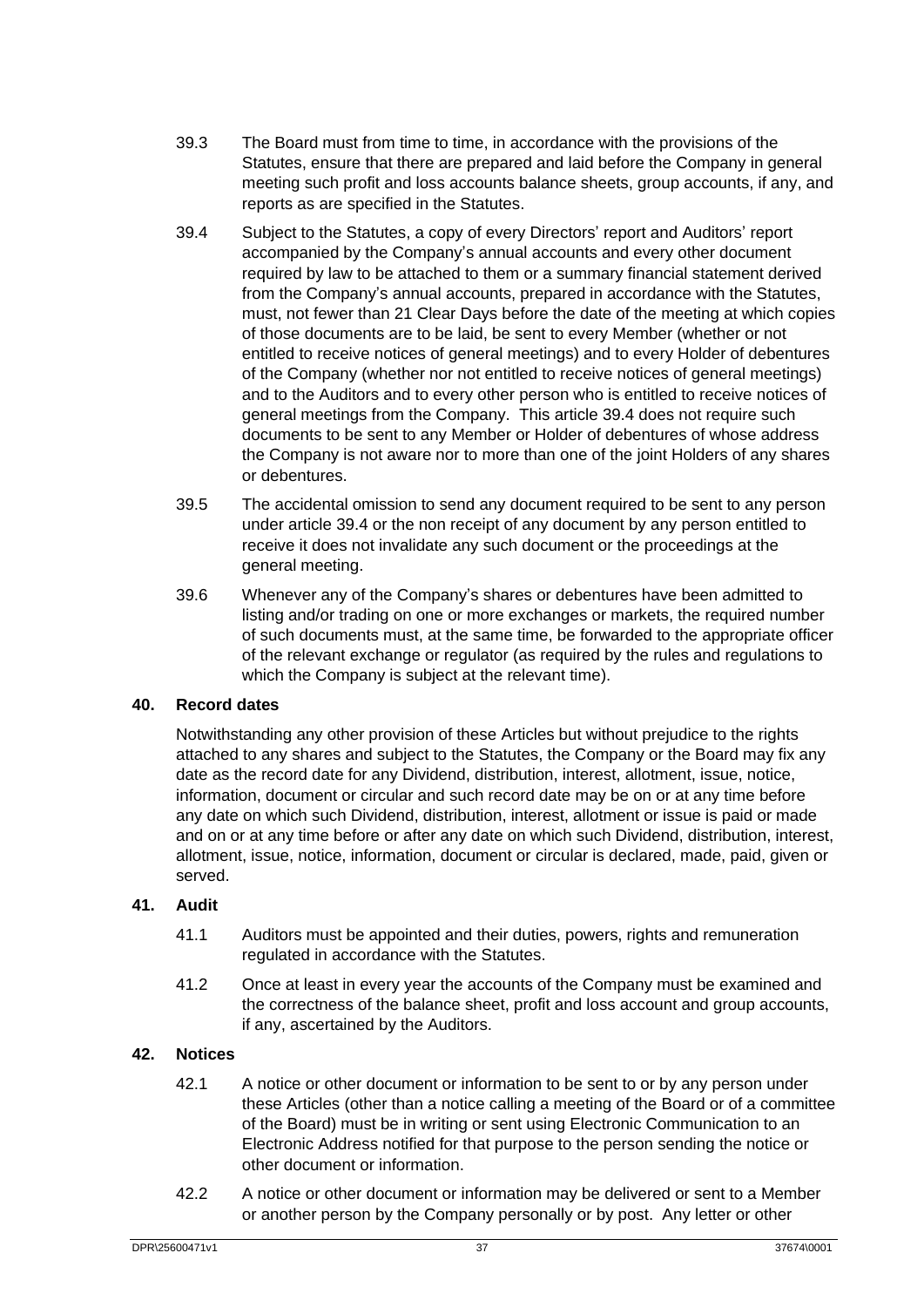document, if not delivered personally, must be sent by first class post and addressed to such Member or other person at the postal address in the Register (or at another address within the United Kingdom notified for the purpose) or left at that address in any envelope addressed to that Member or other person. Electronic Communications may be used for sending a notice or other document or information to a Member or other person where that Member or other person has agreed, or is deemed to have agreed, to the use of Electronic Communication and has specified an Electronic Address for this purpose. A notice or other document or information may be sent to a Member or other person by the Company by placing it on a website and sending the Member or other person concerned notification of the availability of the notice, document or information on the website, where the Member or other person has agreed, or is deemed, as provided by the Statutes, to have agreed to having such notices, documents or information sent to him in that manner.

- 42.3 Without prejudice to article [42.2,](#page-40-4) the Company may send or supply a notice or any other document or information that is required or authorised to be sent or supplied to a Member or any other person by the Company by any provision of the Statutes, or pursuant to these Articles or to any other rule or regulation to which the Company may be subject, in Electronic Form or by making it available on a website, and the provisions of schedule 5 to CA 2006 will apply whether or not any such notice, document or information is required or authorised by the Statutes to be sent or supplied.
- 42.4 Any notice or other document or information to be sent to a Member or other person may be sent by reference to the Register or the Company's other records as they stand at any time within the period of 15 days before the notice or other document or information is sent and no change in the Register or the Company's other records after that time will invalidate the sending of the notice or other document or information.
- 42.5 In the case of joint Holders of a share, a notice or other document or information will be sent to whichever of them is named first in the Register and a notice or other document or information sent in this way is sufficiently sent to all the joint Holders.
- 42.6 If any Member or other person (or, in the case of joint Holders, the person first named in the Register) has a registered address which is not within the United Kingdom but, not fewer than 14 Clear Days before the notice or other document or information is sent, has given to the Company an address within the United Kingdom at which notices or other documents or information may be sent to him or an Electronic Address to which notices or other documents or information may be sent using Electronic Communications, that Member is entitled to have notices or other such documents or information sent to him at that address or Electronic Address; otherwise no such Member or other person is entitled to receive any notice or document or information from the Company.
- 42.7 If, on three consecutive occasions, a notice or other document or information sent to a Member or other person is returned undelivered, such Member or other person will not thereafter be entitled to receive notices or other documents or information from the Company until he has communicated with the Company and supplied in writing to it a new address within the United Kingdom for the service of notices or other documents or information or has informed the Company, in such manner as may be specified by the Company, of an Electronic Address for the service of notices or other documents or information by Electronic Communication. For these purposes, a notice or other document or information sent by post will be treated as returned undelivered if it is sent back to the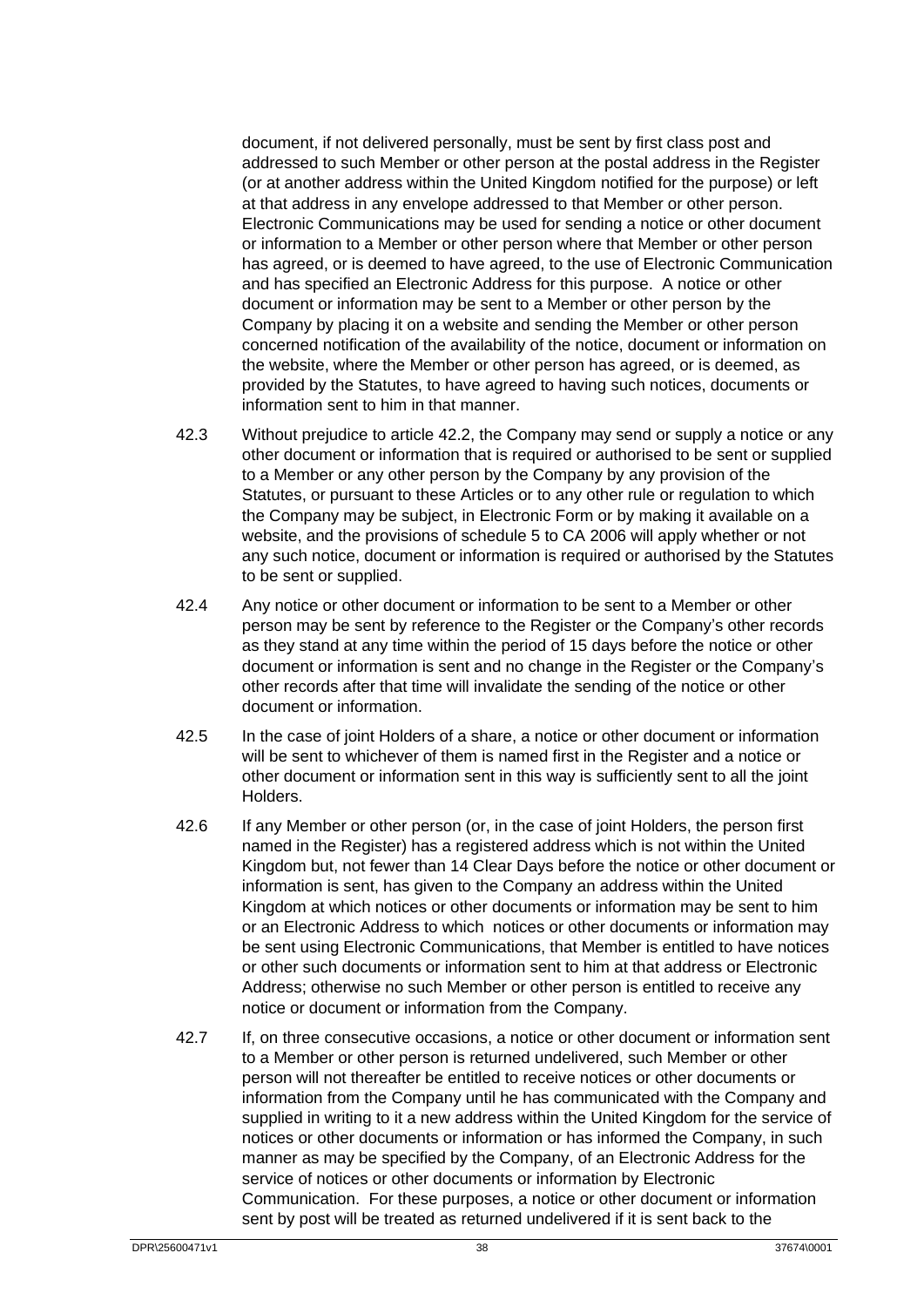Company or its agents and a notice or other document or information sent by Electronic Communication will be treated as returned undelivered if the Company or its agents receive notification that it was not delivered to the address to which it was sent.

- 42.8 Any notice or other document or information sent addressed to a Member or another person at his registered address (or another address within the United Kingdom or an Electronic Address notified for the purpose) is deemed to be served, if personally delivered, at the time of delivery or, if sent by first class post, on the next Business Day after the letter is posted or, in the case of a notice or other document or information contained in an Electronic Communication, on the same day it is sent. A notice or other document or information left at such an address within the United Kingdom is deemed to be served on the day it is left. In proving service it is sufficient to establish that the letter was properly addressed and, if sent by post, prepaid or stamped and posted. Proof that a notice or other document or information contained in an Electronic Communication was sent in accordance with guidance issued by the Institute of Chartered Secretaries and Administrators will be conclusive evidence that the notice or other document or information was served.
- 42.9 Any Member present, either personally or by proxy, at any general meeting of the Company or of the Holders of any class of shares in the Company will for all purposes be deemed to have been given due notice of such meeting and, where requisite, of the purposes for which such meeting was called.
- 42.10 A person who becomes entitled by transmission, transfer or otherwise to a share is bound by a notice in respect of that share (other than a notice served by the Company under a Section 793 Notice ("Notice by company requiring information about interests in its shares")) which, before his name is entered in the Register, has been properly sent to a person from whom he derives his title.
- <span id="page-42-0"></span>42.11 Where a person is entitled by transmission to a share, the Company may send a notice or other document or information to that person as if he were the Holder of a share by addressing it to him or to the representative of the deceased or trustee of the bankrupt Member at an address in the United Kingdom or Electronic Address supplied for that purpose by the person claiming or be entitled by transmission. Until an address has been supplied, a notice or other document or information may be sent in any manner in which it might have been sent if the death or bankruptcy or other event had not occurred. The giving of notice in accordance with this article [42.11](#page-42-0) is sufficient notice to all other persons interested in the share.
- 42.12 If, by reason of the suspension or curtailment of postal or Electronic Communication services in the United Kingdom, the Company is unable effectively to convene a general meeting by notice sent through the post or by Electronic Communication, or to send any other document or information by post or by Electronic Communication, the Board may, if it thinks fit and as an alternative to any other method of service permitted by these Articles, send notice of the meeting or the other document or information to Members affected by the suspension or curtailment by a notice advertised in at least one United Kingdom national newspaper. Such notice or other document or information will be deemed to have been duly received by affected Members who are entitled to receive it at noon on the day when the advertisement appears. In any such case the Company must send confirmatory copies of the notice or other document or information by post or by Electronic Communication, as appropriate, to such affected Members if at least five days prior to the meeting, or any other appropriate date in connection with the document or information, the posting of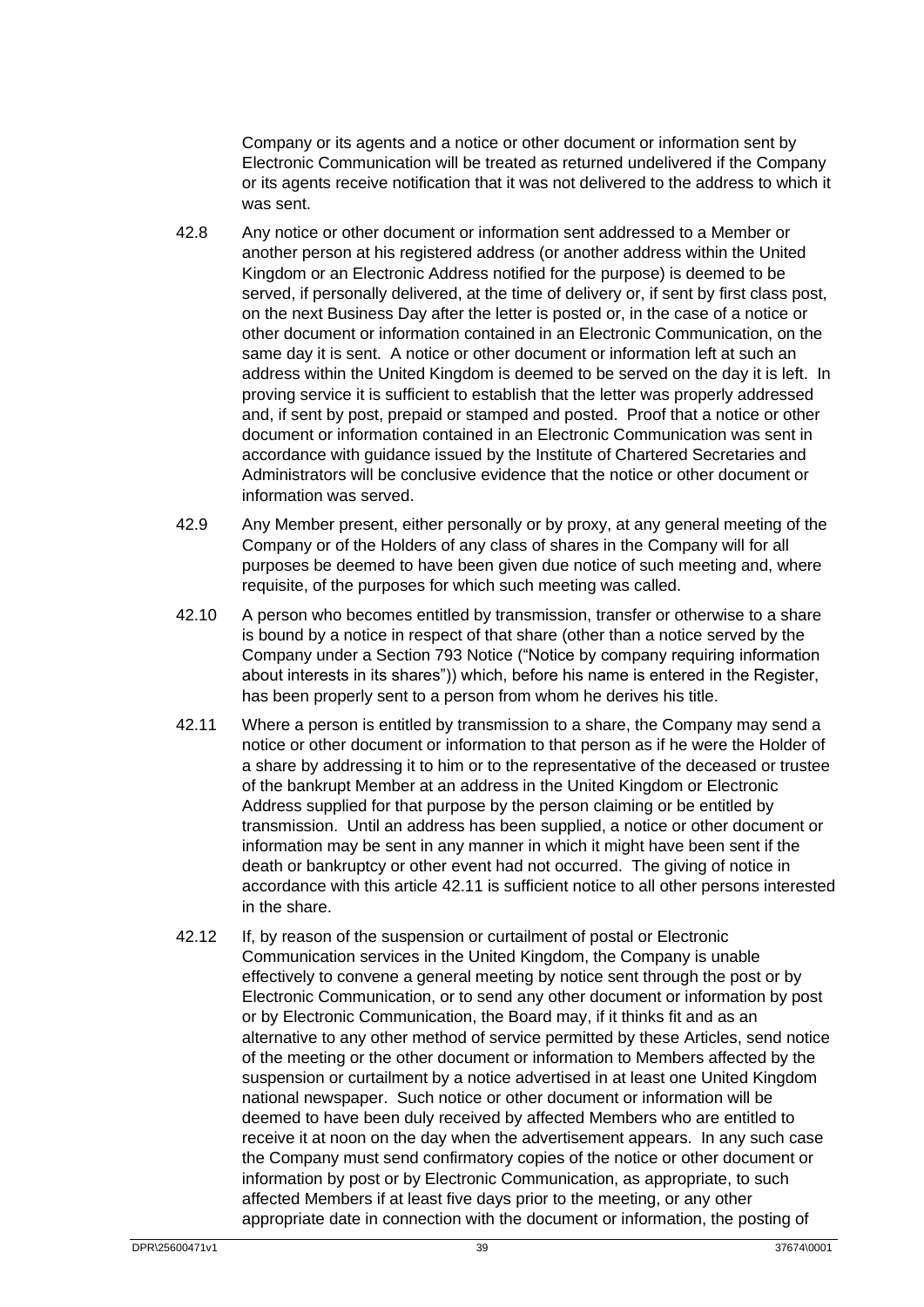notices or other documents or information or the sending of them by Electronic Communications again becomes practicable.

#### <span id="page-43-0"></span>**43. Untraced Members**

- 43.1 The Company is entitled to sell at the best price reasonably obtainable any share of a Member or any share to which a person is entitled by transmission if:
	- 43.1.1 during a period of 12 years the Company has paid at least three Dividends, whether interim or final in respect of the share in question and all cheques and warrants in respect of any such Dividend sent in the manner authorised by these Articles by the Company have been returned undelivered or remained uncashed and no communication has been received by the Company from the Member or the person entitled by transmission;
	- 43.1.2 the Company has, at the expiry of the period of 12 years, by advertisement in both a United Kingdom national daily newspaper and in a newspaper circulating in the area which includes the address held by the Company for sending notices relating to the share in question or the last known address of the Member or other person entitled by transmission, giving notice of its intention to sell the share;
	- 43.1.3 the Company has not, during the further period of three months after the date of the advertisement and prior to the exercise of the power of sale, received any communication from the Member or person entitled by transmission; and
	- 43.1.4 the Company has first given notice, and other information as may be required, in writing to the exchange(s) or market(s) on which its shares are listed and/or admitted to trading, or as required by the rules or regulations to which it is subject, of its intention to sell such shares or stock.
- 43.2 To give effect to any such sale, the Board may, in relation to Certificated Shares, appoint any person to execute as transferor an instrument of transfer of such share and such instrument of transfer will be as effective as if it had been Executed by the registered Holder of or person entitled by the transmission to such share. In relation to Uncertificated Shares the Board may, in accordance with the Statutes, issue a written notification to the Operator of the relevant system requiring conversion of the shares into certificated form and exercise any of the Company's powers under article [6.10.3](#page-10-3) to effect the transfer of the shares to, or in accordance with the directions of, the purchaser and the exercise of such powers will be as effective as if exercised by the registered Holder of, or person entitled by transmission to, such shares. In relation to both certificated and Uncertificated Shares the transferee is not bound to see to the application of the purchase money and the title of the transferee is not affected by any irregularity or invalidity in the proceedings relating to the sale.
- 43.3 The Company must account to the Member or other person entitled to such share for the net proceeds of such sale by crediting all money in respect of those proceeds to a separate account, which are a permanent debt of the Company, and the Company will be deemed to be a debtor and not a trustee in respect of it for such Member or other person. Money carried to such separate account may either be employed in the business of the Company or invested in such investments, other than shares of the Company or its holding company if any, as the Board may from time to time think fit.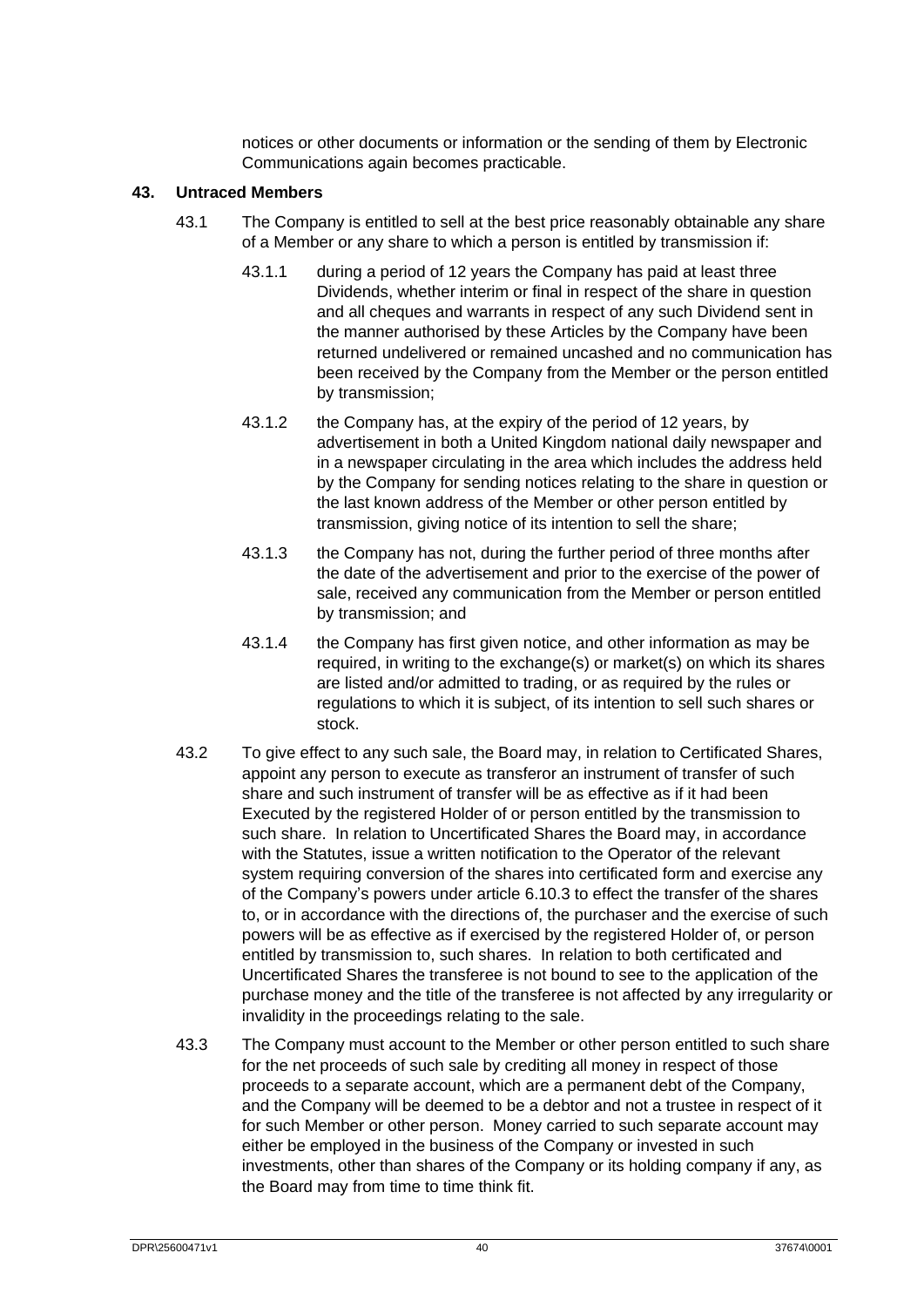#### <span id="page-44-3"></span><span id="page-44-2"></span><span id="page-44-0"></span>**44. Destruction of documents**

- 44.1 The Company may destroy:
	- 44.1.1 any share certificate which has been cancelled at any time after the expiry of one year from the date of such cancellation;
	- 44.1.2 any Dividend mandate or any variation or cancellation of it or any notification of change of name or address (including an Electronic Address) at any time after the expiry of two years from the date such mandate, variation, cancellation or notification was recorded by the Company;
	- 44.1.3 any instrument of transfer of shares which has been registered or Operator instructions for the transfer of shares at any time after the expiry of six years from the date of registration;
	- 44.1.4 any other document on the basis of which any entry in the Register is made at any time after the expiry of six years from the date an entry in the Register was first made in respect of it;
	- 44.1.5 any proxy appointment that has been used for the purpose of a poll at any time after the expiration of one year from the date of use; and
	- 44.1.6 any proxy appointment that has not been used for the purpose of a poll at any time after one month from the end of the meeting to which the proxy appointment relates and at which no poll was demanded.
- <span id="page-44-4"></span>44.2 It will be conclusively presumed in favour of the Company that every share certificate so destroyed was a valid certificate duly and properly cancelled, that every instrument of transfer so destroyed was a valid and effective instrument duly and properly registered and that every other document destroyed under article [44.1](#page-44-3) was a valid and effective document, in accordance with its recorded particulars in the books or records of the Company.
- <span id="page-44-5"></span>44.3 The provisions of article [44.2](#page-44-4) apply only to the destruction of a document in good faith and without express notice to the Company that the preservation of such document was relevant to a claim.
- 44.4 Nothing contained in article [44.1](#page-44-3) is construed as imposing upon the Company any liability in respect of the destruction of any such document earlier than as set out in article [44.1](#page-44-3) or in any case where the conditions of article [44.3](#page-44-5) are not fulfilled.
- 44.5 References in this article [44](#page-44-2) to the destruction of any document include references to its disposal in any manner.

#### <span id="page-44-1"></span>**45. Winding-up**

45.1 If the Company is wound up, whether the liquidation is voluntary, under supervision or by the court, the liquidator may, with the authority of a special resolution, divide among the Members (excluding any holding shares or treasury shares) in specie the whole or part of the assets of the Company, whether or not the assets consist of property of one kind or of different kinds. For those purposes the liquidator may set such value as he deems fair upon any one or more class or classes of property and may determine how such division will be effected as between the Members or different classes of Members. If any such division is carried out otherwise than in accordance with the existing rights of the Members, every Member will have the same right of dissent and other ancillary rights as if such resolution were a special resolution passed in accordance with section 110 Insolvency Act 1986. The liquidator may, with the same authority, vest any part of the assets in trustees upon such trusts for the benefit of Members as the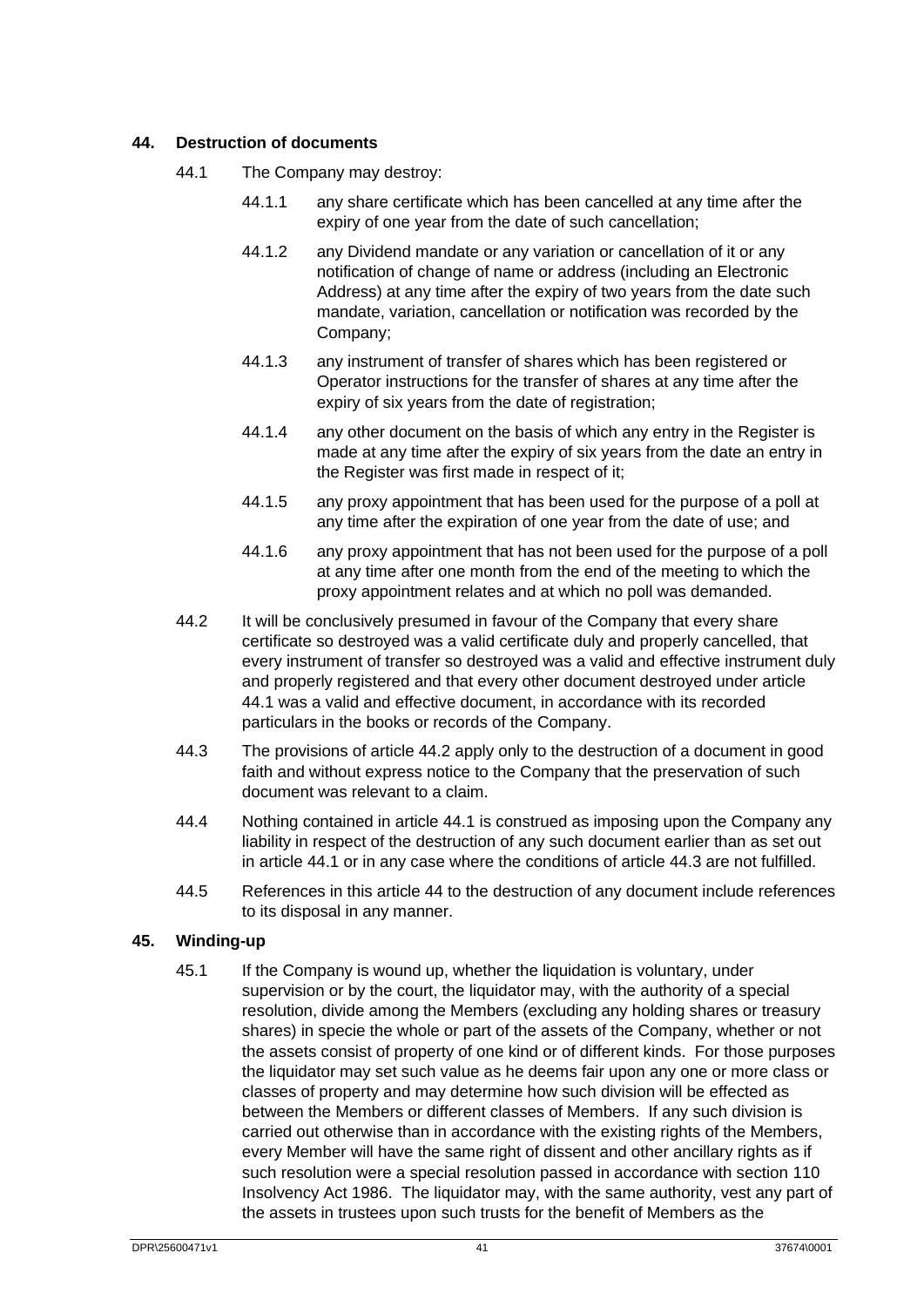liquidator, with the same authority, thinks fit and the liquidation of the Company may be closed and the Company dissolved. No Member will be compelled to accept any shares in respect of which there is a liability.

45.2 The Board must exercise the power conferred upon them by section 247 CA 2006 only with the prior sanction of a special resolution. If at any time the capital of the Company is divided into different classes of shares, the exercise of such power is deemed to be a variation of the rights attached to each class of shares and, accordingly, requires the prior consent in writing of the Holders of three fourths in nominal value of the issued shares of each class (excluding treasury shares) or the prior sanction of a special resolution passed at a separate meeting of the Holders of the shares of each class (excluding any shares of a class held as treasury shares) convened and held in accordance with the provisions of article [5.10.](#page-7-1)

#### <span id="page-45-0"></span>**46. Indemnity**

Subject to the provisions of the Statutes, every Director or other officer (except the Auditors) of the Company will be indemnified out of the assets of the Company, against all costs, charges, expenses, losses and liabilities which he may sustain or incur in connection with the execution of his duties and powers or otherwise in relation to them. Without prejudice to the generality of the previous sentence, any such person will be indemnified out of the assets of the Company against any liability incurred by him in defending any proceedings, whether civil or criminal, in relation anything done or omitted or alleged to have been done or omitted by him as an officer of the Company and in which judgment is given in his favour (or the proceedings are otherwise disposed of without any finding or admission of any material breach of duty by him) or in which he is acquitted or in connection with any application in which relief is granted to him by the court from liability for negligence, default, breach of duty or breach of trust in relation to the affairs of the Company. Subject to the Statutes, the Company may purchase and maintain for any Director, Secretary or other officer of the Company insurance against any liability which by virtue of any rule of law would otherwise attach to him in respect of any negligence, default, breach of duty or breach of trust of which he may be guilty in relation to the Company.

#### <span id="page-45-2"></span><span id="page-45-1"></span>**47. Indemnity against claims in respect of shares**

- 47.1 The provisions of article [47.2](#page-46-0) will apply whenever any law for the time being of any country, state or place imposes or purports to impose any immediate or future or possible liability on the Company to make any payment, or empowers any government or taxing authority or government official to require the Company to make any payment, in respect of any shares held either jointly or solely by a Member or in respect of any Dividends or other money due or payable or accruing due or which may become due or payable to such Members by the Company or in respect of any such shares or for or on account or in respect of any Member in consequence of:
	- 47.1.1 the death or bankruptcy of such Member;
	- 47.1.2 the non payment of any Income Tax or other tax by such Member; or
	- 47.1.3 the non payment of any Inheritance Tax or any estate, probate, succession, death, stamp or other duty by the executors or administrators or other legal personal representatives of such Member or by or out of his estate.